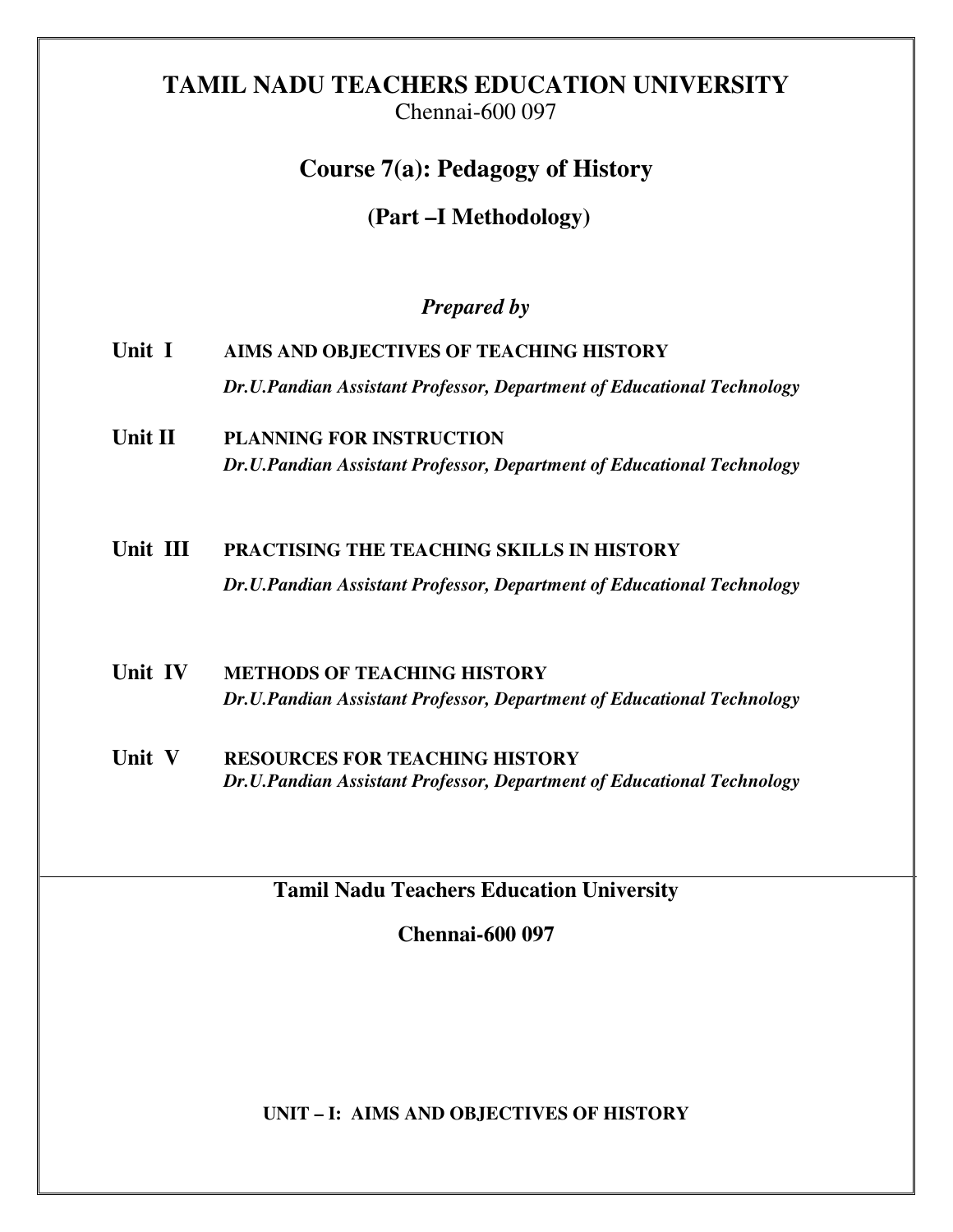### **At the end of the course, the student teachers will be able to:**

- $\triangleright$  Know the nature and scope of history
- $\triangleright$  Understand aims of teaching history
- $\triangleright$  Interest to learn objectives of history
- $\triangleright$  Analyze need and importance of teaching history
- $\triangleright$  Acquire knowledge of values of history

### **MEANING**

History is often said to be the "queen" or "mother" of the social sciences. It outdates the other social sciences, having appeared in schools long before the others with the possible exception of geography. It is the basis of all subjects of study which fall under the category of Humanities and Social sciences. It is also the basis of the study of philosophy, politics, economics and even art and religion. No wonder, it is considered an indispensable subject in the complete education of man.

The term history is derived from the Greek word 'Historia' meaning 'information' or 'an enquiry conducted to find truth'. The other meaning is 'what has actually passed or happened'. It has been variously put though one and the same in essence.

"History is the present thought about the past, history is thought and nothing else" said by **Croce**.

### **NATURE OF HISTORY**

- I. History is the study of man.
- II. It is concerned with man in time.
- III. It is concerned with man in space also.
- IV. It explains the present.
- V. It is a dialogue between the events of the past and progressively emerging future ends.
- VI. It is the story of the growth of human consciousness, both in its individual and collective aspects.
- VII. Continuity and coherence are the necessary requisites of history.

### **SCOPE OF HISTORY**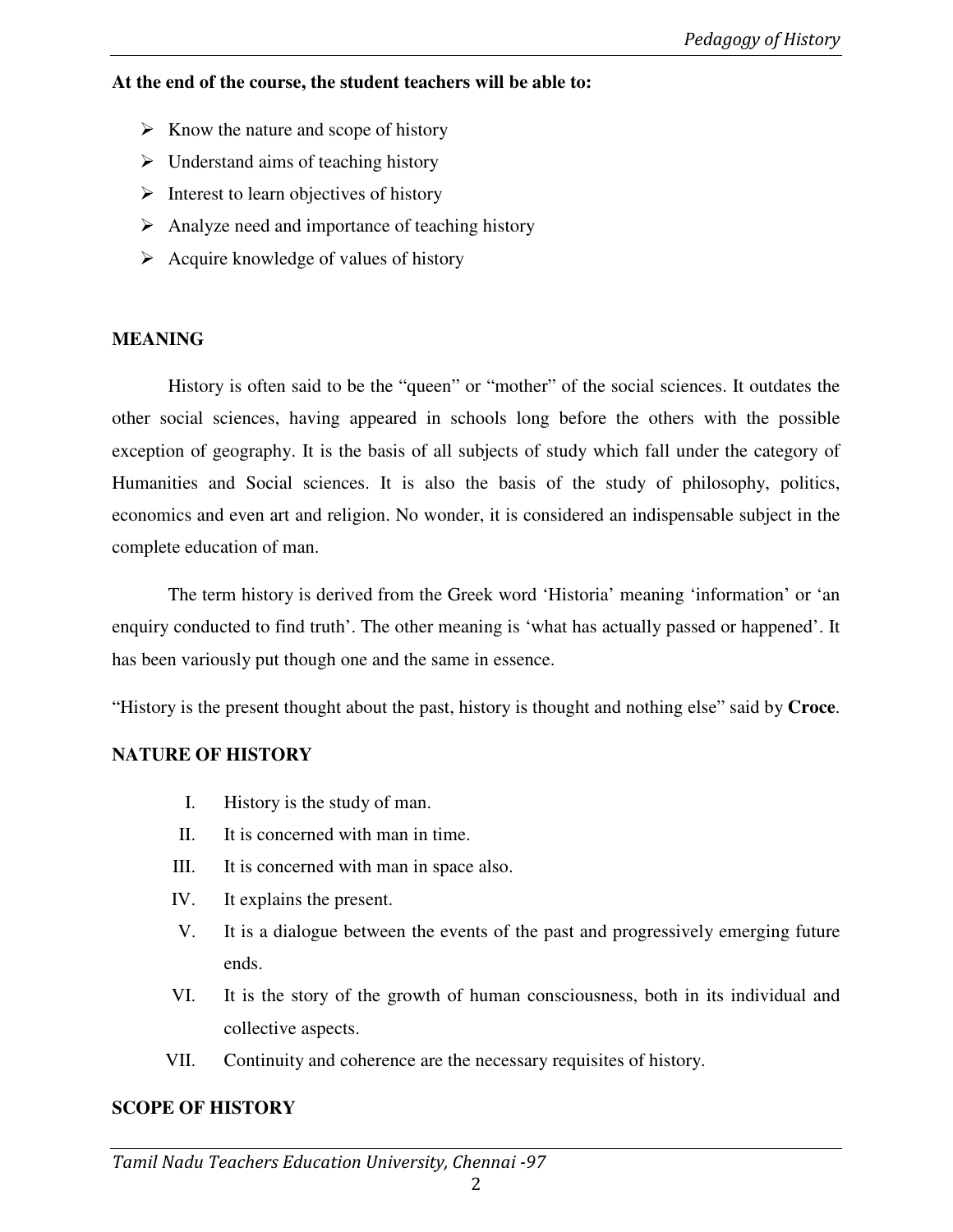The scope of history is from local history to national and from national to international. The knowledge of the child should not be limited to the events of his own country. It should be extended to the study of history of other countries because the events and the problem of a particular country are sure to affect the whole world. The scope of history is, thus, as vast and wide as humanity itself.

"History is a veritable mine of life experience and the youth of today studies history that may be profit by the experiences of the race" **Jones.** 

### **AIMS OF TEACHING HISTORY**

"History is not simply information regarding the affairs of the kings who have passed away but a science which explains the intellect and furnishes the wise with examples." **Tarikh-i-Daudi** 

"The aim of history is not to please nor to give practical maxims of conduct, nor to fire one with patriotic fervor, nor to afford mental training nor to arouse the emotions but to equip the readers with knowledge, pure, simple and truthful."

- To promote self-understanding:
- $\checkmark$  To give proper conception of time, space and society:
- $\checkmark$  To enable the pupils to assess the values and achievement of their own age:
- To teach tolerance:
- $\checkmark$  Feed the education of intellect and leave the reset to history:
- $\checkmark$  To awaken interest in the subject and to keep it.
- $\checkmark$  Modern youth is to be equipped intellectually to the fullest:
- $\checkmark$  It is a storehouse of wisdom
- $\checkmark$  It inculcates intellectual discipline
- Development of memory, imagination and reasoning power

### **OBJECTIVES OF TEACHING HISTORY**

 **Knowledge**: The pupil should acquire knowledge of terms, concepts, facts, events, symbols, ideas, conventions, problems, trends, personalities, chronology and generalisations, etc., related to the study of history. The pupil should able to: recall, recognize, show and read.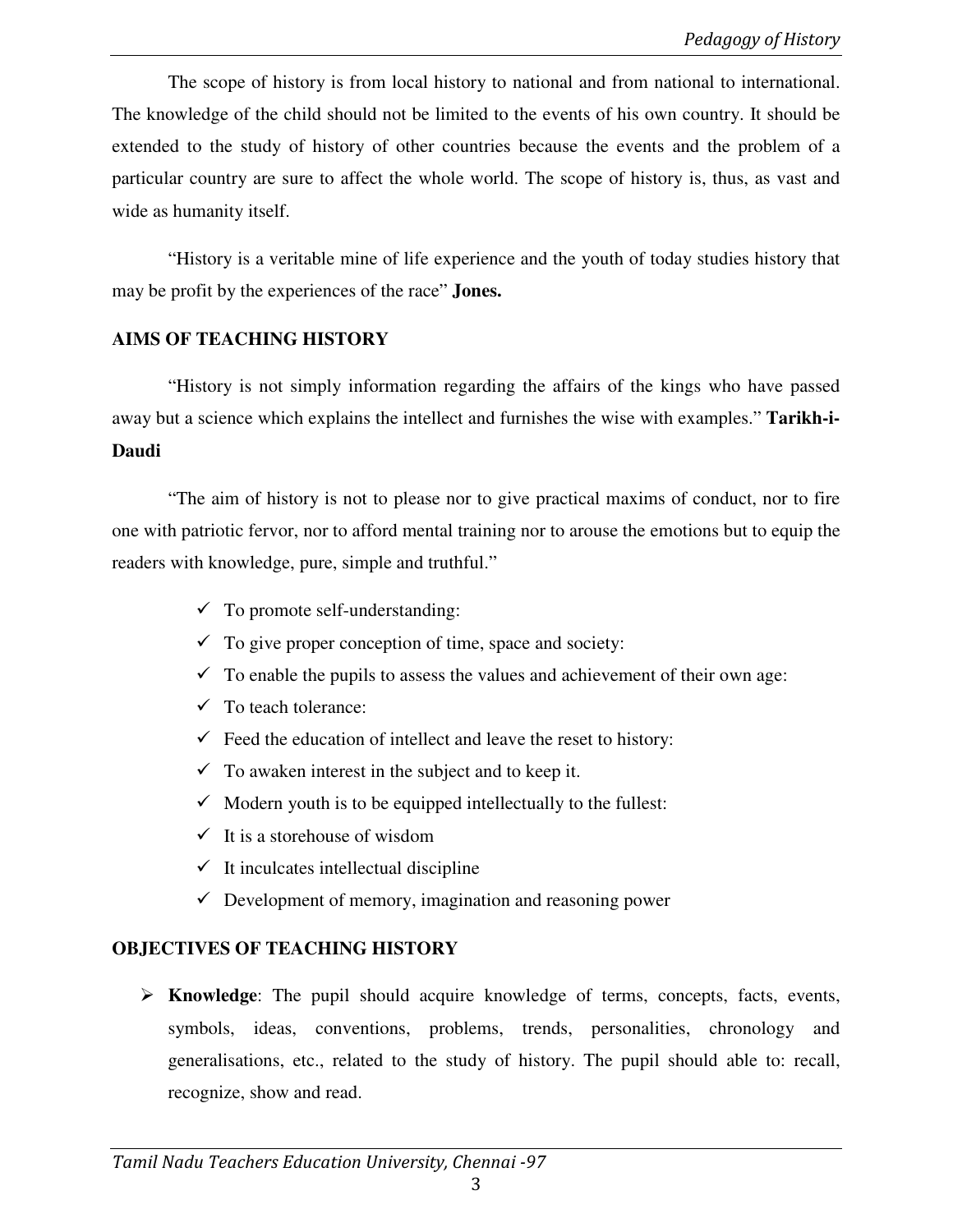- **Understanding:** The pupil should develop understanding of terms, facts, principal events, trends, etc., related to the study of history. The pupil should be able to: classify facts, illustrate events, compare and contrast events, explain events, discriminate, identify, arrange facts, detect errors, interpret and extract.
- **Critical Thinking**: The subject should enable the pupils to develop critical thinking. The pupil should be able to: identify, analyse, collect, select, draw and verify.
- **Practical Skills**: The subject enables the pupils to develop practical skills helpful in the study and understanding of historical facts. The pupil should be able to: draw maps, charts, diagrams and prepare models, etc.,
- **Interests**: The subject should enable the pupils to develop interest in the study of history. The pupil, on his own, should be able to: collect coins and other historical materials, participate in historical dramas and mock sessions of historical events, visits places of historical interest, archaeological sites, museums and archives, read historical documents, maps and charts, write articles on historical and other related topics.

### **NEED AND IMPORTANCE OF TEACHING HISTORY**

People live in the present. They plan for and worry about the future. History, however, is the study of the past. Given all the demands that press in from living in the present and anticipating what is yet to come, why bother with what has been? Given all the desirable and available branches of knowledge, why insist—as most American educational programs do—on a good bit of history? And why urge many students to study even more history than they are required to?

Any subject of study needs justification: its advocates must explain why it is worth attention. Most widely accepted subjects—and history is certainly one of them—attract some people who simply like the information and modes of thought involved. But audiences less spontaneously drawn to the subject and more doubtful about why to bother need to know what the purpose is.

Historians do not perform heart transplants, improve highway design, or arrest criminals. In a society that quite correctly expects education to serve useful purposes, the functions of history can seem more difficult to define than those of engineering or medicine. History is in fact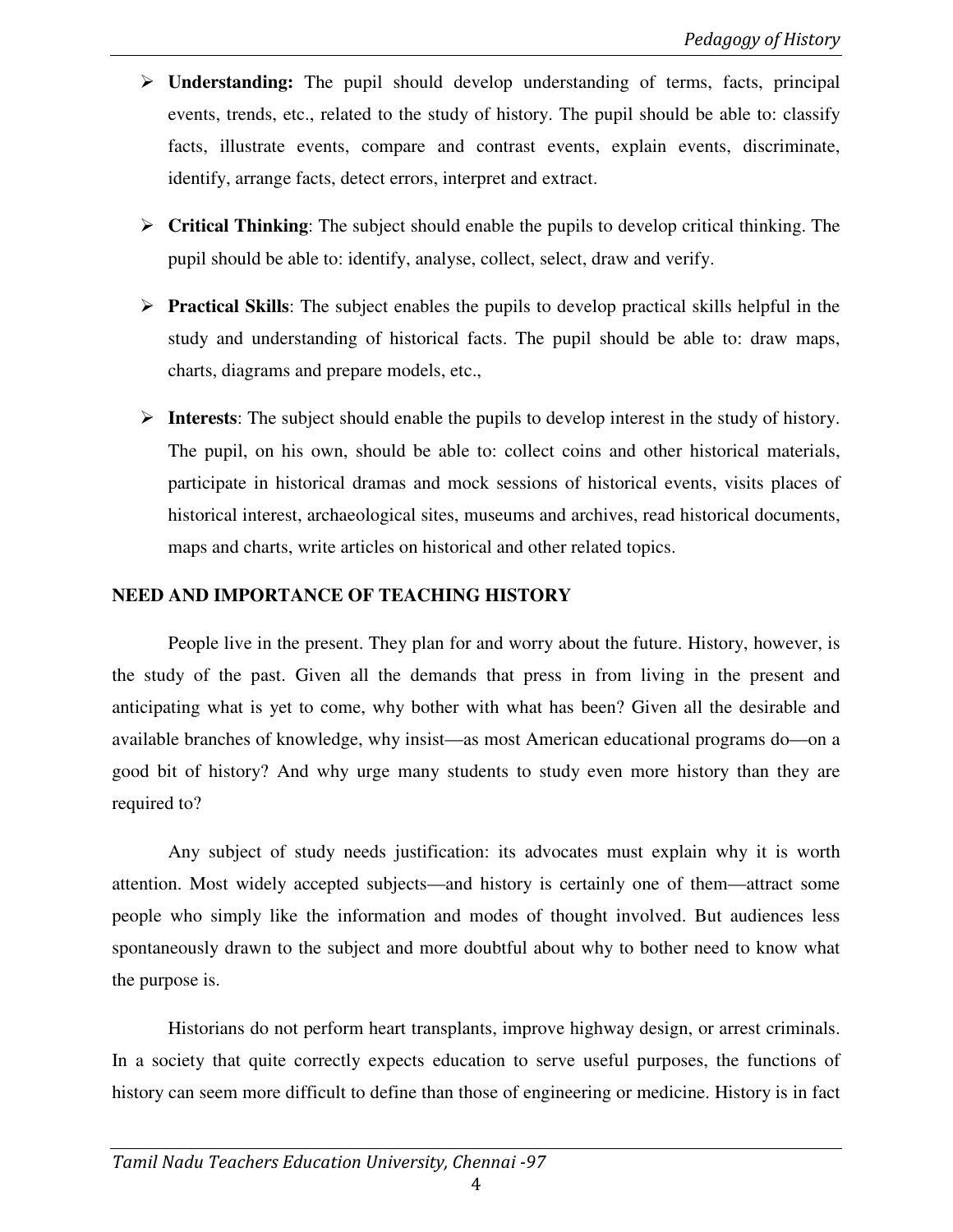very useful, actually indispensable, but the products of historical study are less tangible, sometimes less immediate, than those that stem from some other disciplines.

In the past history has been justified for reasons we would no longer accept. For instance, one of the reasons history holds its place in current education is because earlier leaders believed that a knowledge of certain historical facts helped distinguish the educated from the uneducated; the person who could reel off the date of the Norman conquest of England (1066) or the name of the person who came up with the theory of evolution at about the same time that Darwin did (Wallace) was deemed superior—a better candidate for law school or even a business promotion. Knowledge of historical facts has been used as a screening device in many societies, from China to the United States, and the habit is still with us to some extent. Unfortunately, this use can encourage mindless memorization—a real but not very appealing aspect of the discipline. History should be studied because it is essential to individuals and to society, and because it harbors beauty. There are many ways to discuss the real functions of the subject—as there are many different historical talents and many different paths to historical meaning. All definitions of history's utility, however, rely on two fundamental facts.

#### **History Helps Us Understand People and Societies**

In the first place, history offers a storehouse of information about how people and societies behave. Understanding the operations of people and societies is difficult, though a number of disciplines make the attempt. An exclusive reliance on current data would needlessly handicap our efforts. How can we evaluate war if the nation is at peace—unless we use historical materials? How can we understand genius, the influence of technological innovation, or the role that beliefs play in shaping family life, if we don't use what we know about experiences in the past? Some social scientists attempt to formulate laws or theories about human behavior. But even these recourses depend on historical information, except for in limited, often artificial cases in which experiments can be devised to determine how people act. Major aspects of a society's operation, like mass elections, missionary activities, or military alliances, cannot be set up as precise experiments. Consequently, history must serve, however imperfectly, as our laboratory, and data from the past must serve as our most vital evidence in the unavoidable quest to figure out why our complex species behaves as it does in societal settings. This, fundamentally, is why we cannot stay away from history: it offers the only extensive evidential base for the contemplation and analysis of how societies function, and people need to have some sense of how societies function simply to run their own lives. History Helps Us Understand Change and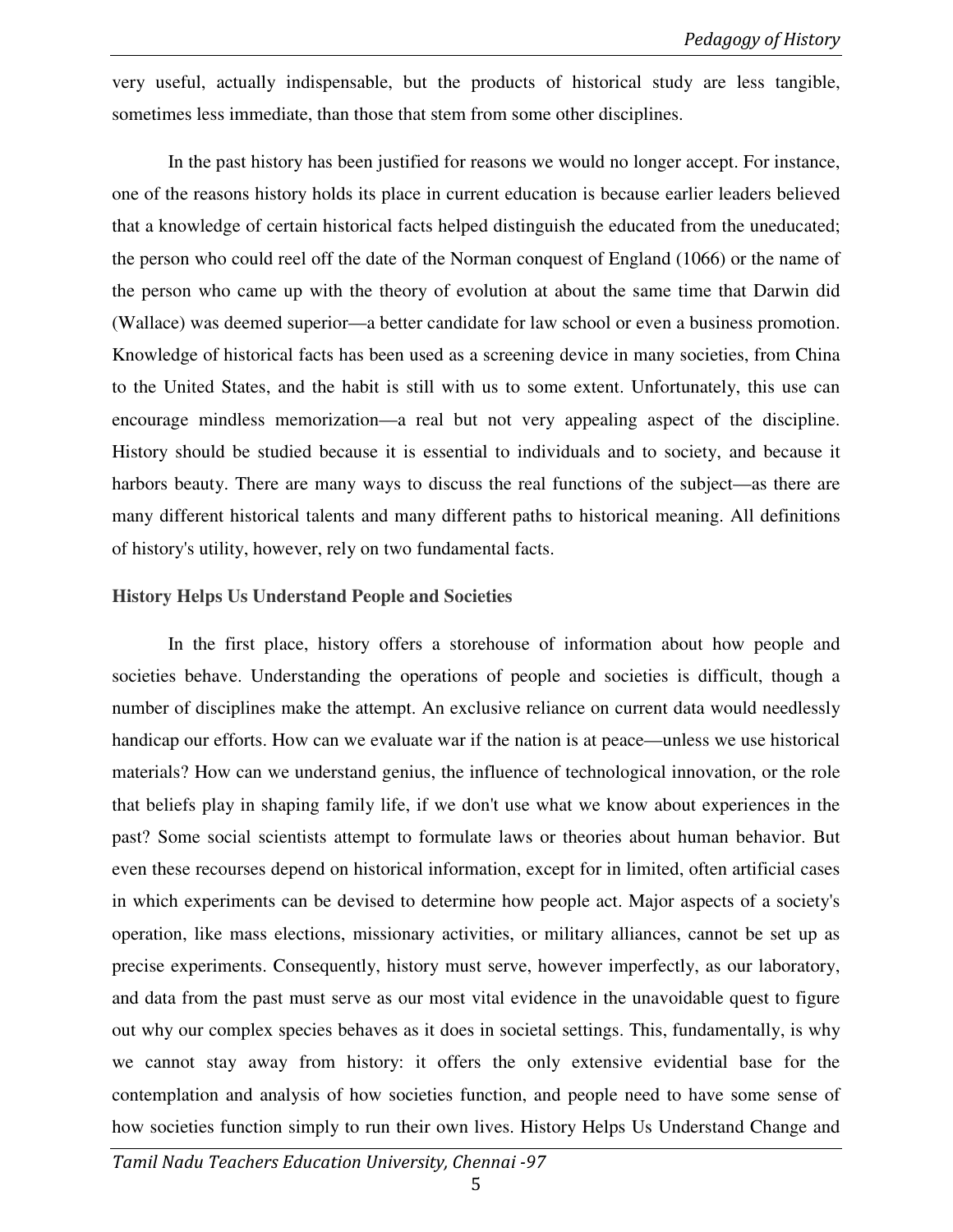How the Society We Live in Came to Be The second reason history is inescapable as a subject of serious study follows closely on the first. The past causes the present, and so the future. Any time we try to know why something happened—whether a shift in political party dominance in the American Congress, a major change in the teenage suicide rate, or a war in the Balkans or the Middle East—we have to look for factors that took shape earlier. Sometimes fairly recent history will suffice to explain a major development, but often we need to look further back to identify the causes of change. Only through studying history can we grasp how things change; only through history can we begin to comprehend the factors that cause change; and only through history can we understand what elements of an institution or a society persist despite change.

### **The Importance of History in Our Own Lives**

These two fundamental reasons for studying history underlie more specific and quite diverse uses of history in our own lives. History well told is beautiful. Many of the historians who most appeal to the general reading public know the importance of dramatic and skillful writing—as well as of accuracy. Biography and military history appeal in part because of the tales they contain. History as art and entertainment serves a real purpose, on aesthetic grounds but also on the level of human understanding. Stories well done are stories that reveal how people and societies have actually functioned, and they prompt thoughts about the human experience in other times and places. The same aesthetic and humanistic goals inspire people to immerse themselves in efforts to reconstruct quite remote pasts, far removed from immediate, present-day utility. Exploring what historians sometimes call the "pastness of the past"—the ways people in distant ages constructed their lives—involves a sense of beauty and excitement, and ultimately another perspective on human life and society.

### **History Contributes to Moral Understanding**

History also provides a terrain for moral contemplation. Studying the stories of individuals and situations in the past allows a student of history to test his or her own moral sense, to hone it against some of the real complexities individuals have faced in difficult settings. People who have weathered adversity not just in some work of fiction, but in real, historical circumstances can provide inspiration. "History teaching by example" is one phrase that describes this use of a study of the past—a study not only of certifiable heroes, the great men and women of history who successfully worked through moral dilemmas, but also of more ordinary people who provide lessons in courage, diligence, or constructive protest.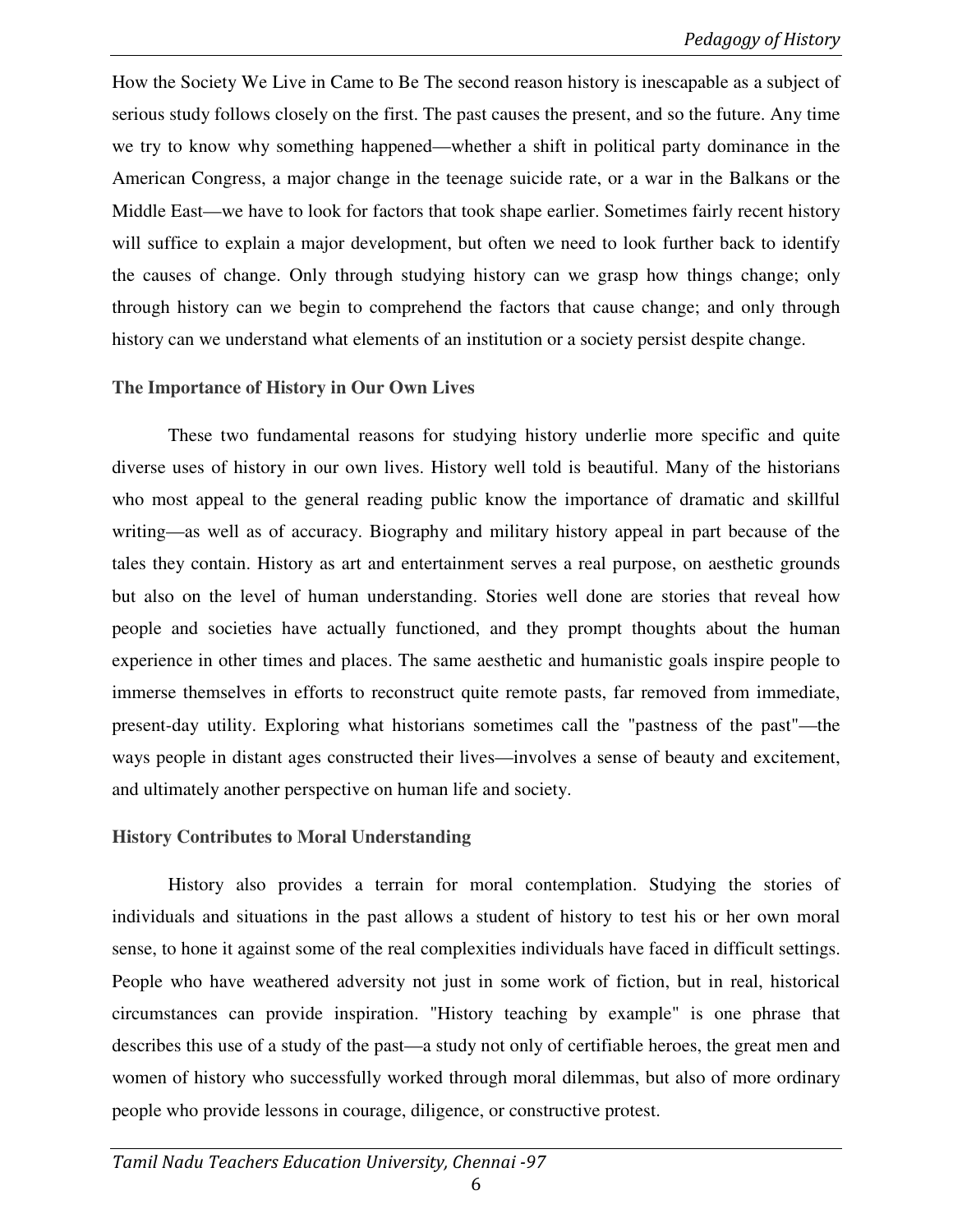### **History Provides Identity**

History also helps provide identity, and this is unquestionably one of the reasons all modern nations encourage its teaching in some form. Historical data include evidence about how families, groups, institutions and whole countries were formed and about how they have evolved while retaining cohesion. For many Americans, studying the history of one's own family is the most obvious use of history, for it provides facts about genealogy and (at a slightly more complex level) a basis for understanding how the family has interacted with larger historical change. Family identity is established and confirmed. Many institutions, businesses, communities, and social units, such as ethnic groups in the United States, use history for similar identity purposes. Merely defining the group in the present pales against the possibility of forming an identity based on a rich past. And of course nations use identity history as well—and sometimes abuse it. Histories that tell the national story, emphasizing distinctive features of the national experience, are meant to drive home an understanding of national values and a commitment to national loyalty.

### **Studying History Is Essential for Good Citizenship**

A study of history is essential for good citizenship. This is the most common justification for the place of history in school curricula. Sometimes advocates of citizenship history hope merely to promote national identity and loyalty through a history spiced by vivid stories and lessons in individual success and morality. But the importance of history for citizenship goes beyond this narrow goal and can even challenge it at some points.

History that lays the foundation for genuine citizenship returns, in one sense, to the essential uses of the study of the past. History provides data about the emergence of national institutions, problems, and values—it's the only significant storehouse of such data available. It offers evidence also about how nations have interacted with other societies, providing international and comparative perspectives essential for responsible citizenship. Further, studying history helps us understand how recent, current, and prospective changes that affect the lives of citizens are emerging or may emerge and what causes are involved. More important, studying history encourages habits of mind that are vital for responsible public behavior, whether as a national or community leader, an informed voter, a petitioner, or a simple observer.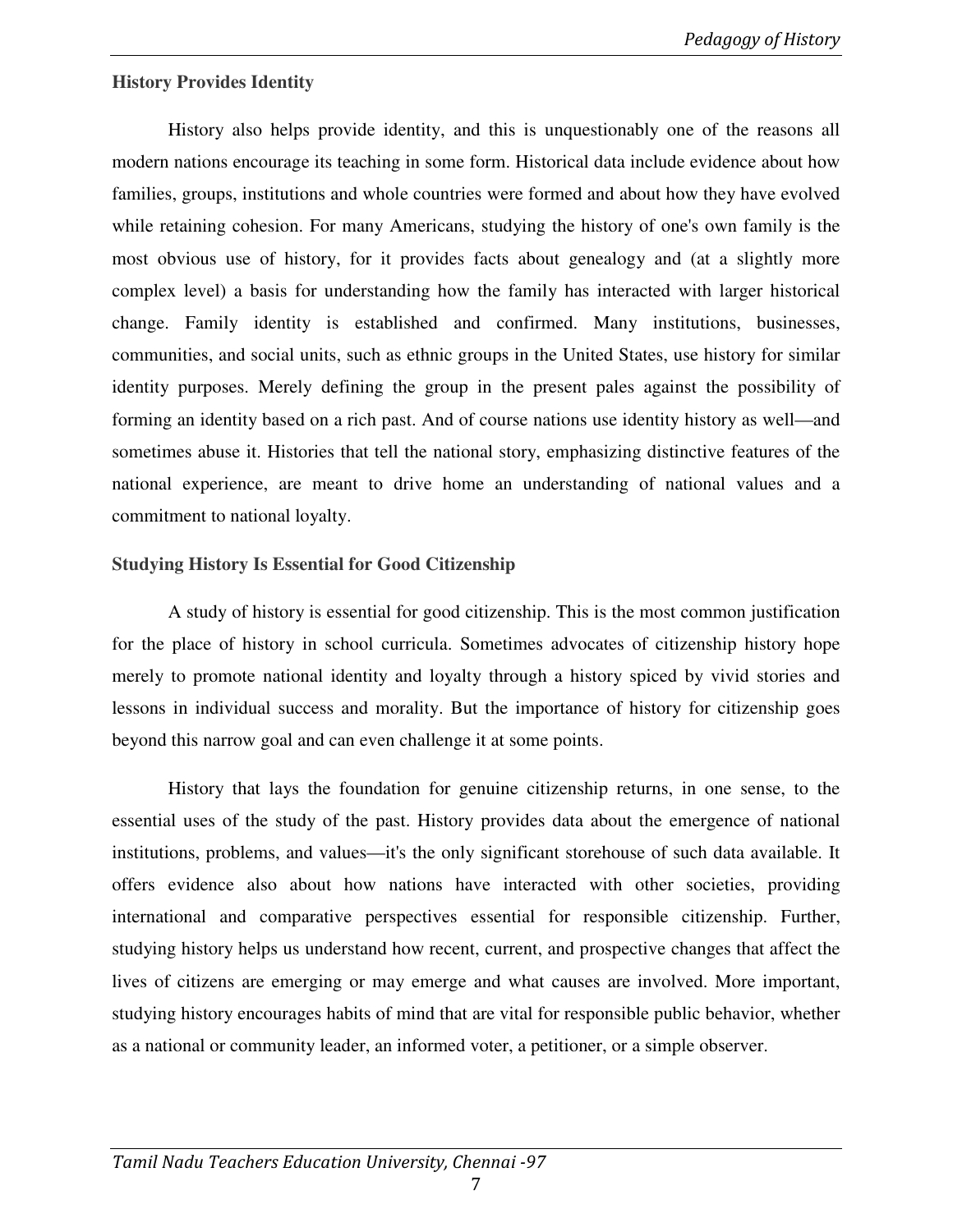### **What Skills Does a Student of History Develop?**

What does a well-trained student of history, schooled to work on past materials and on case studies in social change, learn how to do? The list is manageable, but it contains several overlapping categories.

*The Ability to Assess Evidence*: The study of history builds experience in dealing with and assessing various kinds of evidence—the sorts of evidence historians use in shaping the most accurate pictures of the past that they can. Learning how to interpret the statements of past political leaders—one kind of evidence—helps form the capacity to distinguish between the objective and the self-serving among statements made by present-day political leaders. Learning how to combine different kinds of evidence—public statements, private records, numerical data, visual materials—develops the ability to make coherent arguments based on a variety of data. This skill can also be applied to information encountered in everyday life.

*The Ability to Assess Conflicting Interpretations:* Learning history means gaining some skill in sorting through diverse, often conflicting interpretations. Understanding how societies work—the central goal of historical study—is inherently imprecise, and the same certainly holds true for understanding what is going on in the present day. Learning how to identify and evaluate conflicting interpretations is an essential citizenship skill for which history, as an often-contested laboratory of human experience, provides training. This is one area in which the full benefits of historical study sometimes clash with the narrower uses of the past to construct identity. Experience in examining past situations provides a constructively critical sense that can be applied to partisan claims about the glories of national or group identity. The study of history in no sense undermines loyalty or commitment, but it does teach the need for assessing arguments, and it provides opportunities to engage in debate and achieve perspective.

*Experience in Assessing Past Examples of Change*: Experience in assessing past examples of change is vital to understanding change in society today—it's an essential skill in what we are regularly told is our "ever-changing world." Analysis of change means developing some capacity for determining the magnitude and significance of change, for some changes are more fundamental than others. Comparing particular changes to relevant examples from the past helps students of history develop this capacity. The ability to identify the continuities that always accompany even the most dramatic changes also comes from studying history, as does the skill to determine probable causes of change. Learning history helps one figure out, for example, if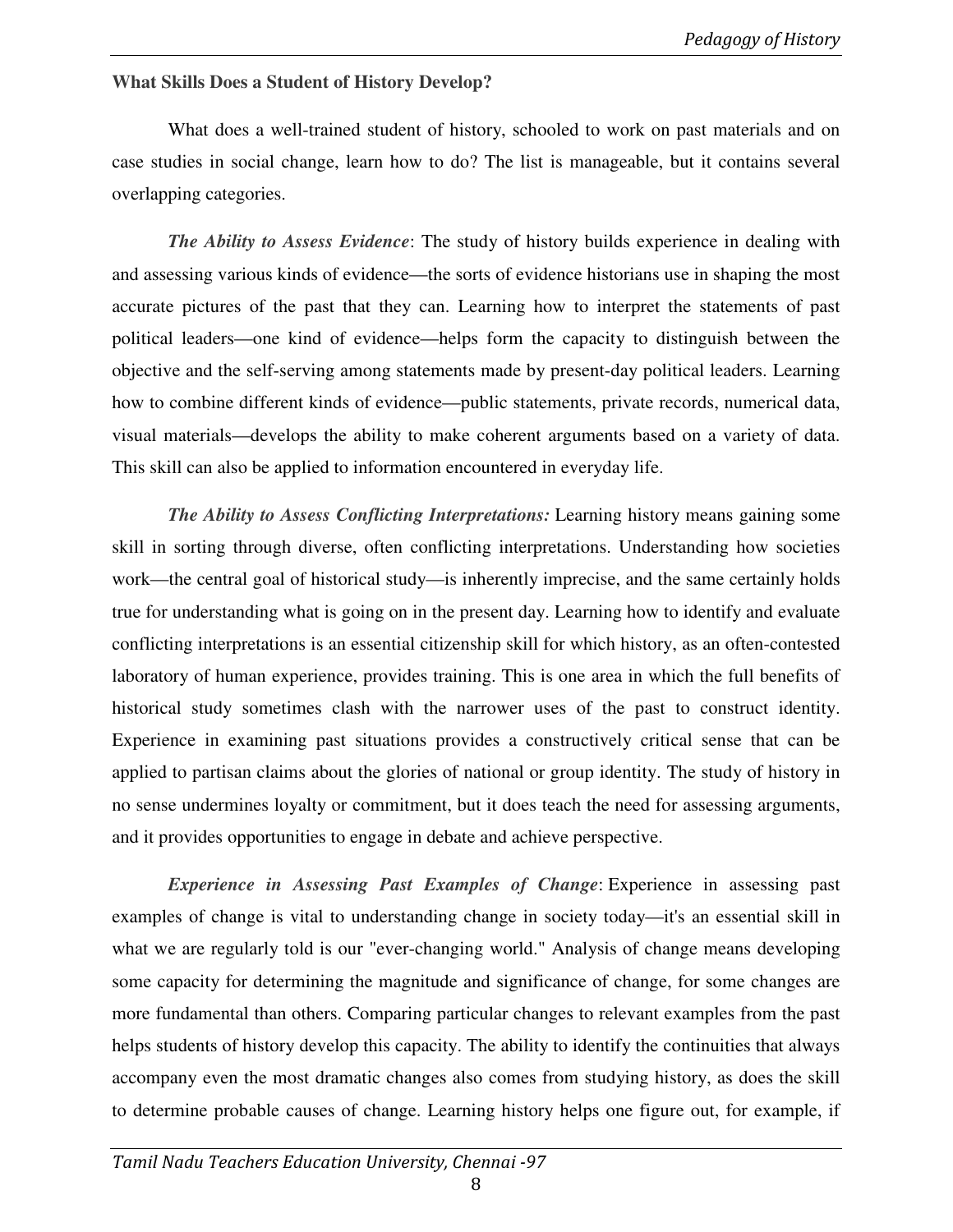one main factor—such as a technological innovation or some deliberate new policy—accounts for a change or whether, as is more commonly the case, a number of factors combine to generate the actual change that occurs.

Historical study, in sum, is crucial to the promotion of that elusive creature, the wellinformed citizen. It provides basic factual information about the background of our political institutions and about the values and problems that affect our social well-being. It also contributes to our capacity to use evidence, assess interpretations, and analyze change and continuities. No one can ever quite deal with the present as the historian deals with the past—we lack the perspective for this feat; but we can move in this direction by applying historical habits of mind, and we will function as better citizens in the process.

#### **History Is Useful in the World of Work**

History is useful for work. Its study helps create good businesspeople, professionals, and political leaders. The number of explicit professional jobs for historians is considerable, but most people who study history do not become professional historians. Professional historians teach at various levels, work in museums and media centers, do historical research for businesses or public agencies, or participate in the growing number of historical consultancies. These categories are important—indeed vital—to keep the basic enterprise of history going, but most people who study history use their training for broader professional purposes. Students of history find their experience directly relevant to jobs in a variety of careers as well as to further study in fields like law and public administration. Employers often deliberately seek students with the kinds of capacities historical study promotes. The reasons are not hard to identify: students of history acquire, by studying different phases of the past and different societies in the past, a broad perspective that gives them the range and flexibility required in many work situations. They develop research skills, the ability to find and evaluate sources of information, and the means to identify and evaluate diverse interpretations. Work in history also improves basic writing and speaking skills and is directly relevant to many of the analytical requirements in the public and private sectors, where the capacity to identify, assess, and explain trends is essential. Historical study is unquestionably an asset for a variety of work and professional situations, even though it does not, for most students, lead as directly to a particular job slot, as do some technical fields. But history particularly prepares students for the long haul in their careers, its qualities helping adaptation and advancement beyond entry-level employment. There is no denying that in our society many people who are drawn to historical study worry about relevance. In our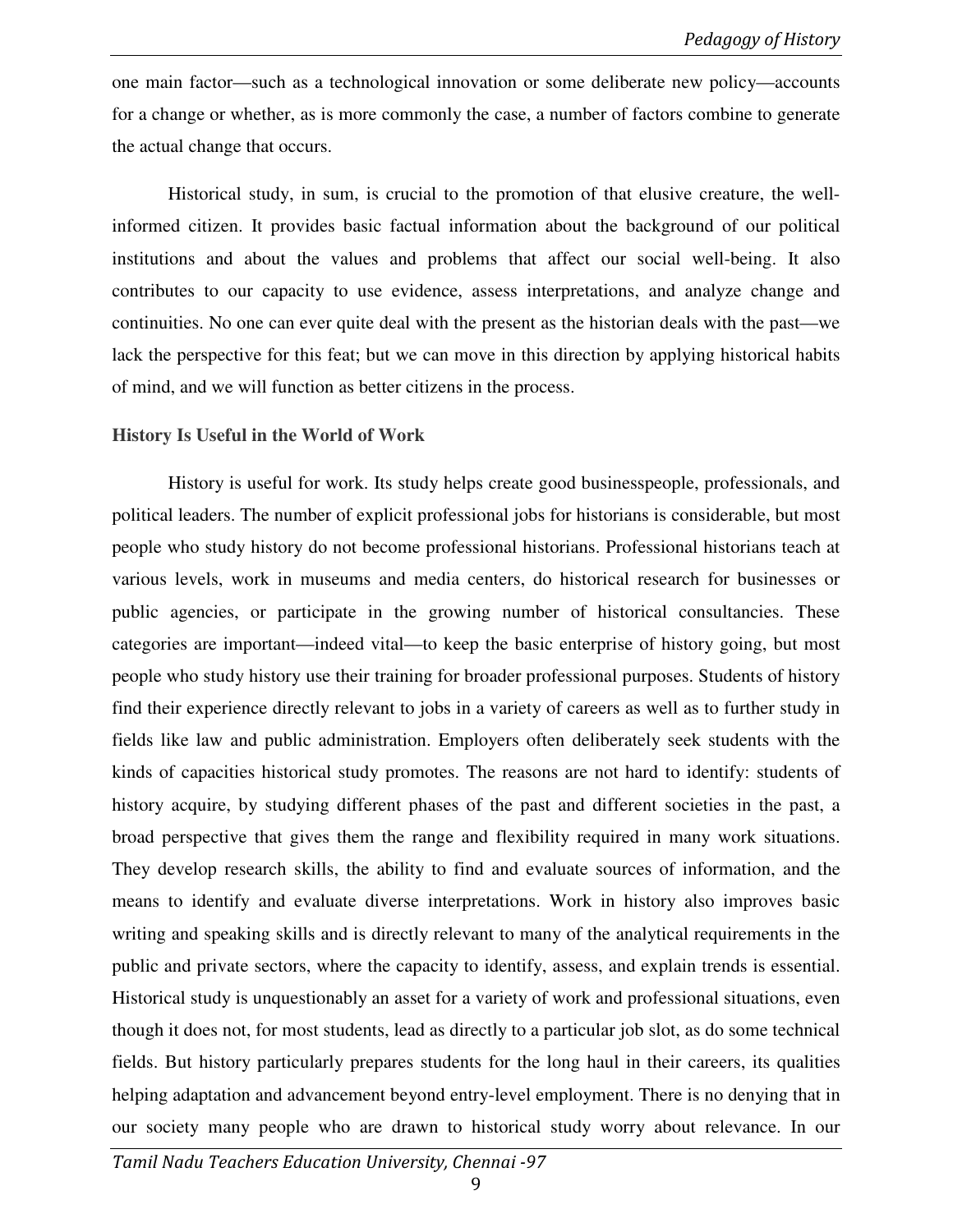changing economy, there is concern about job futures in most fields. Historical training is not, however, an indulgence; it applies directly to many careers and can clearly help us in our working lives.

Why study history? The answer is because we virtually must, to gain access to the laboratory of human experience. When we study it reasonably well, and so acquire some usable habits of mind, as well as some basic data about the forces that affect our own lives, we emerge with relevant skills and an enhanced capacity for informed citizenship, critical thinking, and simple awareness. The uses of history are varied. Studying history can help us develop some literally "salable" skills, but its study must not be pinned down to the narrowest utilitarianism. Some history—that confined to personal recollections about changes and continuities in the immediate environment—is essential to function beyond childhood. Some history depends on personal taste, where one finds beauty, the joy of discovery, or intellectual challenge. Between the inescapable minimum and the pleasure of deep commitment comes the history that, through cumulative skill in interpreting the unfolding human record, provides a real grasp of how the world works.

### **VALUES OF TEACHING HISTORY**

 **W**riters have been expressing diametrically opposite views regarding the value of history as a subject of study in schools. There are others, who claim that history is a school of morals. It makes people wise. It can help in the training of able statesmen and intelligent and useful citizens. It trains the mental faculties such as critical thinking, memory and imagination. It quickens and deepens understanding, gives an insight into the working of social, economic, political and technological forces.

- a. Disciplinary value
- b. Informative value
- c. Educational value
- d. Ethical value
- e. Cultural value
- f. Political value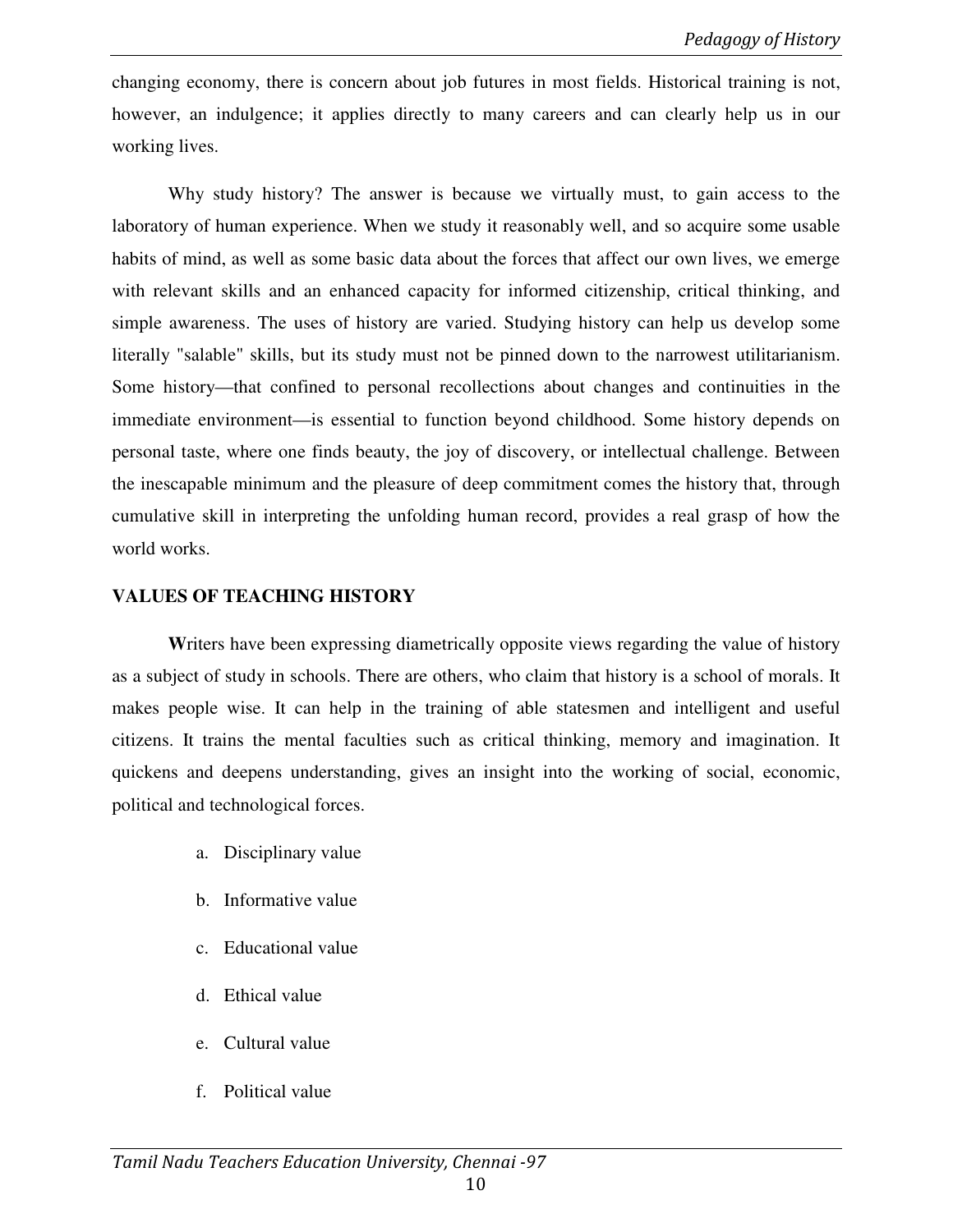- g. Nationalistic value
- h. Internationalistic value
- i. Vocational value

## **Questions**

- **1.** Explain the nature and scope of history.
- **2.** Critically analyse the need and importance of teaching history.
- **3.** Describe the values of teaching history.
- **4.** Give detail explanation of nature and scope of teaching history.
- **5.** Write about an objective of teaching history.

## **References:**

- 1. Arora.K.L. (2005). Teaching of History, Ludhiana: Tandon Publications.
- 2. Kochhar.S.K. (2006). Teaching of History, New Delhi: Sterling Publishers.
- 3. Mangal.S.K. and Uma Mangal. (2008). Teaching of social studies, New Delhi: PHI Learning Pvt. Ltd.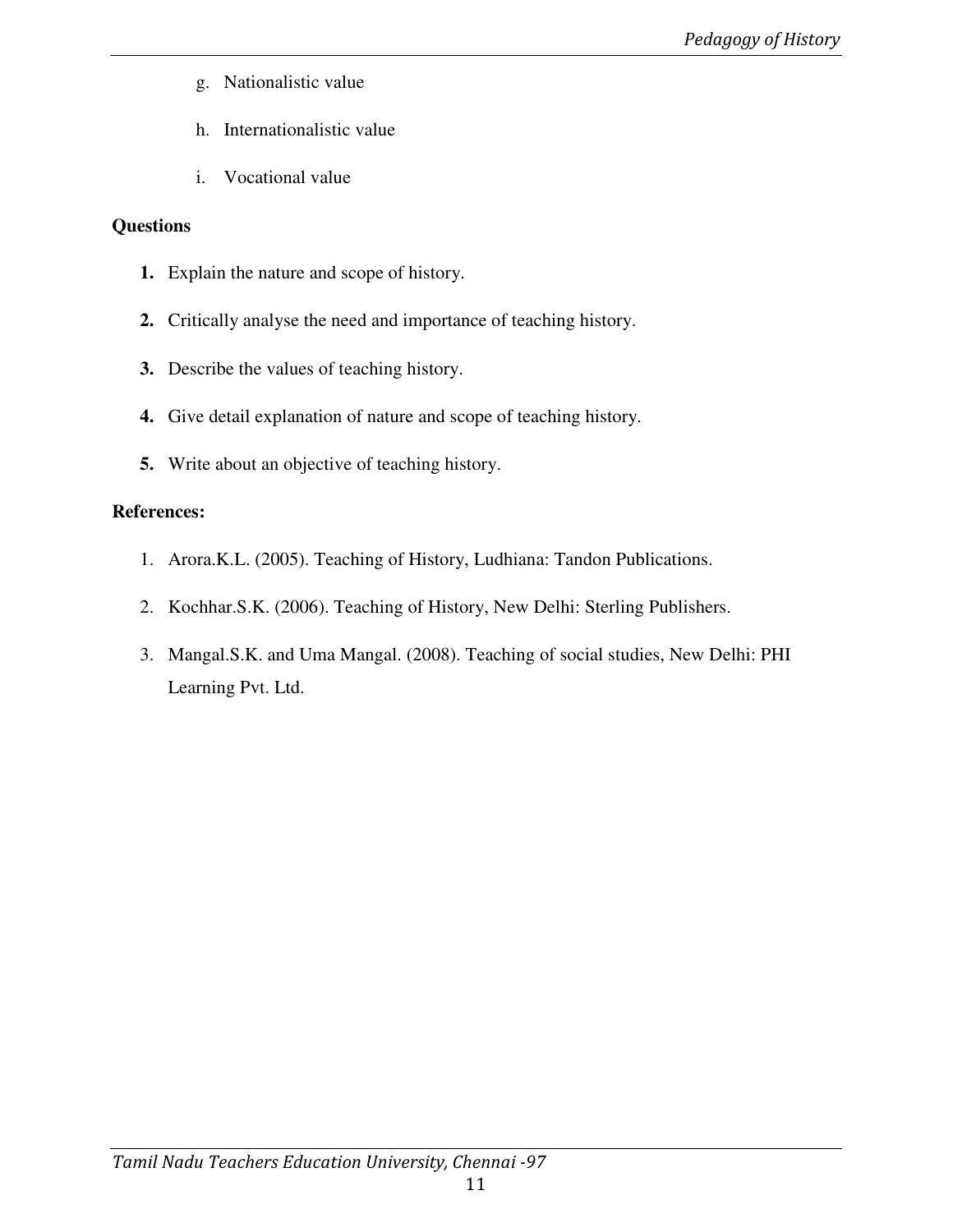### **UNIT II PLANNING FOR INSTRUCTION**

### **At the end of the course, the student teachers will be able to:**

- $\triangleright$  Understand the steps in planning a lesson and setting lesson goals
- $\triangleright$  Draw designing a lesson plan
- $\triangleright$  Understand bloom taxonomy of educational objectives
- $\triangleright$  Know different types of test items
- $\triangleright$  Understand formative evaluation procedures

### **INTROUDUCTION**

**An** organized planning always plays a substantial role in the execution of any task in our life. This is why, planning is a must for the successful execution of a task or a project. It not only caters to the proper realization of the aims or purposes of doing that task but also helps in proper utilization of the time and energy on the part of human and material resources. The same is equally true for the process of teaching-learning. The teachers who plan their work properly are quite efficient and effective in their teaching task. This is why; a history teacher should concentrate on a wise planning of his teaching and instructional work carried along with his students during the whole session.

### **MEANING OF INSTRUCTION**

At the time of imparting instruction, i.e., teaching-learning of a particular lesson, unit or sub-unit of history, a teacher has to place before him some definite and very specific objectives which would be attained within a specified classroom period and resources in hand. Through these specific classroom teaching-learning objectives, known as instructional objectives, a teacher tires to bring desired changes in the behavior of his pupils. In this way, the term instructional objectives in relation to the teaching of history may be defined as a group of statements formulated by a teacher for describing what the pupils are expected to do or will be able to do once the process of classroom instruction is over.

In fact, what a teacher obtains as instructional output in the teaching-learning process are nothing but some type of behavioural change in the pupils that may be expected as a result of the instruction related to a particular lesson, unit or sub-unit of the subject. Instructional objectives are thus nothing but description of the pupil's terminal behavior expected out of the ongoing classroom instruction.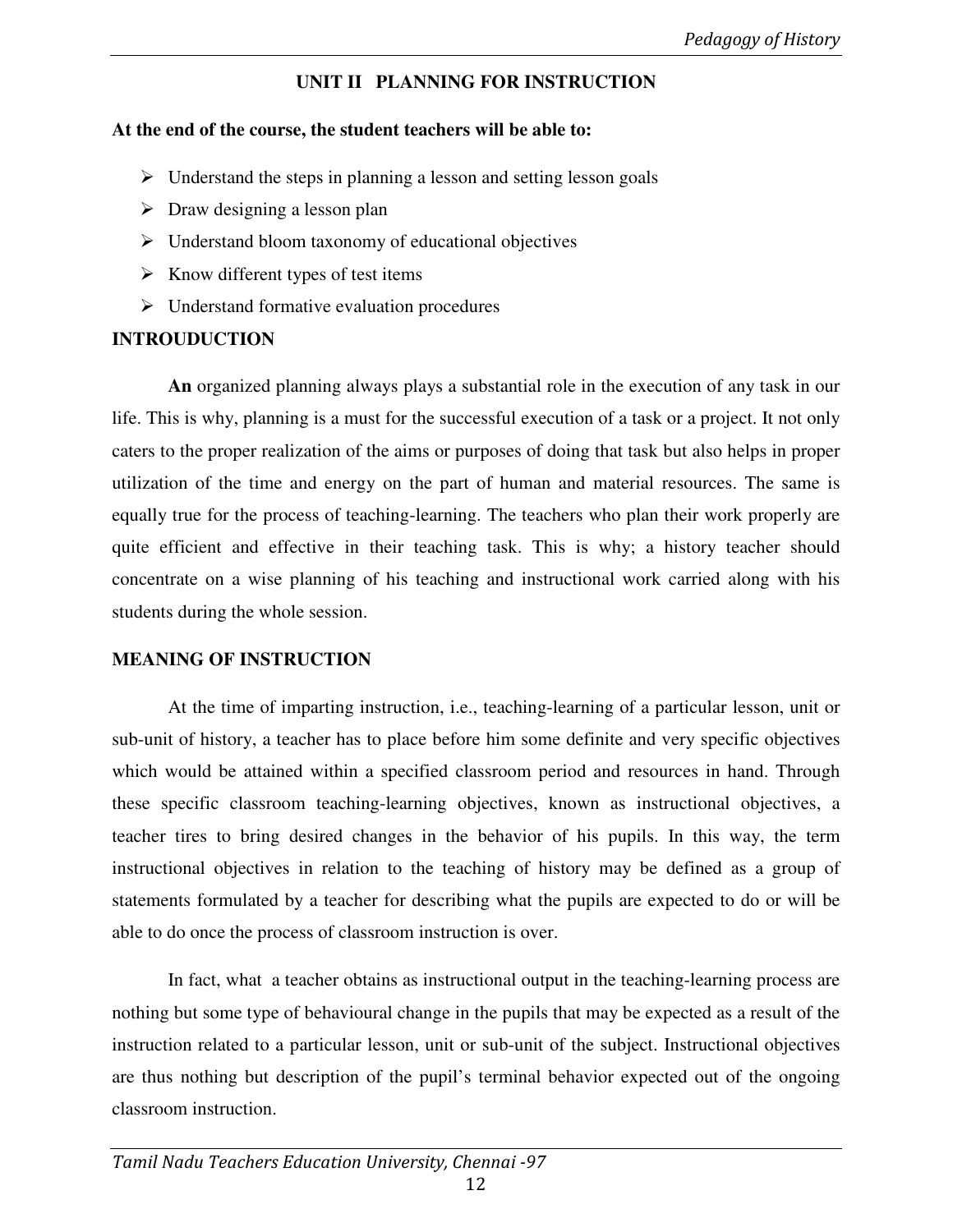### **DESIGNING A UNIT PLAN**

Unit planning stand for the planning of the instructional work of the session by dividing the prescribed syllabus into some well-defined and meaningful units.

Thus, by the term unit we may understand one of the most complete and meaningful subdivisions of prescribed course of a subject, centred around a single principle, process, problem or purpose that is capable of helping in the realization of the desired teaching-learning of the subject.

**Carter V. Good:** "Unit may be described as an organization of various activities, experiences and types of learning around a central problem or purpose developed comparatively by a group of pupils under teacher-leadership."

### **IMPORTANCE AND ADVANTAGES OF UNIT PLANNING**

- $\triangleright$  The syllabus in terms of contents and learning experiences to be covered in the whole session is suitably divided into units in view of the time available for the teaching of history. It helps in the proper coverage of the syllabus within the available time and duration of the session.
- $\triangleright$  Unit planning has a proper provision for the diagnosis of the learning difficulties of the students and subsequent remedial instruction.
- $\triangleright$  Units represent the unified and integrated wholes of the meaningful and purposeful content material and learning experiences. The organization of the subject matter and learning experiences into such meaningful wholes is quite advantages both from the educational as well as psychological angles to the students.

### **DESIGNING LESSON PLAN**

In simple words lesson planning in history means the planning of a daily lesson related to a particular unit of the subject history to be covered by the history teacher in a specific school period for the realization of some stipulated instructional objectives. It is a sort of theoretical chalking out of the details of the journey that a history teacher is going to perform practically in the classroom along with his students.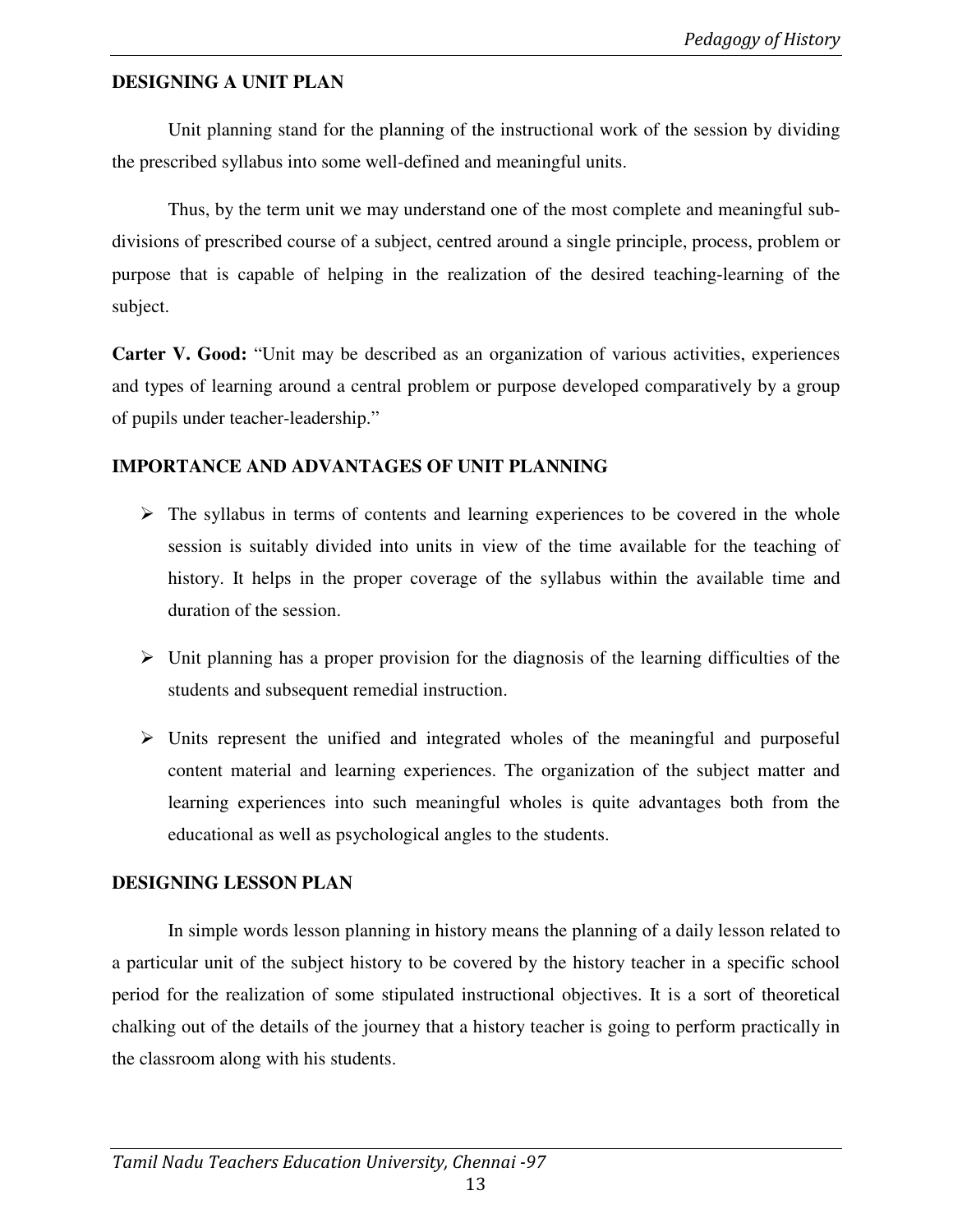Now the work of chalking out the details of such journey or preparation on the part of a teacher for executing the task of actual classroom teaching may be done either at the cognitive level or prefer in the written form by writing a lesson plan.

In this planning, a teacher of history may have to pay considerations to the following essential aspects:

- o Broader goals of objectives of the subject history
- o Setting and defining of the classroom objectives related to the present unit of history.
- o Organization of the relevant subject matter to be covered in the given lesson for the realization of the set objectives.
- o The decision about the method of presentation of the subject matter, teaching strategies, classroom interaction and management.
- o Appropriate provision for evaluation and feedback.

### **HOW TO PLAN LESSON FOR TEACHING HISTORY**

The educationists and researchers in the field of pedagogy have suggested, from time to time, some appropriate guidelines for the planning of these daily lessons. However, the schedule suggested by the renowned educationist Herbart in the shape of his famous five steps has remained quite popular for the planning in almost all the subjects of school curriculum. The five steps suggested by him for the lesson planning are as below: Preparation, Presentation, Comparison and association, Generalization and application.

### **MODEL LESSON PLAN**

**Name of the Student teacher: XXXXXXXX** 

| Name of the School: XXXXXXXX                 | <b>Class Section/Session: XXXXX</b> |
|----------------------------------------------|-------------------------------------|
| <b>Subject: Teaching of History</b>          | Unit: VI                            |
| Topic: India's First War of Independece-1857 | Date: XXXX                          |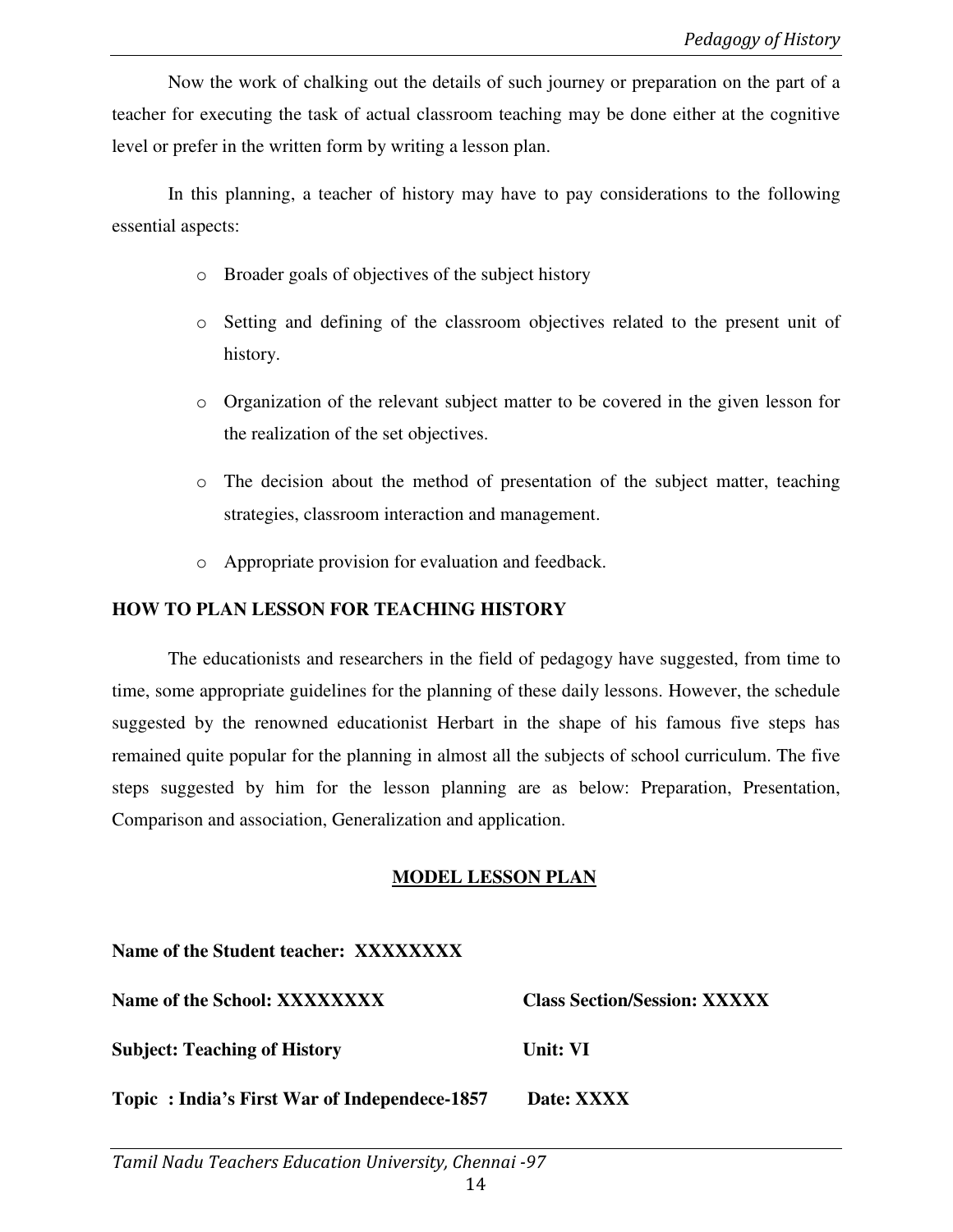| <b>Objectives</b>              | The student teacher will be able to:                                                                                  |  |  |  |  |
|--------------------------------|-----------------------------------------------------------------------------------------------------------------------|--|--|--|--|
|                                | Know the names of the main heroes of the first war of<br>$\mathbf{i}$<br>independence.                                |  |  |  |  |
|                                | ii) Understand India's first war of independence was fought.                                                          |  |  |  |  |
|                                | iii) Describe the causes of the first war of independence.                                                            |  |  |  |  |
|                                | iv) Analyze the factors or causes leading to the failure of the<br>war.                                               |  |  |  |  |
|                                | Recall about the main events of the first war of<br>V)<br>independence in detail.                                     |  |  |  |  |
| <b>Instructional Materials</b> | Pictures/charts of the main heroes of the first war of<br>$\mathbf{i}$<br>independence                                |  |  |  |  |
|                                | Model of army weapons<br>$\overline{11}$                                                                              |  |  |  |  |
|                                | iii) Indian outline map                                                                                               |  |  |  |  |
|                                | iv) Power point presentation                                                                                          |  |  |  |  |
| Previous knowledge of          | 1. When did India get freedom?                                                                                        |  |  |  |  |
| the students                   | 2. Who was ruling India before its independence in 1947?                                                              |  |  |  |  |
|                                | 3. What did Indians do for getting them freed from the British<br>subjugation?                                        |  |  |  |  |
|                                |                                                                                                                       |  |  |  |  |
|                                | The teacher raises the following questions to motivate the students<br>to study the lesson.                           |  |  |  |  |
|                                | 1. Are you know Independence war?                                                                                     |  |  |  |  |
|                                | 2. Could say any independence country name in the world?                                                              |  |  |  |  |
|                                | 3. Who was ruled before independence of India?                                                                        |  |  |  |  |
|                                | After this process the teacher writes the lesson title "India First"<br>war of Independence-1857" on the black board. |  |  |  |  |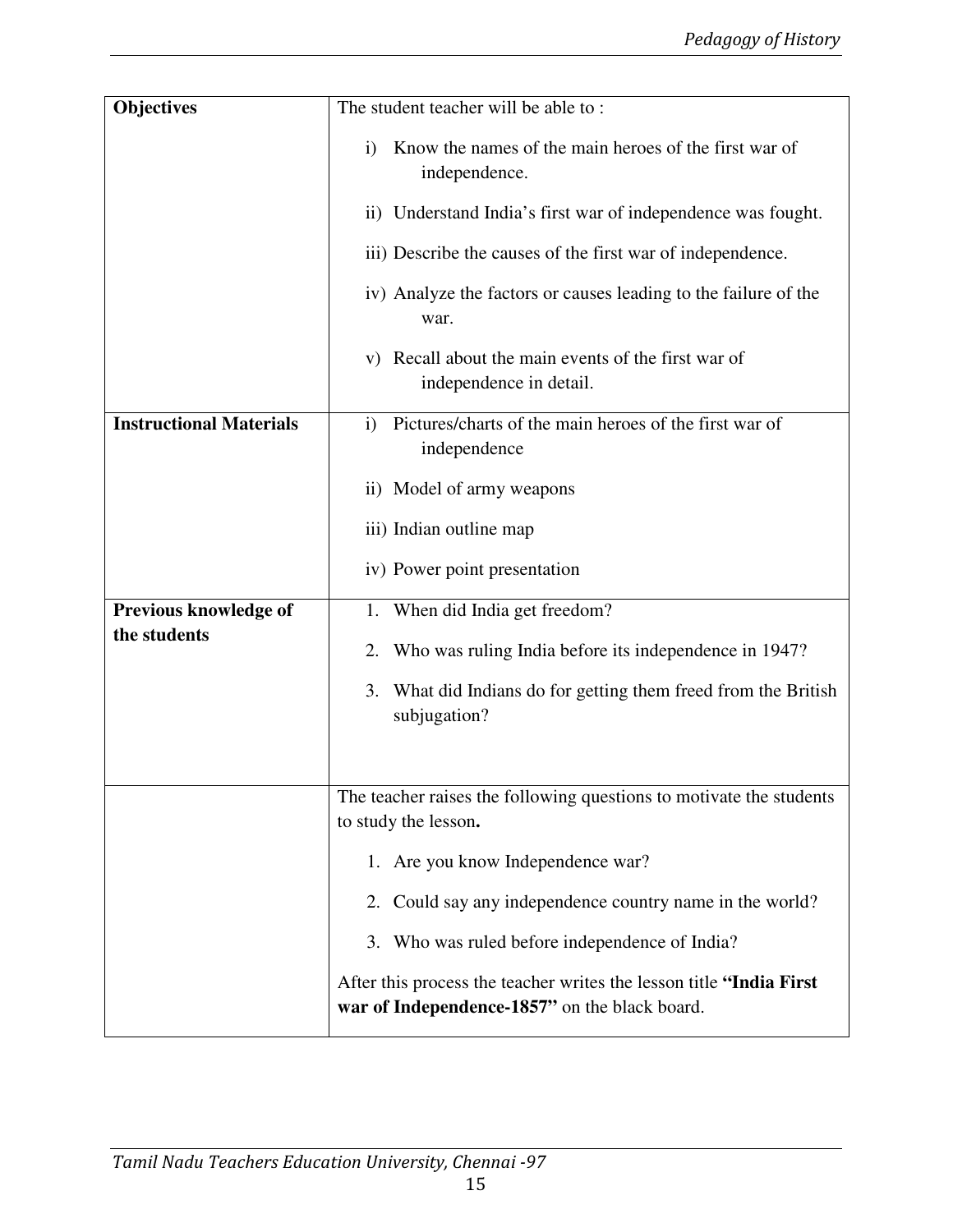| <b>Content/Concept</b>                                                                                                                     | <b>Specification of</b>       | <b>Learning Experiences</b>                                                                                                                                                         | <b>Evaluation</b>                                                                         |
|--------------------------------------------------------------------------------------------------------------------------------------------|-------------------------------|-------------------------------------------------------------------------------------------------------------------------------------------------------------------------------------|-------------------------------------------------------------------------------------------|
|                                                                                                                                            | <b>Behavioural</b><br>changes | (Teacher/Learner<br><b>Activities</b> )                                                                                                                                             |                                                                                           |
| The main causes of                                                                                                                         |                               |                                                                                                                                                                                     |                                                                                           |
| the war:                                                                                                                                   |                               | All these factors and                                                                                                                                                               | Which state was ruled                                                                     |
| <b>Political cause: Lord</b><br>Dalhousie new rules<br>and regulations<br>against for Indian<br>rulers.                                    | Listen,<br>Observes           | causes presents before the<br>students through a chart or<br>transparency. This also<br>explains, discusses and<br>shows in the map to the<br>students for their clear<br>grasping. | by Rani Lakshmi bai<br>in the first war of<br>Indian independence?                        |
|                                                                                                                                            |                               | Students listen to the<br>teacher and carefully<br>observe the graphic aids<br>for acquaints with the<br>political causes of the<br>expansions of the war.                          |                                                                                           |
| <b>Military Causes:</b><br>Being paid less salary<br>to Indian soldiers -<br>Indian soldiers could<br>be sent overseas for<br>fighting.    | Understands,<br>Clarifies     | After power point<br>presentation, this fully<br>explains and discusses                                                                                                             | Who was the governor<br>general of during first<br>war of Indian<br>Independence?         |
| <b>Religious and Social</b><br><b>Causes: Widow</b><br>marriage – Ban on sati<br>Partha.                                                   | Describes                     | with the students for<br>proper clarification and<br>reflective thinking by the<br>students.                                                                                        | What are religious and<br>social causes for<br>begun first war of<br>Indian Independence? |
| <b>Causes of failure of</b><br>the war:<br>Its immature initiation<br>earlier than the<br>scheduled date of 31 <sup>st</sup><br>May, 1857. | Analyzes                      | The students cooperate<br>with the teacher in<br>responding to the question<br>asked by the teacher<br>during and after the<br>presentation of the social<br>and religious causes.  |                                                                                           |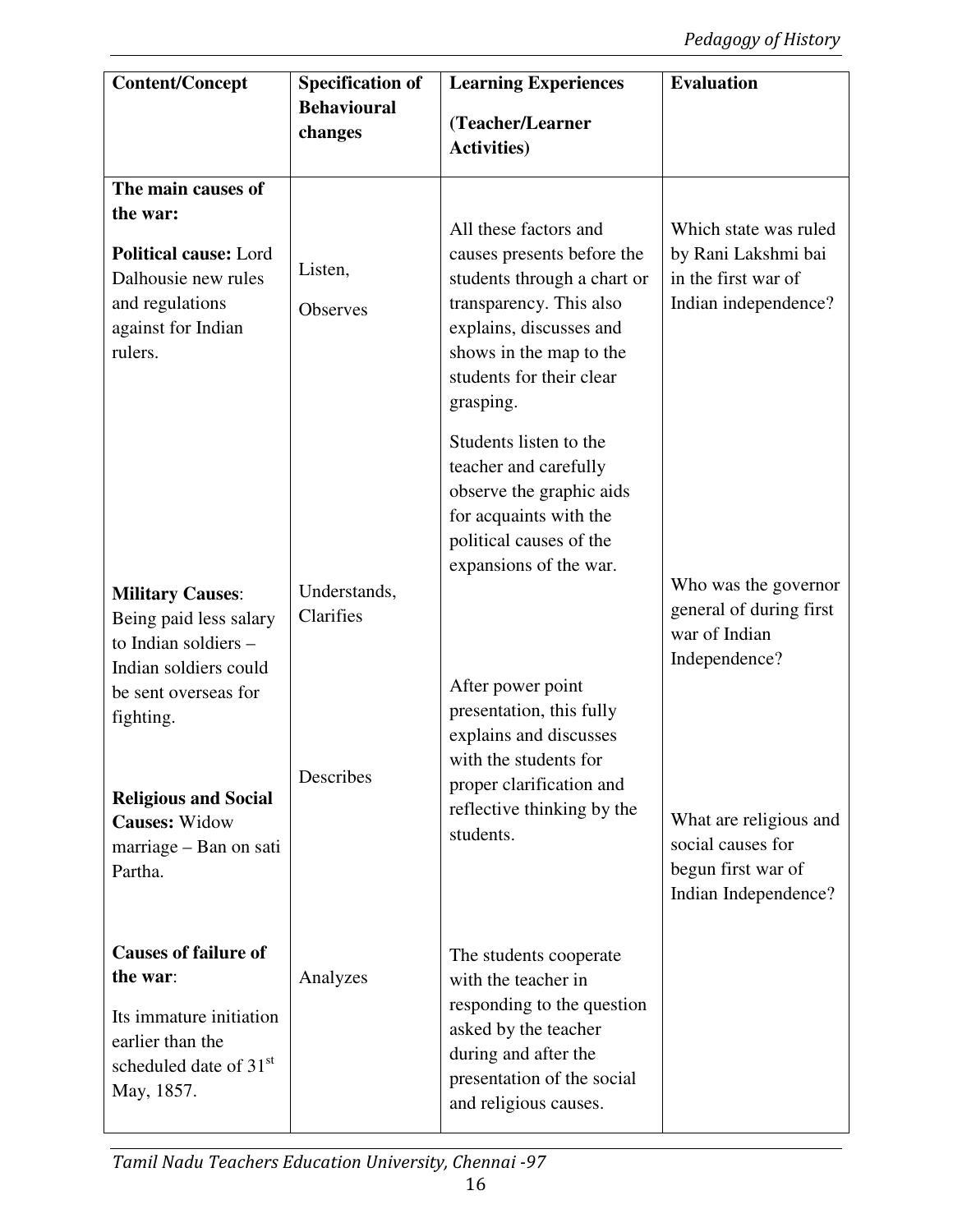| Its limitation to<br>northern India only. |           | The teacher and students<br>analyzes the following<br>points: lack of single<br>purpose or goal; lack of<br>resources; lack of proper<br>organization and<br>leardership.                                                                                                                                                                                                          |                                                                                                          |
|-------------------------------------------|-----------|------------------------------------------------------------------------------------------------------------------------------------------------------------------------------------------------------------------------------------------------------------------------------------------------------------------------------------------------------------------------------------|----------------------------------------------------------------------------------------------------------|
| <b>Discussion Method</b>                  | Clarifies | The teacher is giving a<br>topic to the students for<br>discussion.<br>"Economic Causes of the<br>first war of Indian<br>Independence"<br>Students take active part in<br>knowing about the<br>economic causes for the<br>resentment growing among<br>the Indian masses against<br>the British rulers by<br>actively responding to the<br>questions put to them by<br>the teacher. | Which foreign traders<br>occupied Indian<br>business?<br>Who was destroyed<br>Indian economy in<br>1857? |
| <b>Summary</b>                            | Recalls   | The teacher utilizes power<br>point presentation for<br>summary of the lesson.                                                                                                                                                                                                                                                                                                     |                                                                                                          |

## **Follow up activities:**

**1. Draw a time line chart and mention important events from 1850 to 1900.** 

**Signature of the Guide Signature of the Student-teacher**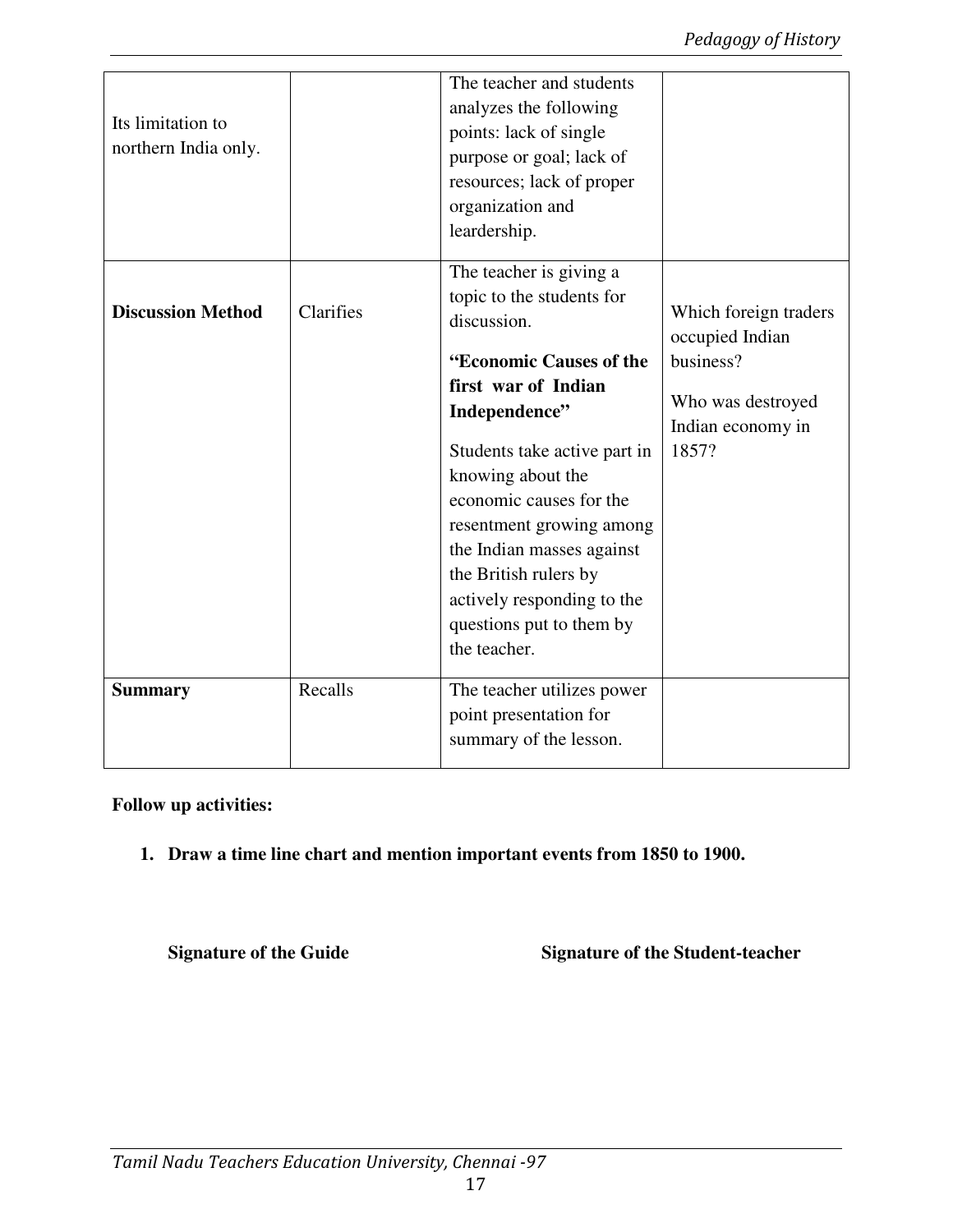## **TAXONOMY OF OBJECTIVES IN THE COGNITIVE DOMAIN**

**Knowledge :** it represents the lowest level of the objective belonging to the cognitive domain and primarily aims for the acquisition of the knowledge concerning:

- a) Specific facts, teriminolgy, methods and process and
- b) Generalized priniciples, theories and structures.

The knowledge objectives mainly call for the recall and recognition level of one's memory and therefore, their evaluation is primarily made through a simple recall or multiple choice type questions.

**Comprehensions:** it is based on knowledge. If there is no knowledge, there will be no comprehension. On the ladder of the acquisition of cognitive abilities, its level is little higher than the knowledge. Specifically, it means the basic understanding of the facts, ideas, methods, processes, principles or theories, etc.,

**Application:** the knowledge is useful only when it is possible to employ it. The application of an idea, principle or theory may be made possible only when it is grasped and understood properly. Therefore, the category of application automatically involves both the earlier categories, ie., knowledge and comprehension. Under this objective the learner is required to acquire the ability to make use of the abstract or generalized ideas, principles in the particular and concrete situations.

**Analysis:** analysis refers to an understanding at a higher level. It is a complex cognitive process that involves knowledge, comprehension as well as application of an idea, fact, principle, or theory. Through the realization of these objectives the learner is expected to acquire the necessary skill in drawing inferences, discriminating, making choices and selection, and separating apart the different components or elements of a concept, object or principle.

**Synthesis**: the objectives belonging to this category aim to help the learner to acquire necessary ability to combine the different elements or components of an idea, object, concept, or principle to produce an integrated picture, i.e a figure of wholeness. As a result he may be expected to propagate or present a theory or principle by combining different approaches, ideas, view-points. He may arrive at something new or originate some novel things or ideas after synthesizing all what is known to him earlier. In this way, it calls for creativity aspect of the cognitive abilities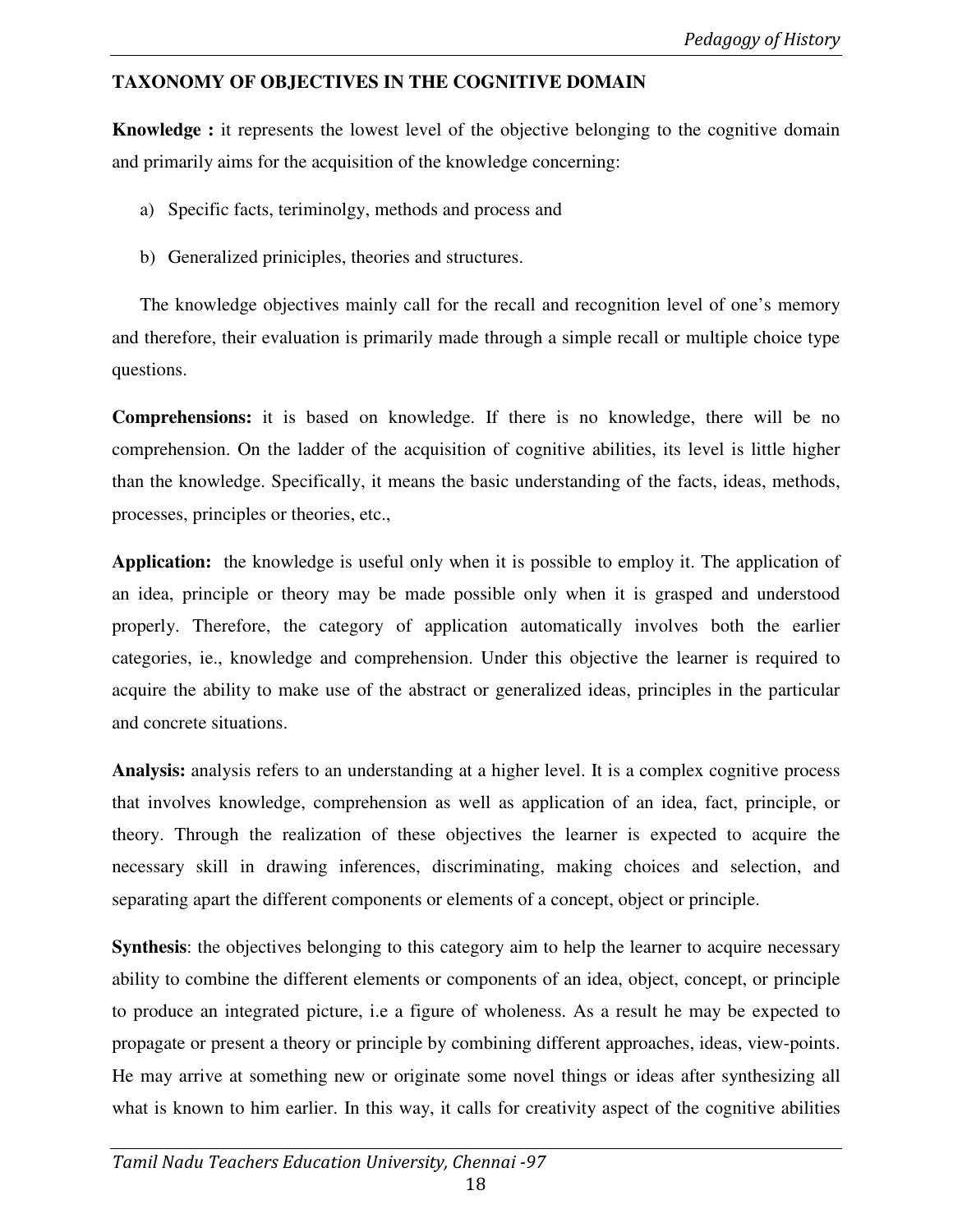and therefore may be considered definitely a higher level of learning involving knowledge, comprehension, application as well as analysis.

**Evaluation:** this category of objectives aims to develop in the learner the ability to make proper value judgment about what has been acquired by him in the form of knowledge, understanding, application, analysis and synthesis. It represents definitely the highest level of the objectives belonging to the cognitive domain and involves all the five categories described earlier. As a result, the learner is expected to take proper decision about the quantitative and qualitative value of a particular idea, object, principle or theory. He may arrive at an appropriate decision about the matter and methods by making use of all the cognitive abilities acquired through the earlier categories of cognitive objectives.

### **TAXONOMY OF OBJECTIVES IN THE AFFECTIVE DOMAIN**

The affective domain describes learning objectives that emphasize a feeling tone, an emotion, or a degree of acceptance or rejection. Affective objectives vary from simple attention to selected phenomena to complex but internally consistent qualities of character and conscience. We found a large number of such objectives in the literature expressed as interests, attitudes, appreciations, values, and emotional sets or biases.

Here are descriptions of each step in the taxonomy, starting at the most basic level.

**Receiving** is being aware of or sensitive to the existence of certain ideas, material, or phenomena and being willing to tolerate them. Examples include: to differentiate, to accept, to listen (for), to respond to.

**Responding** is committed in some small measure to the ideas, materials, or phenomena involved by actively responding to them. Examples are: to comply with, to follow, to commend, to volunteer, to spend leisure time in, to acclaim.

**Valuing** is willing to be perceived by others as valuing certain ideas, materials, or phenomena. Examples include: to increase measured proficiency in, to relinquish, to subsidize, to support, to debate.

**Organization** is to relate the value to those already held and bring it into a harmonious and internally consistent philosophy. Examples are: to discuss, to theorize, to formulate, to balance, to examine.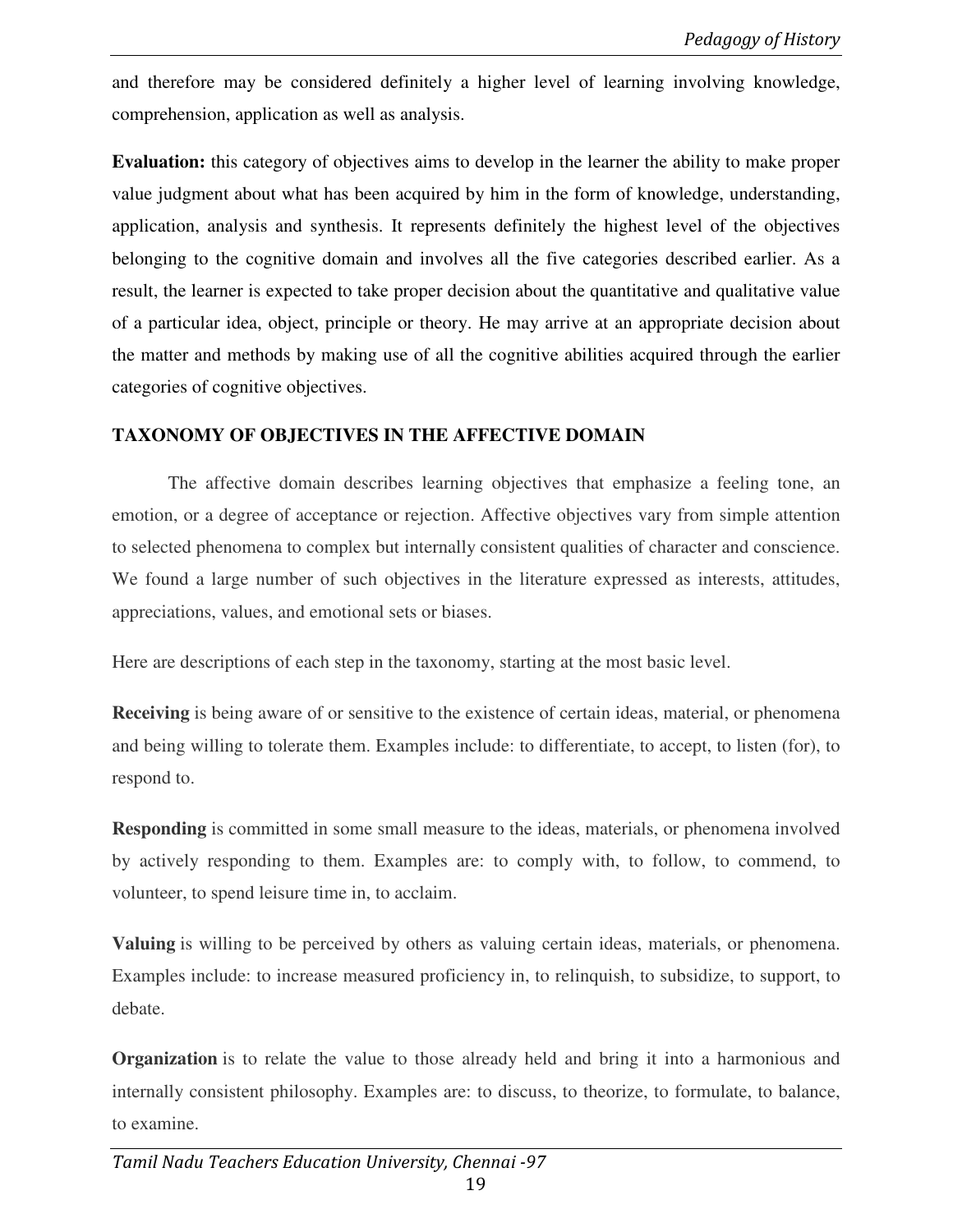**Characterization** by value or value set is to act consistently in accordance with the values he or she has internalized. Examples include: to revise, to require, being rated high in the value, to avoid, to resist, to manage, to resolve.

### **TAXONOMY OF OBJECTIVES IN THE PSYCHOMOTOR DOMAIN**

The classification, of psychomotor objectives, was first Simpson(1966) and was later modified by Harrow(1972). Those given by Harrow are being described in the following under six different categories arranged from the lowest to the highest levels of functioning.

An alternative taxonomy in the psychomotor domain has been proposed by Dr. R.H. Dave(1969).

**Imitation:** The learner observes and then imitates an action. These behaviors may be crude and imperfect. The expectation that the individual is able to watch and then repeat an action.

**Manipulation:** Performance of an action with written or verbal directions but without a visual model or direct observation. The action may be performed crudely or without neuromuscular coordination at this stage. Notice that the action verbs are the same as those for the imitation stage. The difference is that these actions are performed with the aid of written and verbal instruction, not visual demonstration.

**Precision:** Requires performance of some action independent of either written instructions or a visual model. One is expected to reproduce an action with control and to reduce errors to a minimum.

**Articulation:** Requires the display of coordination of a series of related acts by establishing the appropriate sequence and performing the acts accurately, with control as well as with speed and timing.

**Naturalization:** High level of proficiency is necessary. The behavior is performed with the least expenditure of energy, becomes routine, automatic, and spontaneous.

### **TYPES OF TEST ITEMS**

 **H**ere mentioned such types of test items.

1. Standardized tests( usually written test with objective type of questions)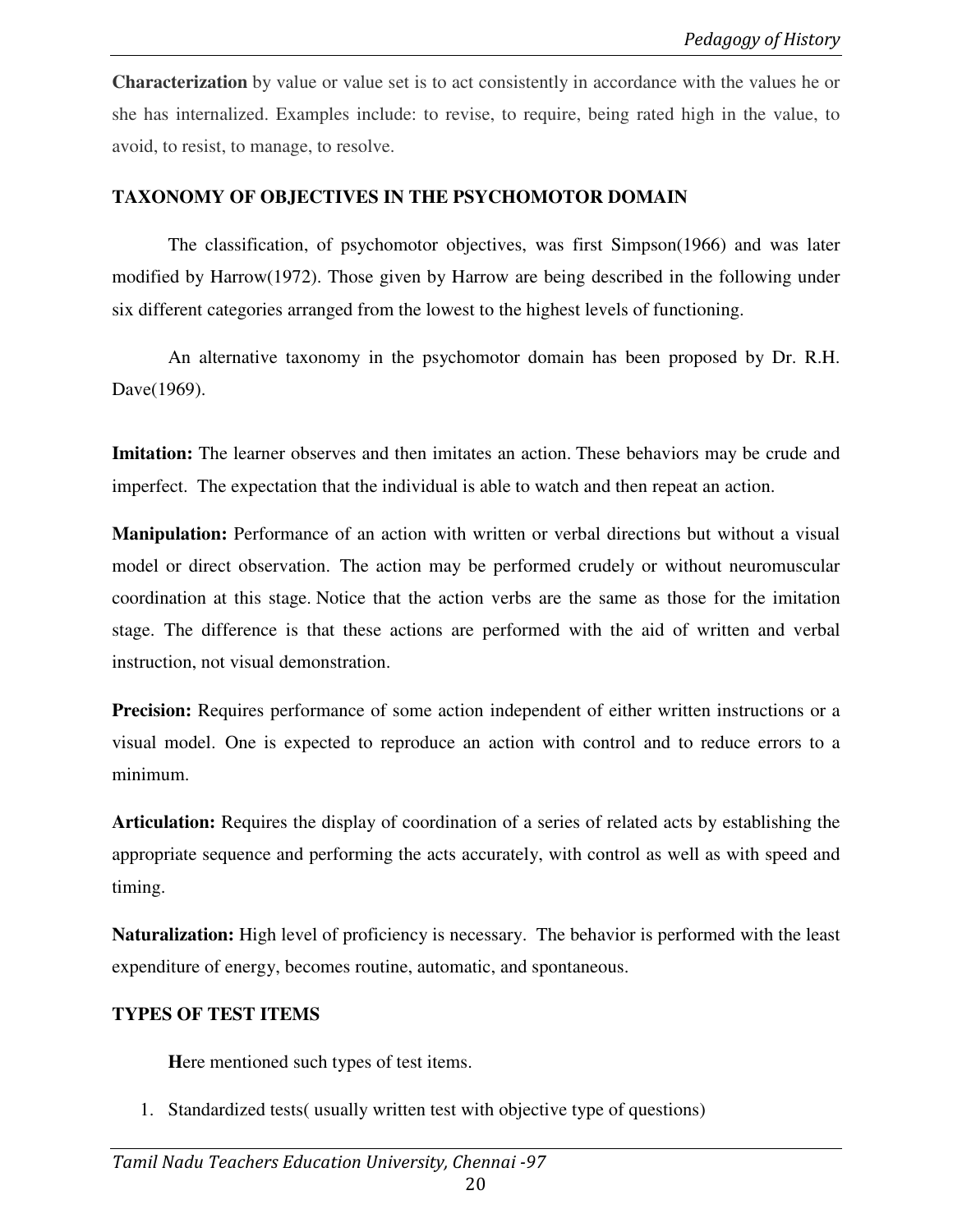- 2. Teacher made informal test
	- I. Written paper and pencil tests
		- a. Essay type tests
		- b. Short answers type tests
		- c. Objective type tests
	- II. Oral test
	- III. Practical test.

### **CONSTRUCTION OF TEST-ITEMS FOR FORMATIVE EVALUATION IN CLASS**

The formative evaluation may be carried out both in formal (e.g., checklists, quizzes, question-answers, assignments and tests) as well as informal (e.g., observations, listening to students comments and conversations) way. Construction of test items is a serious job for a teacher, it requires adequate planning beforehand. Usually this work can be properly accomplished through the following steps:

- 1. **Setting objectives**: the first and the most important step is to make oneself clear about the objectives for which one is going to frame the test. In all situations the objectives of the test should be properly decided and defined in terms of specific behavior changes expected from the pupils as a result of studying a particular unit or course of study.
- 2. **Coverage of the syllabus or contents:** the contents to be covered in the test are directly dependent upon what has been taught by the teacher. The teacher should keep an outline of the learning experience given by him. Although no major unit or subtopic of what has been taught should be left, yet it is not essential at all to ask for each and every thing discussed by the teacher in the class. In other words, a reasonable coverage or various aspects of the learning experiences given to the students should be the goal.
- 3. **Decision about the types of items or questions:** decision about the types of questions to be set in the test paper is also an essential aspect of its construction. As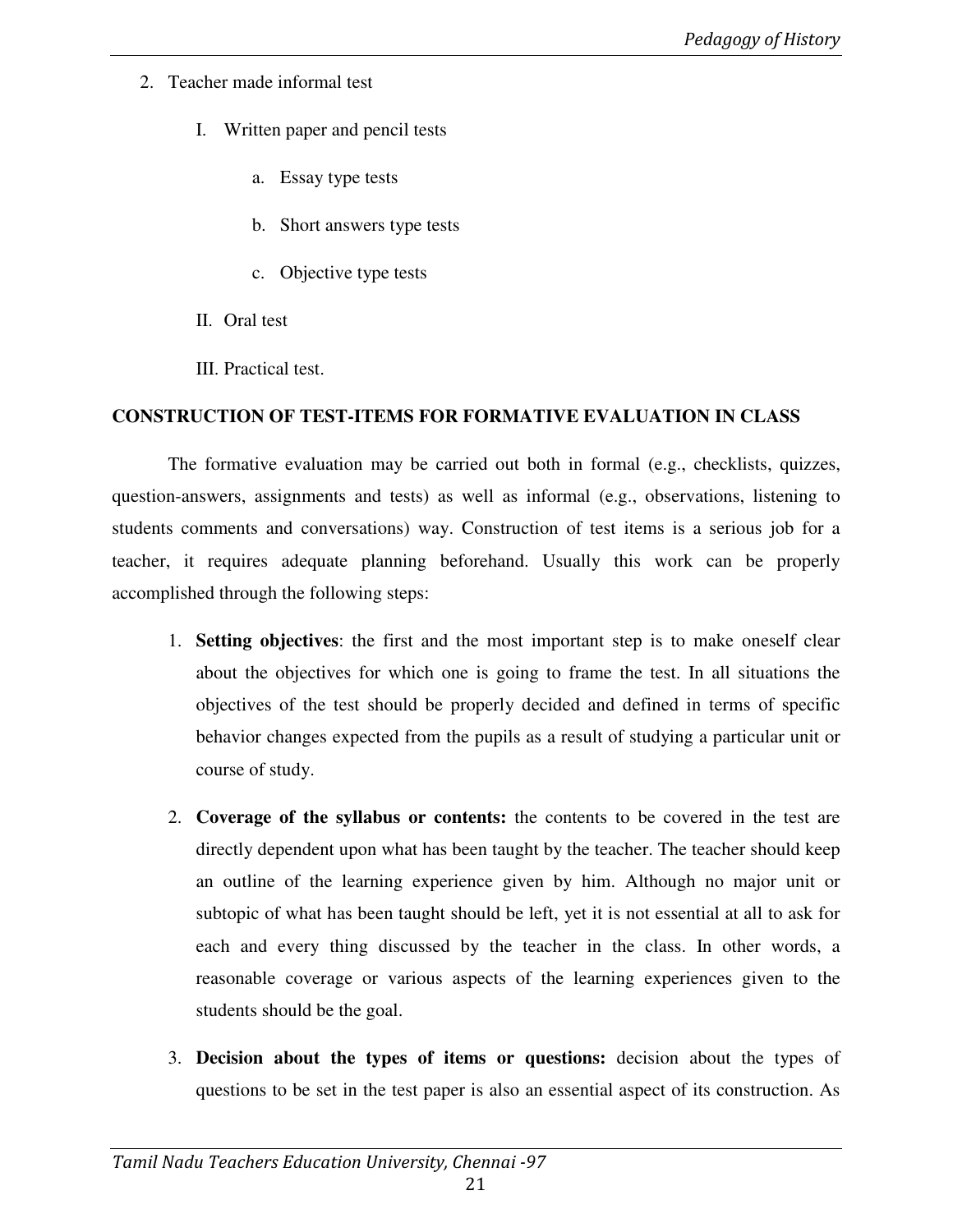pointed out earlier, all the three forms-essay type, short answer type and objective type-should find place in a good test.

- 4. **Decision about the time:** The total time given to the students for giving responses to the items of test should also be decided.
- 5. **Preparation of the blueprint:** this is the most crucial step in the planning of the test. Blue print is a sort of the decision for the test paepr in which we present detailed question wise distribution of marks over specific objectives, topics and forms of questions. Therefore, all the factors mentioned in the above four steps, i.e. objectives to be tested, contents to be covered, types of questions to be asked, and total time to be given, should be kept in mind while preparing the blueprint or design of the test.
- 6. **Item formats:** item or questions to be included in the test require proper organization and arrangement.
- 7. **Try-out and item analysis:** After planning, as suggested here, the test so prepared must be administered in an appropriate sample of students for its try out and suggested task of item analysis.
- 8. **Designing or preparing the final form of the test:** As a result of try out and item analysis of the test, the improper items can be declared form the test more function able. This final form should then be printed as the situation demands, for the needed evaluation of the students test.
- 9. **Preparation of scoring key:** to ensure objectivity in scoring, it is advisable to have a pre-determind way of scoring. It is not only the objective type items that require an advance preparation of a scoring key, but also in case of easy and short answer type questions the answer and procedure for scoring should be predetermined.

### **Questions**

- 1. Write lesson plan steps and draw a lesson plan for any one lesson in history from IX standard.
- 2. Critically analyse bloom taxonomy of educational objectives.
- 3. Describe psychomotor domain and its different categories.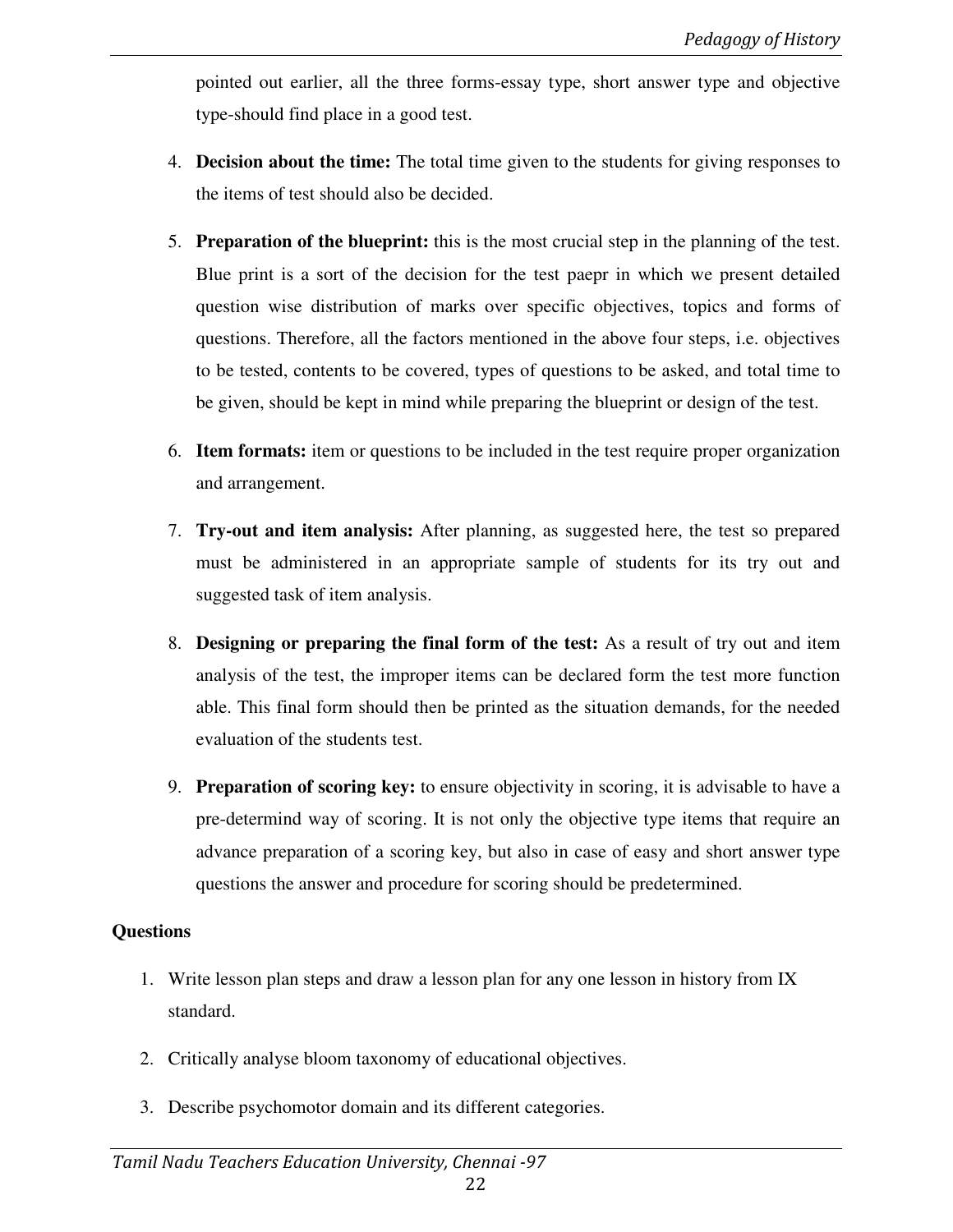- 4. Explain different types of achievement test.
- 5. Illustrate on formative evaluation procedures.

### **References:**

- 1. Arora.K.L. (2005). Teaching of History, Ludhiana: Tandon Publications.
- 2. Kochhar.S.K. (2006). Teaching of History, New Delhi: Sterling Publishers.
- 3. Mangal.S.K. and Uma Mangal. (2008). Teaching of social studies, New Delhi: PHI Learning Pvt. Ltd.
- 4. https://www.historians.org/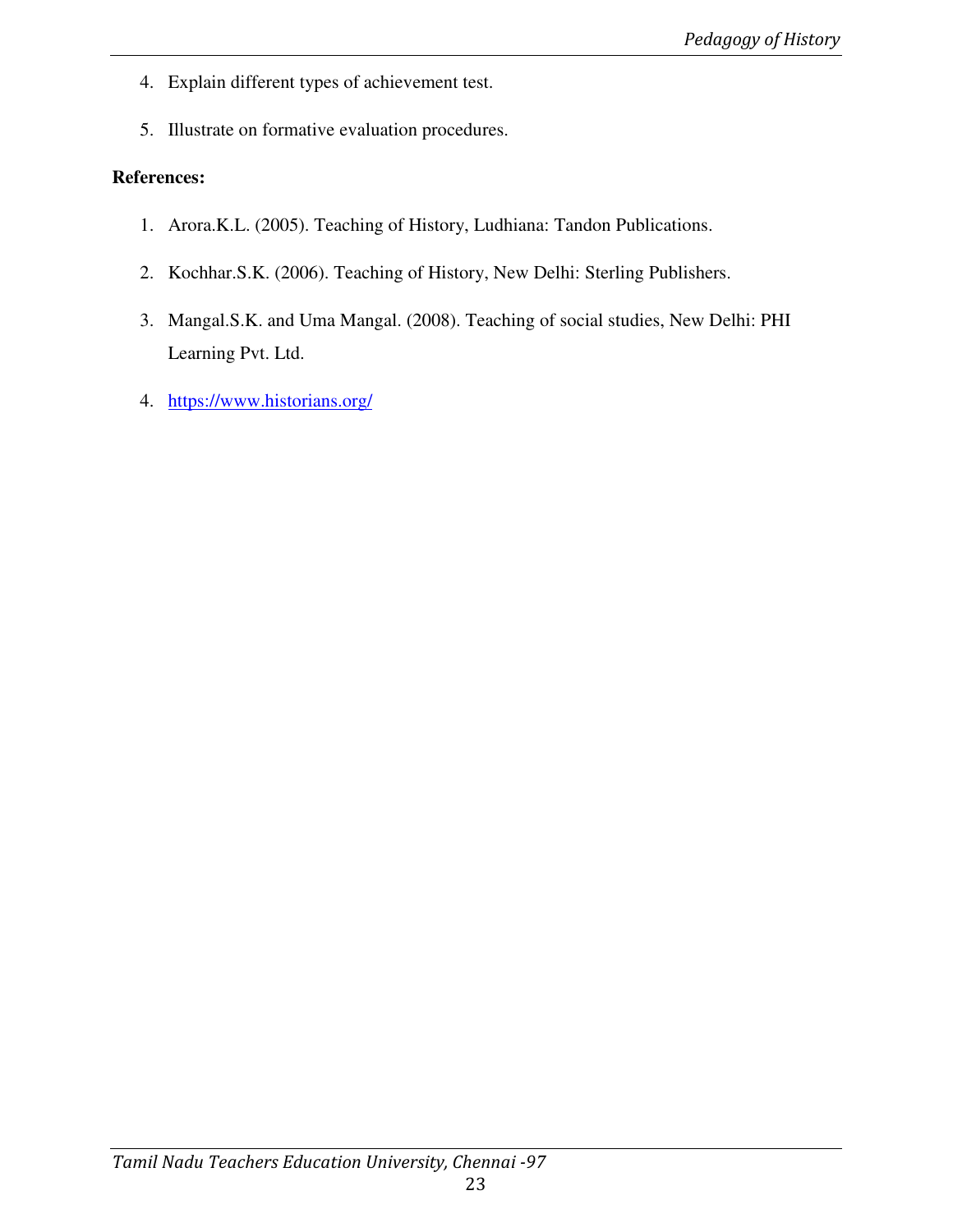## **UNIT –III PRACTICING THE TEACHING SKILLS IN HISTORY**

### **At the end of the course, the student teachers will be able to:**

- $\triangleright$  understand major teaching skills
- $\triangleright$  practice and learn mini-lesson with multiple teaching skills
- $\triangleright$  understand major steps in teaching in mini-lesson
- $\triangleright$  develop integration of teaching skills
- $\triangleright$  know importance of observation and feedback

### **Meaning of Teaching**

The analytical concept of teaching considers teaching as a complex skill comprising of various specific teaching skills. Those teaching skills can be defined as a set of interrelated component teaching behaviours for the realization of specific instructional objectives. These component teaching behaviours may be modified through the exercise done in practicing the teaching skills, and thus a student teacher may be able to acquire necessary teaching skills for becoming an effective teacher.

### **Understanding major teaching skills:**

- I. Introducing
- II. Explaining
- III. Questioning
- IV. Varying the Stimulus
- V. Non-verbal cues
- VI. Reinforcement
- VII. Closure and fluency in communication

### **I. Skill of Introducing the Lesson**

The skill of introducing the lesson may be defined as proficiency in the use of verbal and non-verbal behavior, teaching aids and appropriate devices for making the pupils realize the need of studying the lesson by establishing positive and affective rapport with them. This skill involves the following component behaviours: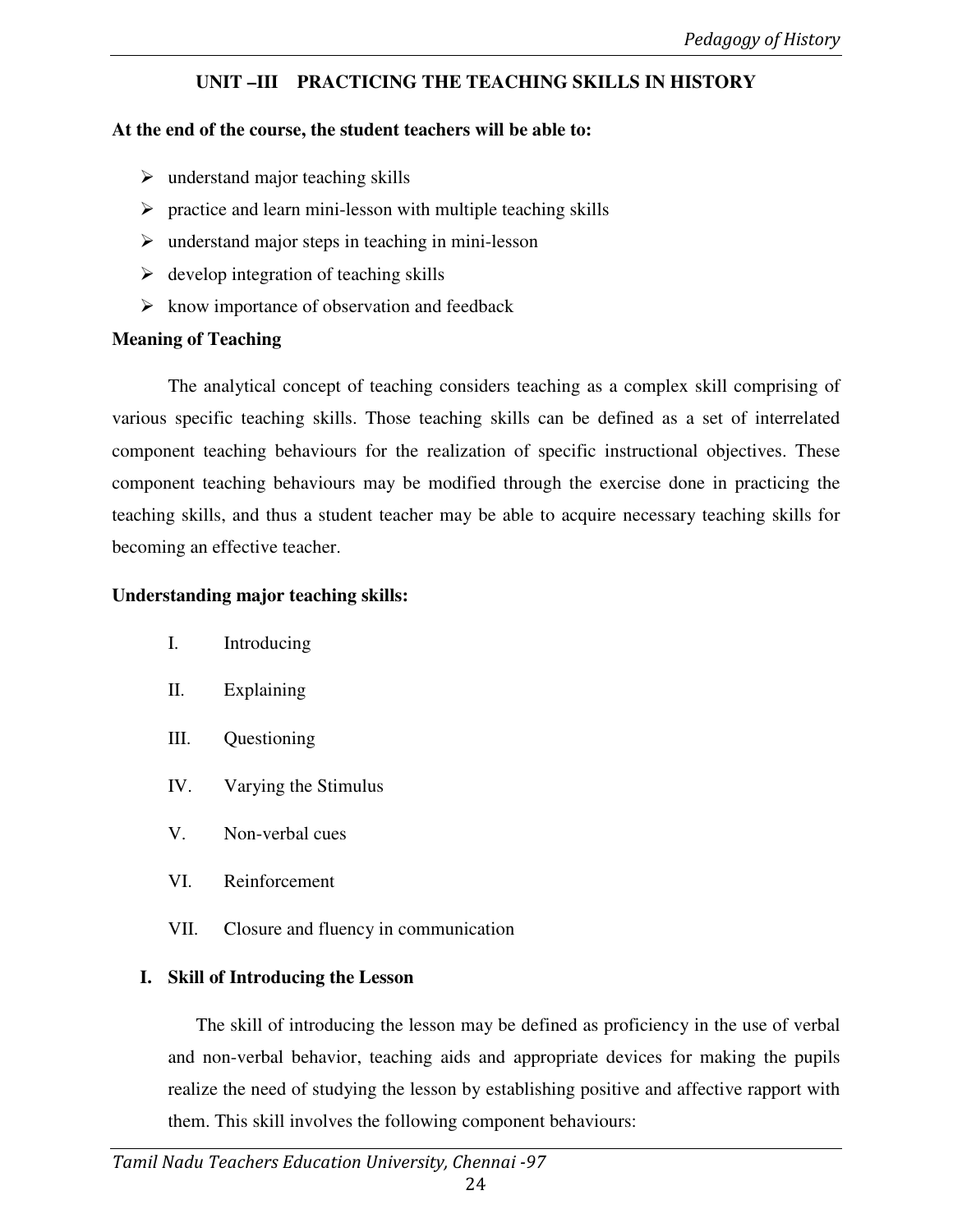- $\triangleright$  Student teacher is able to utilize previous knowledge and experiences of his pupils.
- $\triangleright$  He is able to maintain continuity of the ideas and information in the introduction of lesson.

Thus, utilization of previous experiences, use of appropriate devices, maintenance of continuity in the main parts of the introduction, and relevancy of the verbal and non-verbal behavior are the major component behaviours or constituents of the skill of introducing lesson.

### **II. Skill of Explaining**

A teacher has to learn the skill of explaining in order to make the pupils understand many Ideas, concepts or principles that need explanation. Explanation is nothing but a few interrelated appropriate statements. Thus the skill of explaining may be defined as the art of learning the use of interrelated appropriate statements by the teacher for making the pupils understand the desired concept, phenomenon or principle.

It is by all means a verbal skill and has two main aspects as follows:

- $\triangleright$  The selection of appropriate statements relevant to the age, maturity, previous knowledge, and concept of the concept or phenomenon.
- $\triangleright$  The skill of interrelating and using the selected statements for the proper understanding of the concept or phenonmenon.

**Components of the skill:** the skill of explaining a concept or phenomenon consists of two types of behavior – desirable and undesirable. In the practice of the skill, the occurrence of the desirable behavior is to be increased whereas the undesirable behaviours are to be decreased and extinguished.

- I. Desirable behaviours: using appropriate beginning and concluding statements, using explaining links, covering essential points, testing pupils understanding.
- II. Undersirable behaviours: using irrelevant statements, lacking continuity in statements, lacking fluency and using inappropriate vocabulary, vague words and phrases.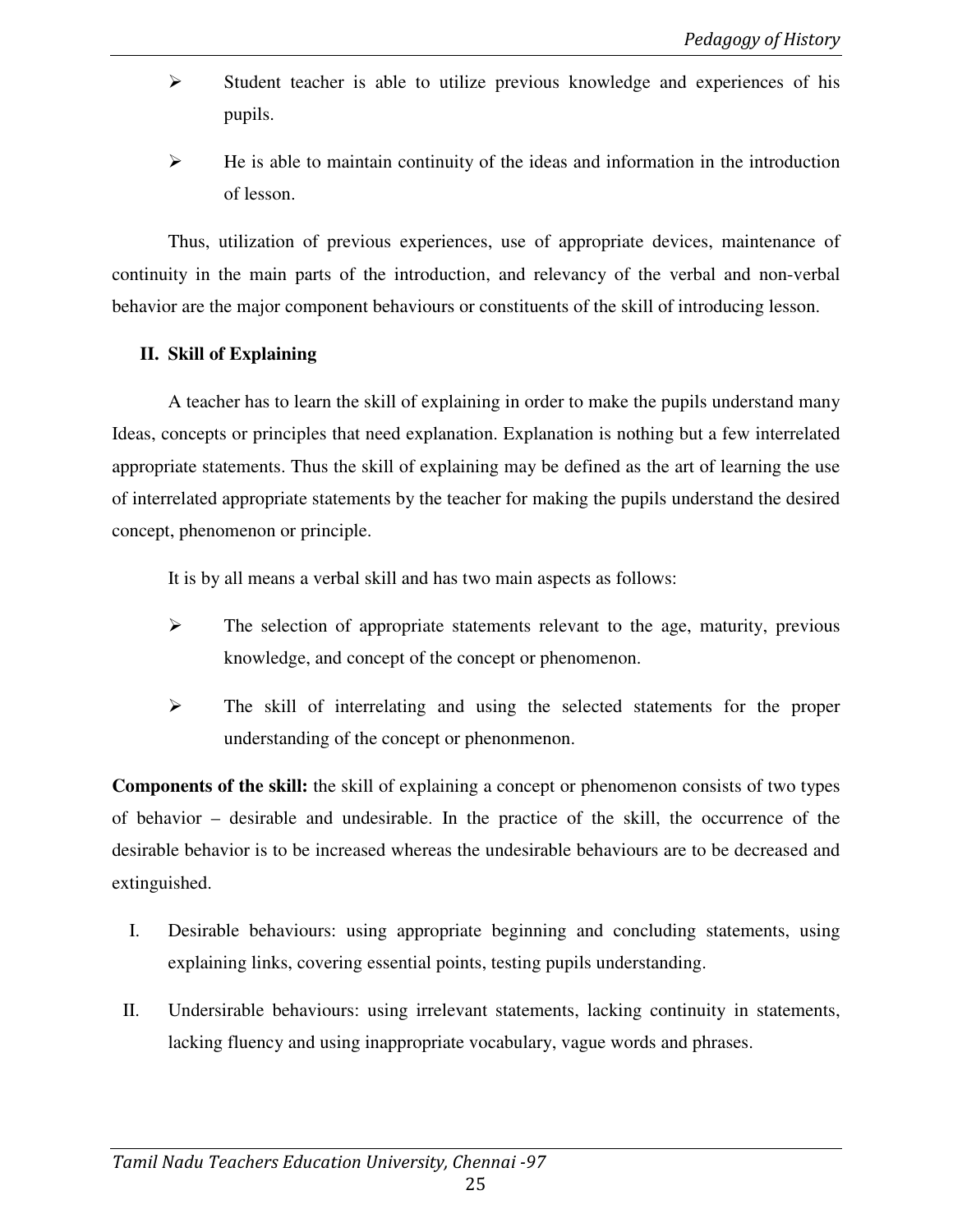### **III. Skill of Questioning**

Questioning skill may be defined as a teaching skill helpful in putting the desired meaningful, clear and concise, grammatically correct, simple and quite straight-forward questions to the students in a classroom teaching-learning situation for the purpose of drawing their attention on one or the other teaching points, making them active and alert to the ongoing teaching-learning process, testing their understanding and comprehension at various stages of the lesson, and motivating as well as providing them opportunity for the proper expression of their thoughts, imagination, recall and recognition and creative and constructive faculties.

**Elements of questioning skill:** the elements related to the questioning skill may be properly discussed in the following manner by placing them into their two fold division namely the framing of questions and the presentation of these questions to the students.

Questions can serve their purposes well when these are framed with necessary care and preparation on the part of a teacher by taking cognizance of the following things:

- I. Relevance
- II. Clarity
- III. Precision or conciseness
- IV. Specification
- V. Grammatically correct

**Presentation of questions in the class**: questioning skill asks for the proper presentation of the questions in the history class by a history teacher. It calls ususally for paying attention over the components as follows:

- I. Voice of the teacher
- II. Speed and pause
- III. Distribution of questions
- IV. Teacher behavior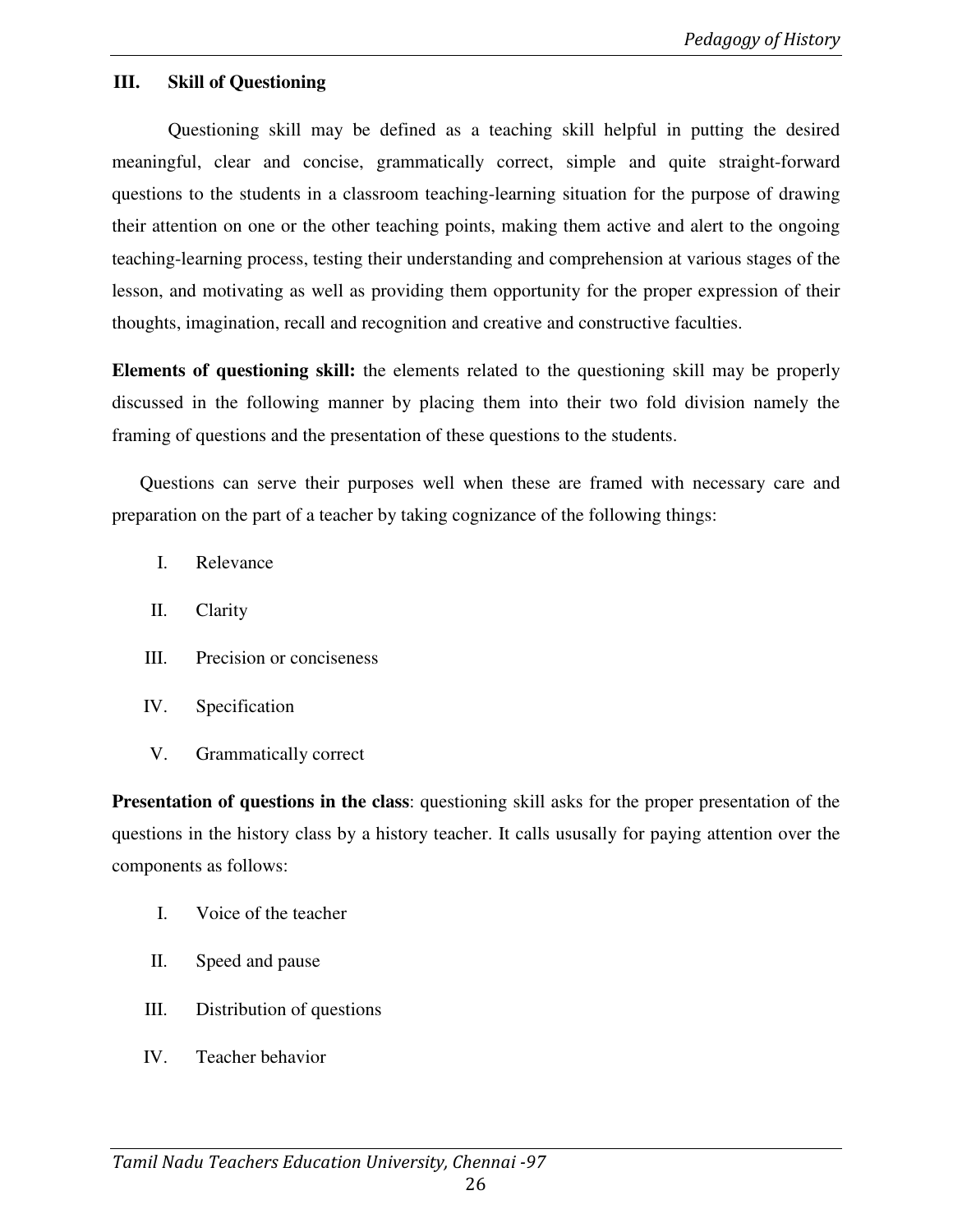### **IV. Skill of Stimulus Variation**

Generally a teacher makes use of an appropriate stimulus for evoking the desired response/responses. However, a continued use of such stimulus may induce disinterest and disattention on account of many physiological and psychological factors. The stimulus variation, i.e., variation or change in the stimuli available in learner's environment, provides an answer. Thus skill of stimulus variation may be defined as a set of behaviours for brining desirable change of variation in the stimuli used to secure and sustain pupils attention towards classroom activities.

**Components of the skill:** the skill of introducing change or variation in the attention capturing stimuli in a classroom comprises of the following component behaviours:

- I) movements,
- II) gestures,
- III) changes in voice,
- IV) focusing,
- V) change in the interaction styles,
- VI) pausing,
- VII) aural-visual switching and
- VIII) physical involvement of the students.

### **V. Skill of Reinforcement**

Reinforcement as a technique belongs to the area of psychology of learning and helps in influencing the response or behaviours of the learners. There are two types of reinforcement, viz. positive reinforcement and negative reinforcement. While the use of the former contributes towards strengthening the desirable responses or behaviours,the latter are used for weakening or eliminating the undesirable responses or behaviours. For the better results, the use of the positive reinforcement is to be increased while that of negative reinforcement is to be decreased or eliminated.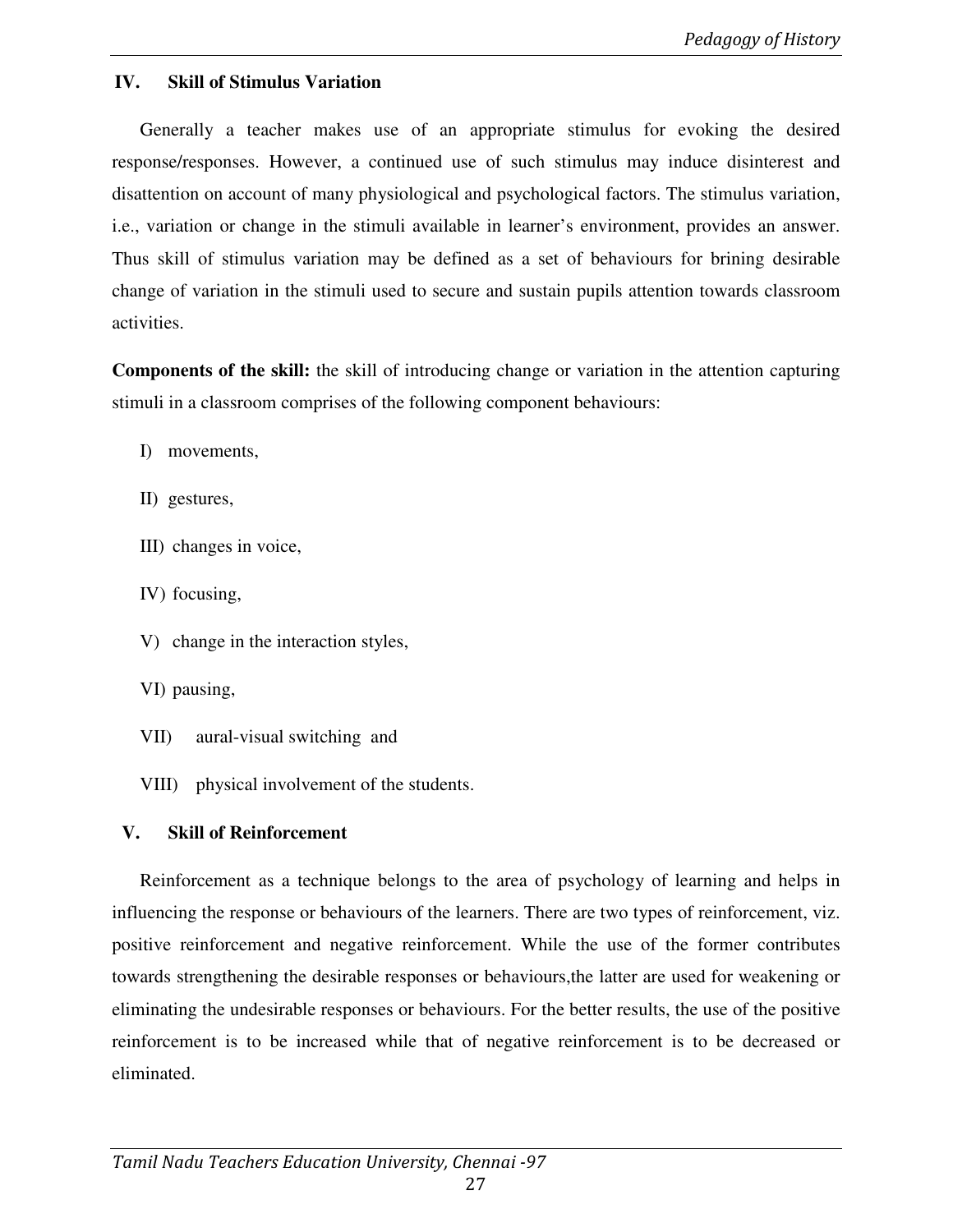In view of the above discussion, the skill of reinforcement may be defined as the are of learning the judicious and effective use of reinforcement by a teacher for influencing the pupil's behavior in the desired direction directed towards maximum pupils participation for realizing the better results in the teaching-learning process.

**Components of the Skill**: the components of the skill of reinforcement may be listed as follows:

### **Desirable behaviours:**

- I. use of positive verbal reinforcers
- II. use of positive non-verbal reinforcers
- III. use of extra verbal reinforcers

### **Undesirable behaviours:**

- I. use of negative verbal reinforcers
- II. use of negative non-verbal reinforcers
- III. inappropriate or wrong use of reinforcement

**Gestures** are **non-verbal cues** provided in the oral message given by the teacher for enhancing the value of the message. They are usually made with the help of the movements of eye, hand, head, body and facial expression like extending the hands in a typical shape to indicate how big or small an object is.

# **MODEL MINI-LESSON PLAN**

| Name of the student teacher: XXXXXX | Name of the School: XXXXX                                                                                                                                                                                                                                                                                             |  |
|-------------------------------------|-----------------------------------------------------------------------------------------------------------------------------------------------------------------------------------------------------------------------------------------------------------------------------------------------------------------------|--|
| Class/Section and Session: XXXXXXX  | Subject: History                                                                                                                                                                                                                                                                                                      |  |
| Unit : $II$                         | Topic: Cultural Heritage of Tamil Nadu                                                                                                                                                                                                                                                                                |  |
| <b>Motivation</b>                   | The teacher has been motivating the students to<br>study a new lesson, and asking few questions<br>related to new lesson:<br>1) What are the religion names you know?<br>Hindu, Christian, Islam. Etc.,<br>2) What are the festivals celebrated by<br>Hindu religions people?<br>Diwali, Pongal, Vinayagar Chadurthi, |  |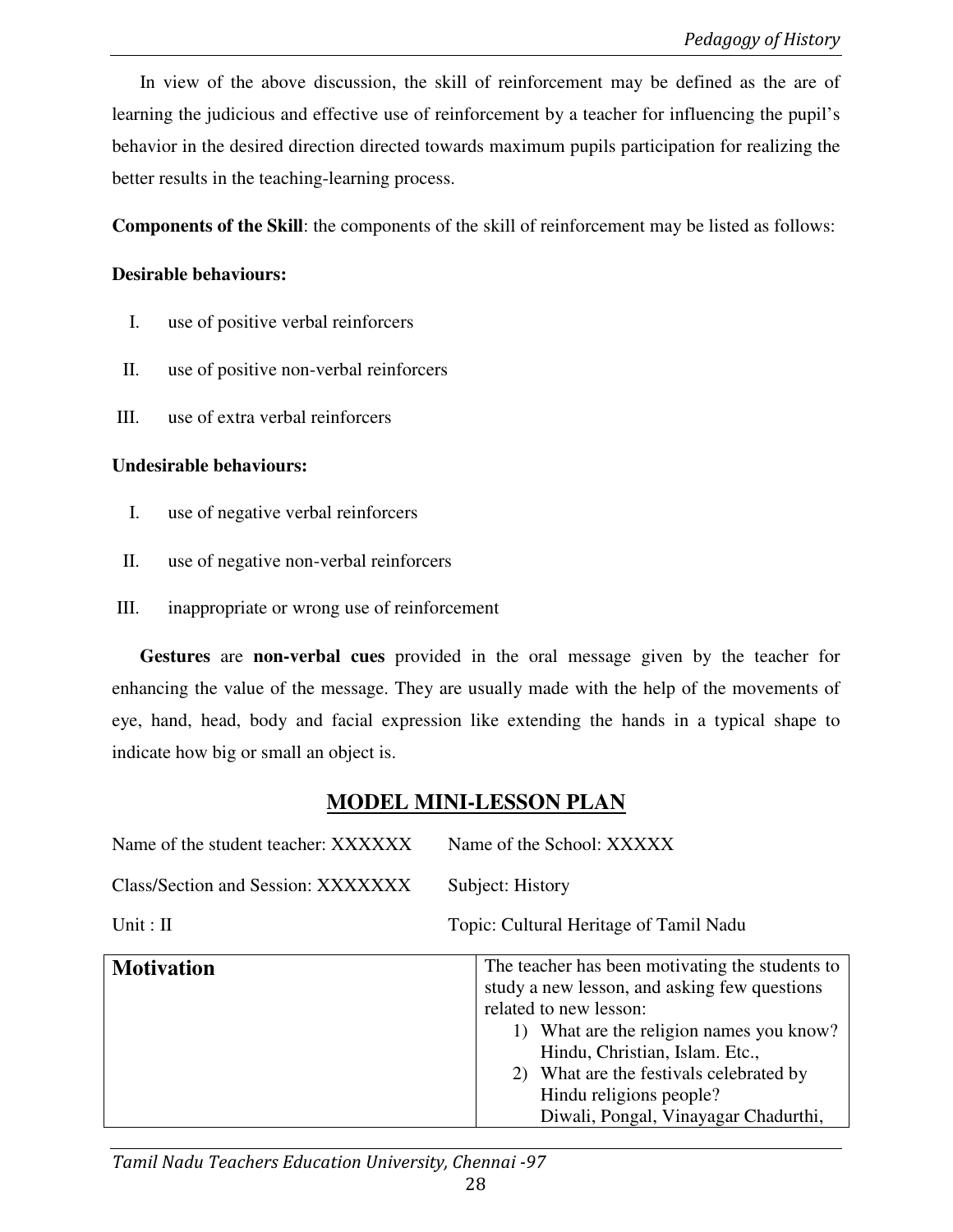|                     | etc.,<br>3) What are the festivals celebrated by<br>Christian religions people?     |
|---------------------|-------------------------------------------------------------------------------------|
|                     | Christmas, Good Friday, All souls day,                                              |
|                     | etc.,                                                                               |
|                     | 4) On the festival occasions are we                                                 |
|                     | sharing foods, sweets with neighbors                                                |
|                     | home?                                                                               |
|                     | Yes                                                                                 |
|                     | 5) Could you say any famous art and<br>architecture place in Tamil Nadu?            |
|                     | Mahapalipuram, good if any?                                                         |
|                     | Today, let us see the lesson "Cultural Heritage"                                    |
|                     | of Tamil Nadu"                                                                      |
| <b>Presentation</b> | The teacher has been presenting the lesson to                                       |
|                     | the students. He/She is being written the lesson                                    |
|                     | title on the Black Board and students coarsely                                      |
|                     | read the lesson title.                                                              |
|                     | Flash cards are being used to display on                                            |
|                     | important Key terms on the lesson.                                                  |
|                     | Administrative System<br>Society                                                    |
|                     | Sangam Literature                                                                   |
|                     | Religion                                                                            |
|                     | Art and Architecture                                                                |
|                     | The teacher has been displaying religious                                           |
|                     | festival pictures to the students.                                                  |
|                     | Diwali                                                                              |
|                     | Christmas                                                                           |
|                     | Ramzan                                                                              |
| <b>Interaction</b>  | The teacher is being clarified students doubts                                      |
|                     | with help of power point and following                                              |
|                     | questions are being raised by the students.<br>1) How many major epics are there in |
|                     | sangam literature?                                                                  |
|                     | Five major epics ie., Silapadhikaram,                                               |
|                     | Manimekalai, Kundalakesi,                                                           |
|                     | Valayapathi and Sivagasinthamani.                                                   |
|                     | 2) What were the revenues of the                                                    |
|                     | kingdom?                                                                            |
|                     | War excise, tolls, duties on salt,                                                  |
|                     | periodical gifts and tributes.                                                      |
|                     | The teacher is being given small title to the                                       |
|                     | students for peer group discussion under his<br>monitoring.                         |
|                     | "Siddha system of medicine"                                                         |
|                     | "Sangam music"                                                                      |
|                     |                                                                                     |
|                     |                                                                                     |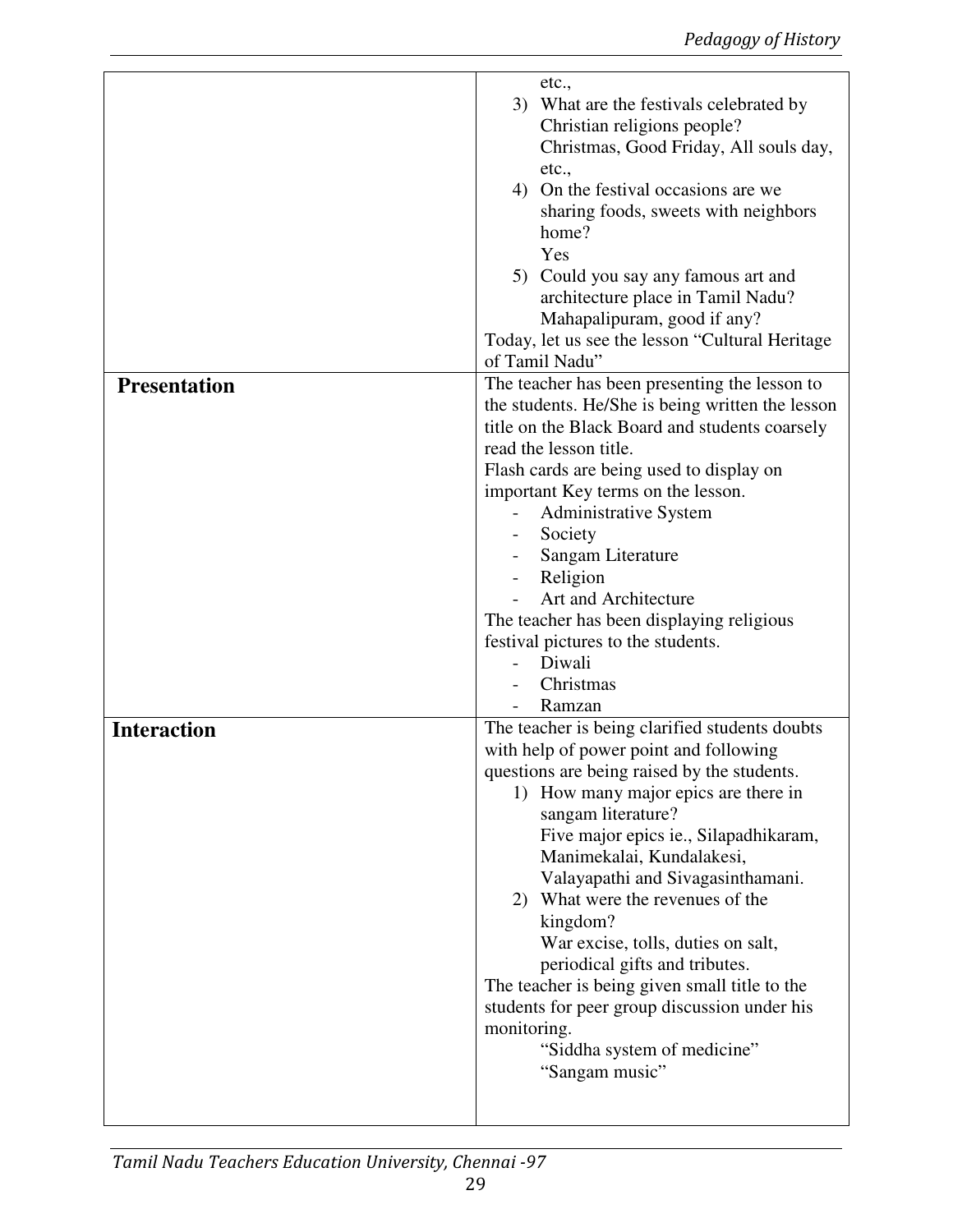| <b>Reflection</b> | The teacher should encourage the students to    |  |  |
|-------------------|-------------------------------------------------|--|--|
|                   | think and rethink about the lesson, as well as  |  |  |
|                   | he/she can raise such questions.                |  |  |
|                   | 1) Name the important temples                   |  |  |
|                   | constructed during Chola period?                |  |  |
|                   | Tanjore, Gangai Konda chola puram               |  |  |
|                   | etc.,                                           |  |  |
|                   | The small title is being given to the students  |  |  |
|                   | for group discussion under the monitoring by    |  |  |
|                   | the teacher.                                    |  |  |
|                   | "Five Thinais"                                  |  |  |
| <b>Summing up</b> | The teacher is being used power point           |  |  |
|                   | presentation for synthesis of the whole lesson. |  |  |

Student Teacher Student Teacher Signature of the Observer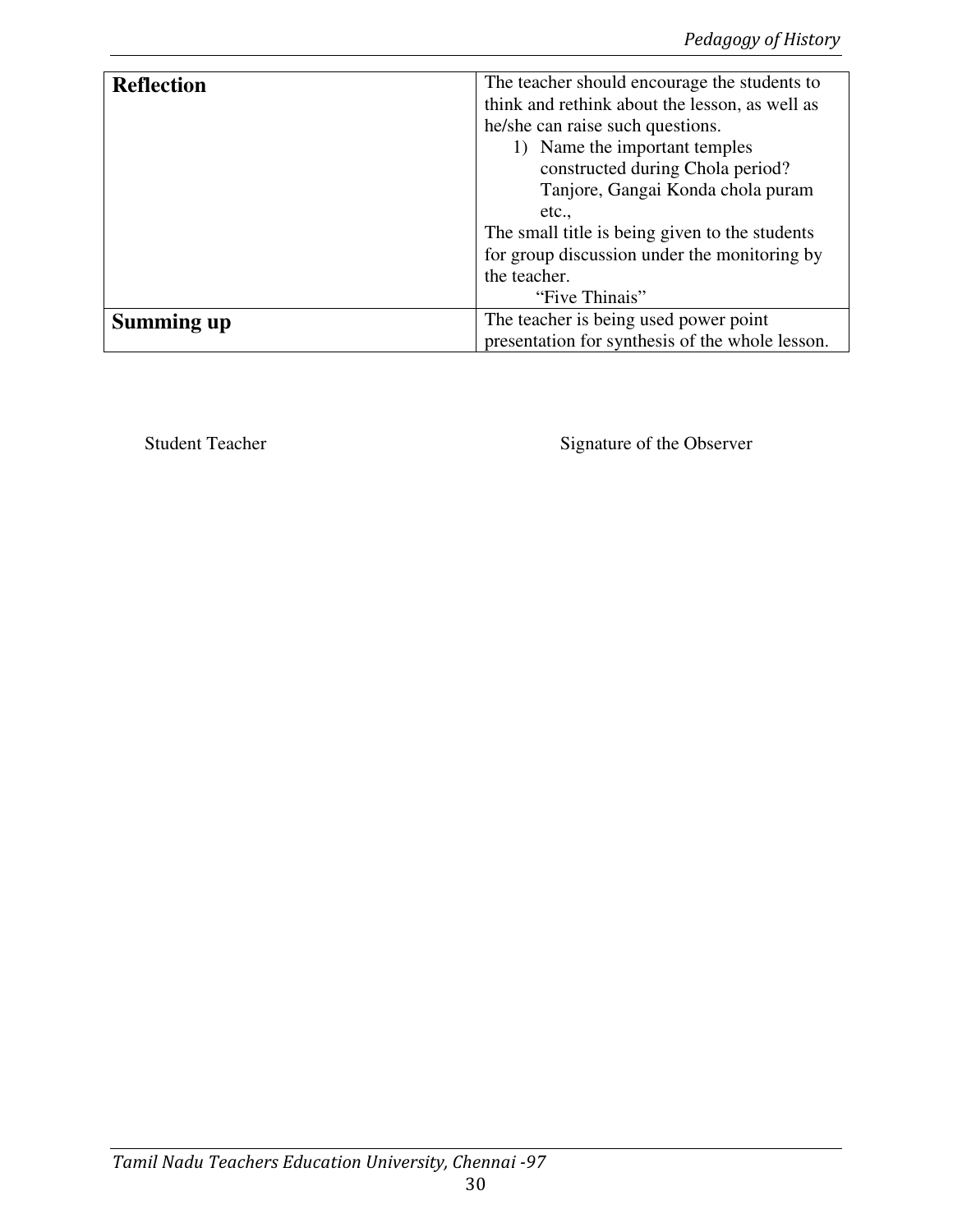### **TAMILNADU TEACHERS EDUCATION UNIVERSITY**

#### MINI-TEACHING PRACTICE: INTEGRATION OF TEACHING SKILLS

### ASSESSMENT BY PEERS / TEACHER EDUCATOR

Note: Put a tick mark ( ) against the appropriate mastery level of the skill

Score Value: Average  $= 1$ , Good  $= 2$ , Very Good $= 3$ 

Name of the Student-teacher: xxxxx Duration: 20 Minutes

| <b>Teaching Skill</b> | Average | Good | Very Good | Total |
|-----------------------|---------|------|-----------|-------|
| Introducing           |         |      |           |       |
| Explaining            |         |      |           |       |
| Questioning           |         |      |           |       |
| Varying the           |         |      |           |       |
| <b>Stimulus</b>       |         |      |           |       |
| Non-verbal cues       |         |      |           |       |
| Reinforcement         |         |      |           |       |
| Closure               |         |      |           |       |
| Fluency in            |         |      |           |       |
| communication         |         |      |           |       |
| Total                 |         |      |           |       |

Range of Score: 8 - 24

### OVERALL ASSESSMENT OF MINI TEACHING

| Average |  | iood<br>$\alpha$ merry |  |
|---------|--|------------------------|--|

Interpretation of scores: Average : 8 Good : 9 -16 Very Good : 17 -24

Signature of the Observer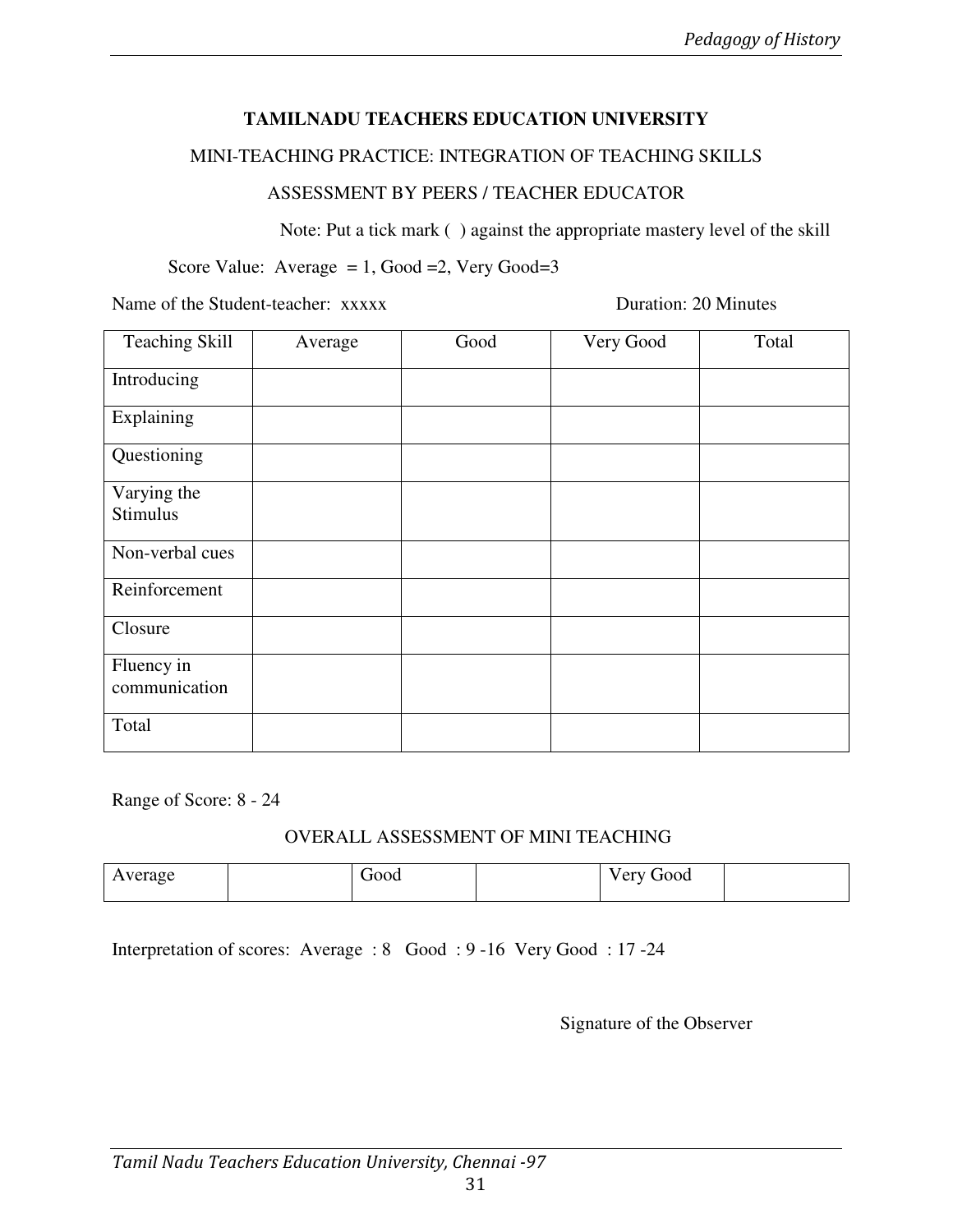### **TAMILNADU TEACHERS EDUCATION UNIVERSITY**

### PRACTICING MINI-LESSON: INTEGRATING THE STEPS IN TEACHING

### ASSESSMENT BY PEERS / TEACHER EDUCATOR

Note: Put a tick mark ( ) against the appropriate mastery level of the steps

Score Value: Average =  $1, Good = 2, Very Good = 3$ 

Name of the Student-teacher: xxxxx Duration: 20 Minutes

| <b>Teaching Skill</b> | Average | Good | Very Good | Total |
|-----------------------|---------|------|-----------|-------|
| Motivation            |         |      |           |       |
| Presentation          |         |      |           |       |
| Interaction           |         |      |           |       |
| Reflection            |         |      |           |       |
| Summing up            |         |      |           |       |
| Total                 |         |      |           |       |

Range of Score: 5 - 15

### OVERALL ASSESSMENT OF MINI TEACHING

| Average | 000t | Good<br>$\mathbf{u}$ $\mathbf{v}$ |  |
|---------|------|-----------------------------------|--|
|         |      |                                   |  |

Interpretation of scores: Average : 5 Good : 6-10 Very Good : 11-15

Signature of the Observer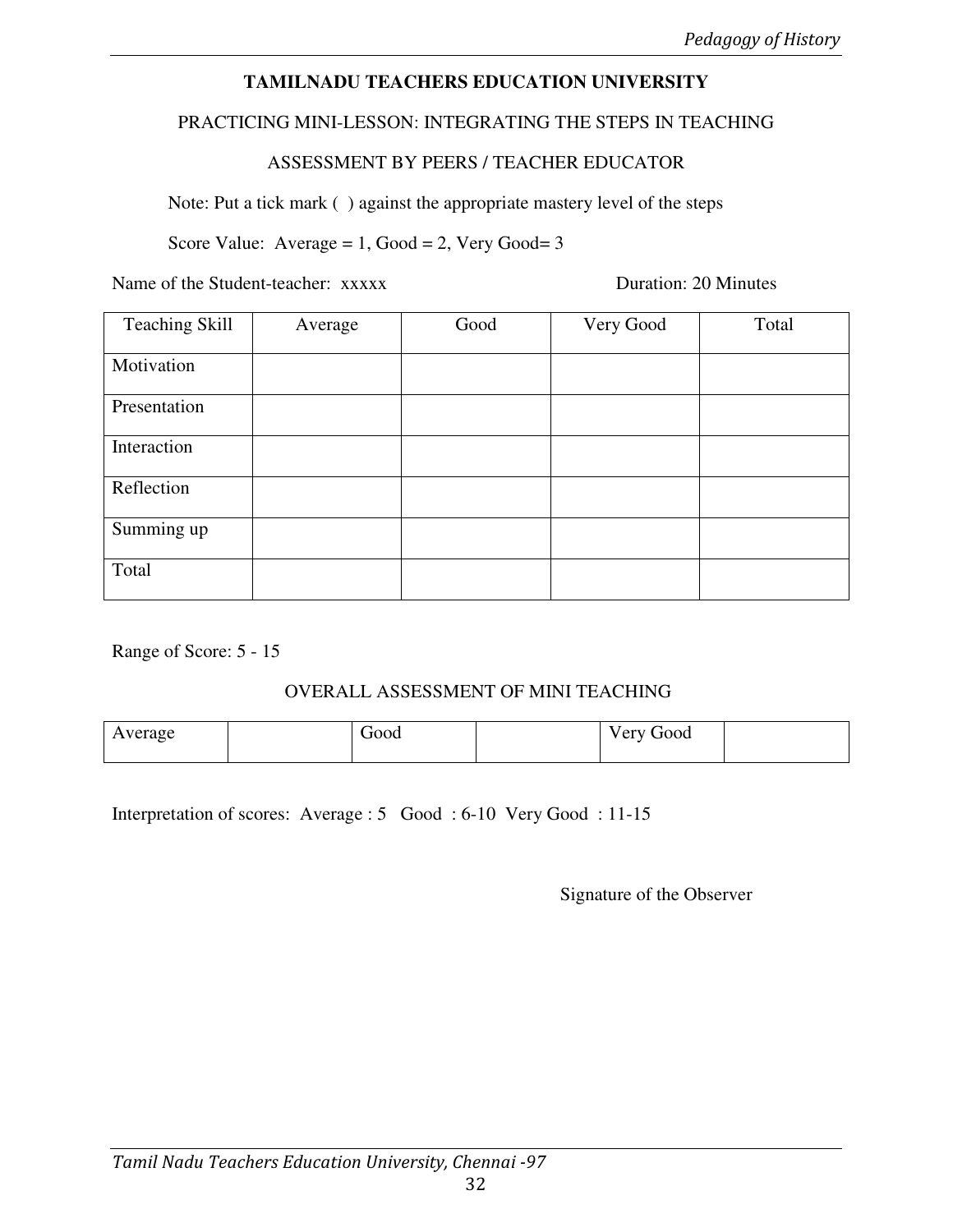### **Questions**

- 1. Discuss the importance of major teaching skills in teaching.
- 2. Define the skill reinforcement. Describe its essential components and present a suitable mini-lesson plan for practicing this skill.
- 3. What you understand by the skill of stimulus variation? Illustrate the process through a mini-lesson.
- 4. What is mini-teaching ? Discuss its merits and limitations for teachers training programme.
- 5. Describing the skill of questioning along with its different components. How can this skill be practiced through mini-teaching?

### **References:**

Arora.K.L. (2005). Teaching of History, Ludhiana: Tandon Publications.

Kochhar.S.K. (2006). Teaching of History, New Delhi: Sterling Publishers.

Mangal.S.K. and Uma Mangal. (2008). Teaching of social studies, New Delhi: PHI Learning Pvt. Ltd.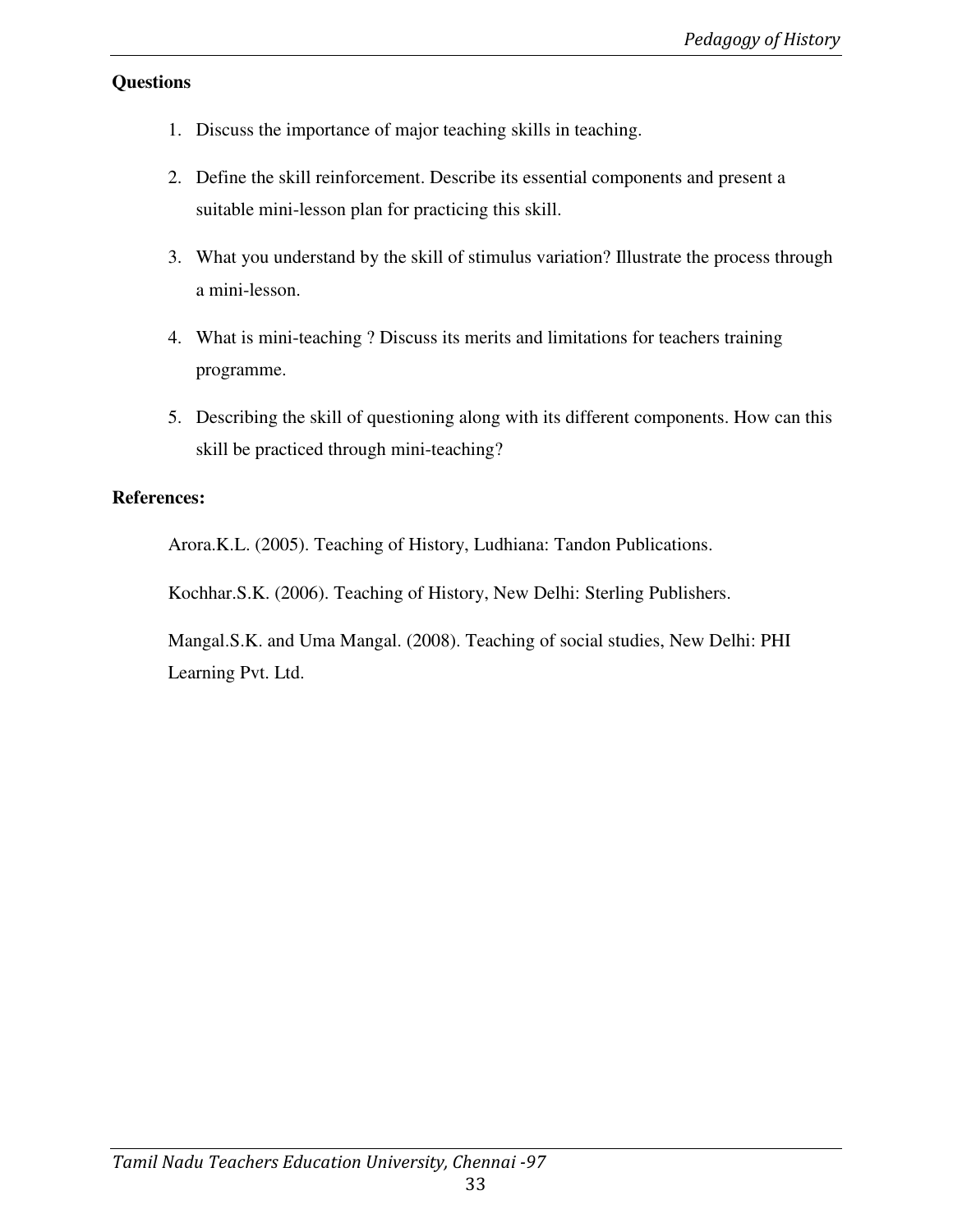### **UNIT - IV METHODS OF TEACHING HISTORY**

#### **Objectives:**

At the end of the course, the student teachers will be able to:

- 1. explain the various methods of teaching history.
- 2. identify the different teacher centered methods of teaching.
- 3. analyse the recent trends in teaching and learning history.
- 4. adopt the small group interactive learning methods.
- 5. discuss the various learner centered methods .

#### **Introduction**

 Different methods of teaching mathematics have been proposed by different educators. Knowledge of these methods may help in working out a teaching-learning strategy. It is not an educational sound for a teacher to commit himself to any particular method. A teacher should adopt an approach considering the nature of the children, their interests and maturity and the resources available. The merits and demerits of various method listed.

A teacher has to make uses of various kind of methods, devices and techniques in teaching. It is not appropriate for a teacher to commit to one particular method. A teacher should adopt a teaching approach after considering the nature of the children, their interests and maturity and the resources available. Every method has certain merits and few demerits and it's the work of a teacher to decide which method is best for the students.

#### **Teacher – centered Methods:**

- 1. Lecture Method
- 2. Demonstration Method
- 3. Team Teaching

#### **(1) Lecture method**

The lecture method is the most widely used form of presentation. Every teacher has to know how to develop and present a lecture. They also must understand the scopes and limitations of this method.Lectures are used to introduce new topics, summarizing ideas, showing relationships between theory and practice, reemphasizing main points, etc. This method is adaptable to many different settings (small or large groups).

• It may be used to introduce a unit or a complete course.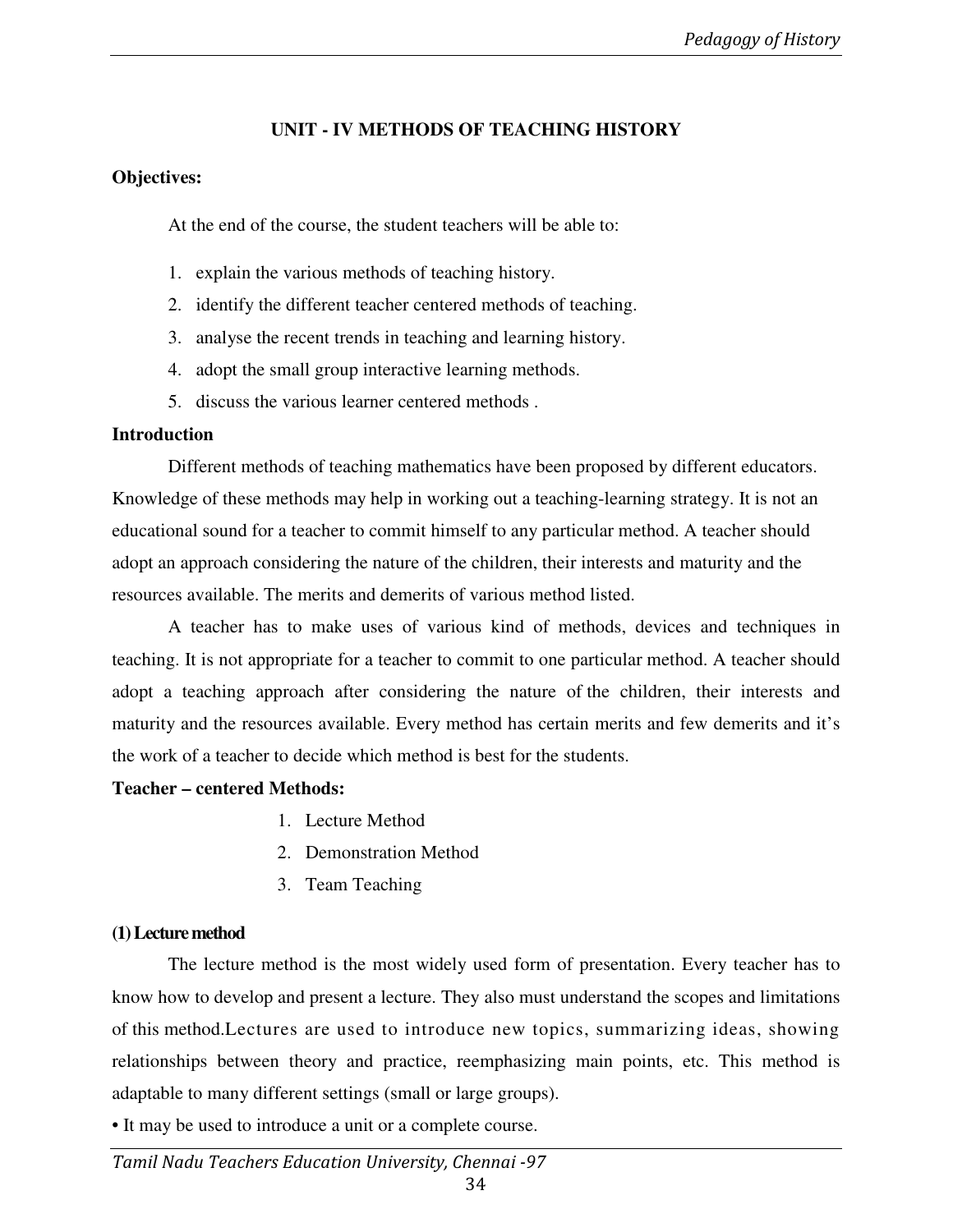• Finally, lectures can be effectively combined with other teaching methods to add meaning and direction.

 The lecture teaching is favorable for most teachers because it allows some active participation by the students. The success of the teaching lecture depends upon the teacher's ability to communicate effectively with the class. However in this method the feedback is not very obvious and thus the teacher must develop a keen perception for subtle responses from the class-facial expressions, manner of taking notes and apparent interest or disinterest in the lesson. The successful teacher will be able to interpret the meaning of these reactions and adjust the lesson accordingly.

#### **Preparing the Teaching Lecture :**

- 1. Planning
- 2. Rehearsing
- 3. Delivering a lecture
- 4. Use of notes

*Planning*: The following four steps are followed in the planning phase of preparation:

- Establishing the objective and desired outcomes;
- Researching the subject;
- Organizing the material; and
- Planning productive classroom activities.

**Rehearsing:** After completing the preliminary planning and writing of the lesson plan, the teacher should rehearse the lecture to build self-confidence. It helps to smooth out to use notes, visual aids, and other instructional devices.

### *Delivering a lecture*

 In the teaching lecture, simple rather than complex words should be used whenever possible. The teacher should not use substandard English. If the subject matter includes technical terms, the teacher should clearly define each one so that no student is in doubt about its meaning. Whenever possible, the teacher should use specific words rather than general words.

 Another way the teacher can add life to the lecture is to vary his or her tone of voice and pace of speaking. In addition, using sentences of different length also helps. To ensure clarity and variety, the teacher should normally use sentences of short and medium length.

For a teacher notes are must because they help to keep the lecture on track. The teacher should use them modestly and should make no effort to hide them from the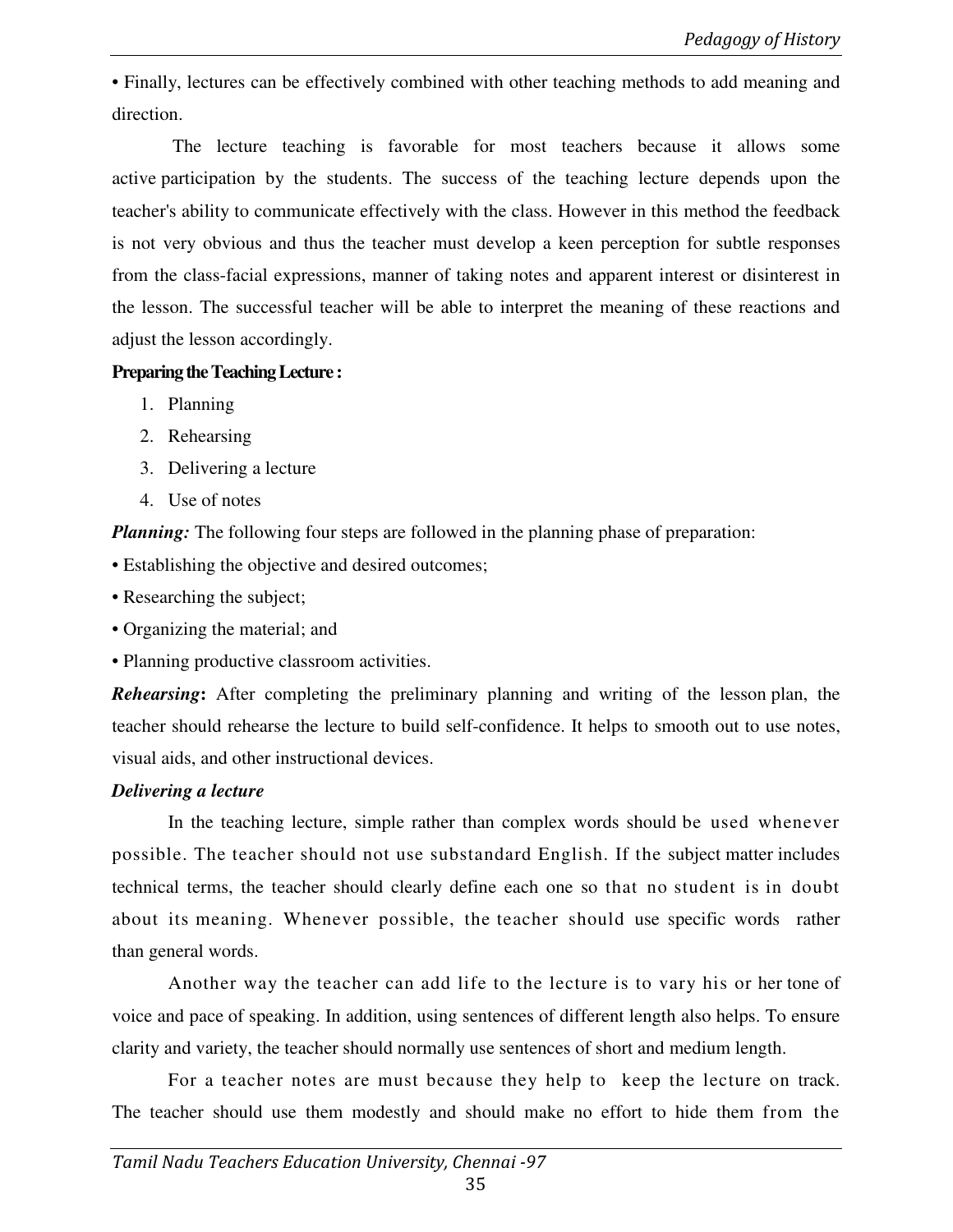students. Notes may be written legibly or typed, and they should be placed where they can be consulted easily.

### **Advantages of the Lecture method**

- 1. Gives chance for the teacher to expose students through all kinds of material.
- 2. Allows the teacher to precisely determine the aims, content, organization, pace and direction of a presentation.
- 3. Can be used to arouse interest in a subject.
- 4. Can complement and clarify text material.
- 5. Complements certain individual learning preferences.
- 6. Facilitates large-class communication.

## **Disadvantages of the Lecture Method**

- 1. Places students in a passive rather than an active role, which hinders learning.
- 2. Encourages one-way communication; therefore, the lecturer must make a conscious effort to become aware of student problems and student understanding of content without verbal feedback.
- 3. Requires a considerable amount of time for unguided student outside of the classroom to enable understanding and long-term retention of content.
- 4. Requires the teacher to have effective speaking skills.

## **(2) Demonstration Method**

Defining demonstration of learning is complicated by the fact that educators use many different terms when referring to the general concept, and the terms may or may not be used synonymously from place to place. For example, the terms capstone exhibition, culminating exhibition, learning exhibition, exhibition of learning, performance exhibition, senior exhibition, or student exhibition may be used, in addition to capstone, capstone experience, capstone project, learning demonstration, performance demonstration, and many others. Educators may also create any number of homegrown terms for demonstrations of learning—far too many to catalog here.

Teachers not only use demonstrate specific learning concepts within the classroom, they can also participate in demonstration classrooms to help improve their own teaching strategies, which may or may not be demonstrative in nature. Although the literature is limited, studies show that the effects of demonstration classroom teachers includes a change of perspective in relating to students, more reflection in the teachers' own classroom strategies, and more personal responsibility for student learning.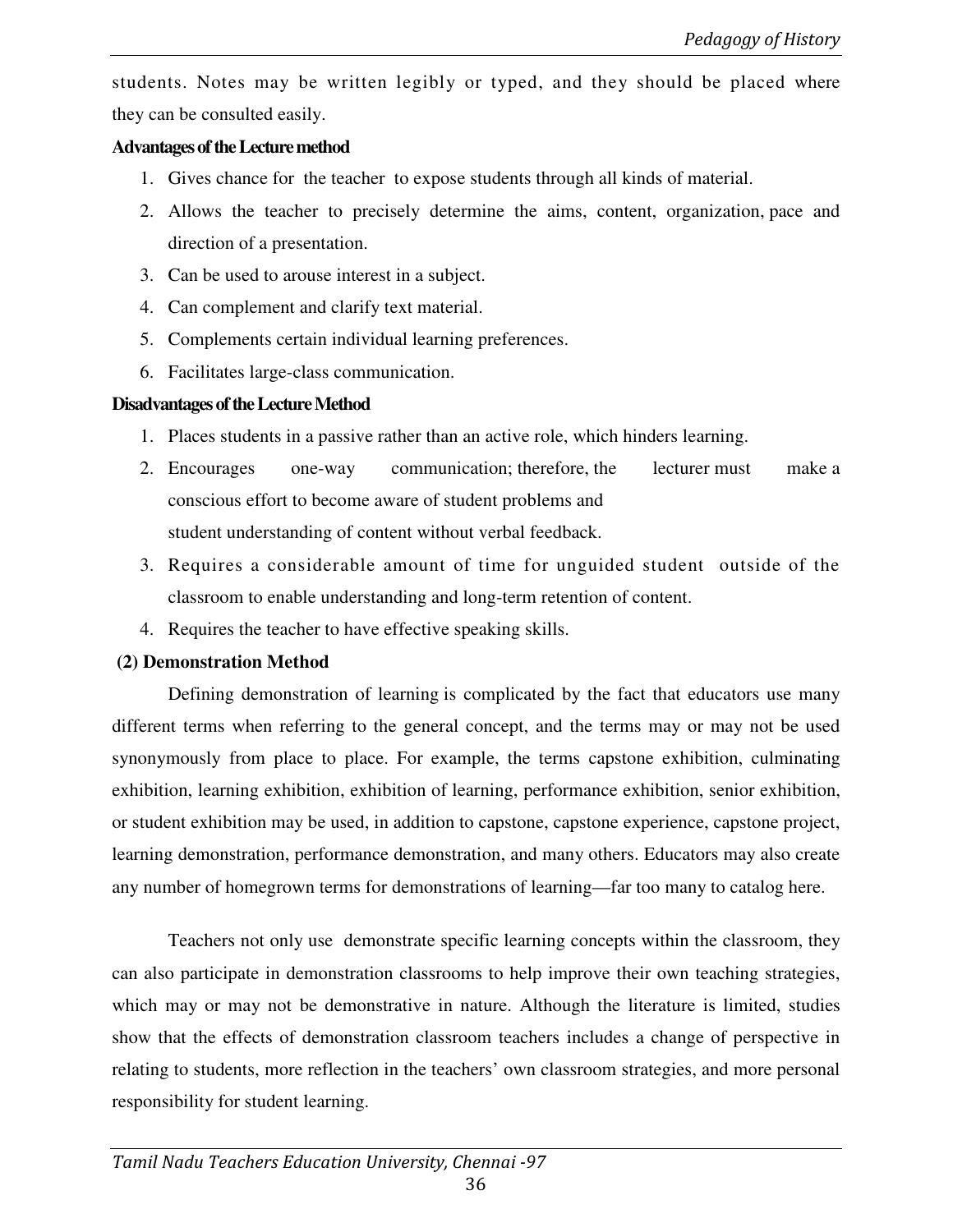#### **Advantages of demonstration method**

- 1. It helps in involving various sense to make learning permanent .
- 2. Through teacher behaviour is autocratic, he invites the cooperation of pupils in teaching learning process.
- 3. It develops interest in the learners and motivates them for their active participation
- 4. Any simple or complex sill becomes easy to understand.

#### **Disadvantages of demonstration method**

- 1. It can be used only for skill subject.
- 2. Only attention of the learners is invited towards the activity demonstrated. They are free to discuss about it.
- 3. Due to poor economic conditions of the government schools there is scarcity of audio Visual aids and equipment and the teacher are not so creative to produce handmade modes for demonstration.
- 4. There is a general lack of sincerity and diligence among teachers who which to
- 5. Complete the syllabus or syllabi at the earliest without putting sincere efforts.

#### **(4) Team teaching**

Team teaching involves a group of instructors working purposefully, regularly, and cooperatively to help a group of students of any age learn. Teachers together set goals for a course, design a syllabus, prepare individual lesson plans, teach students, and evaluate the results. They share insights, argue with one another, and perhaps even challenge students to decide which approach is better.

Teams can be single-discipline, inter disciplinary, or school-within-a-school teams that meet with a common set of students over an extended period of time. New teachers may be paired with veteran teachers. Innovations are encouraged, and modifications in class size, location, and time are permitted. Different personalities, voices, values, and approaches spark interest, keep attention, and prevent boredom.

*Tamil Nadu Teachers Education University, Chennai -97* The team-teaching approach allows for more interaction between teachers and students. Faculty evaluate students on their achievement of the learning goals; students evaluate faculty members on their teaching proficiency. Emphasis is on student and faculty growth, balancing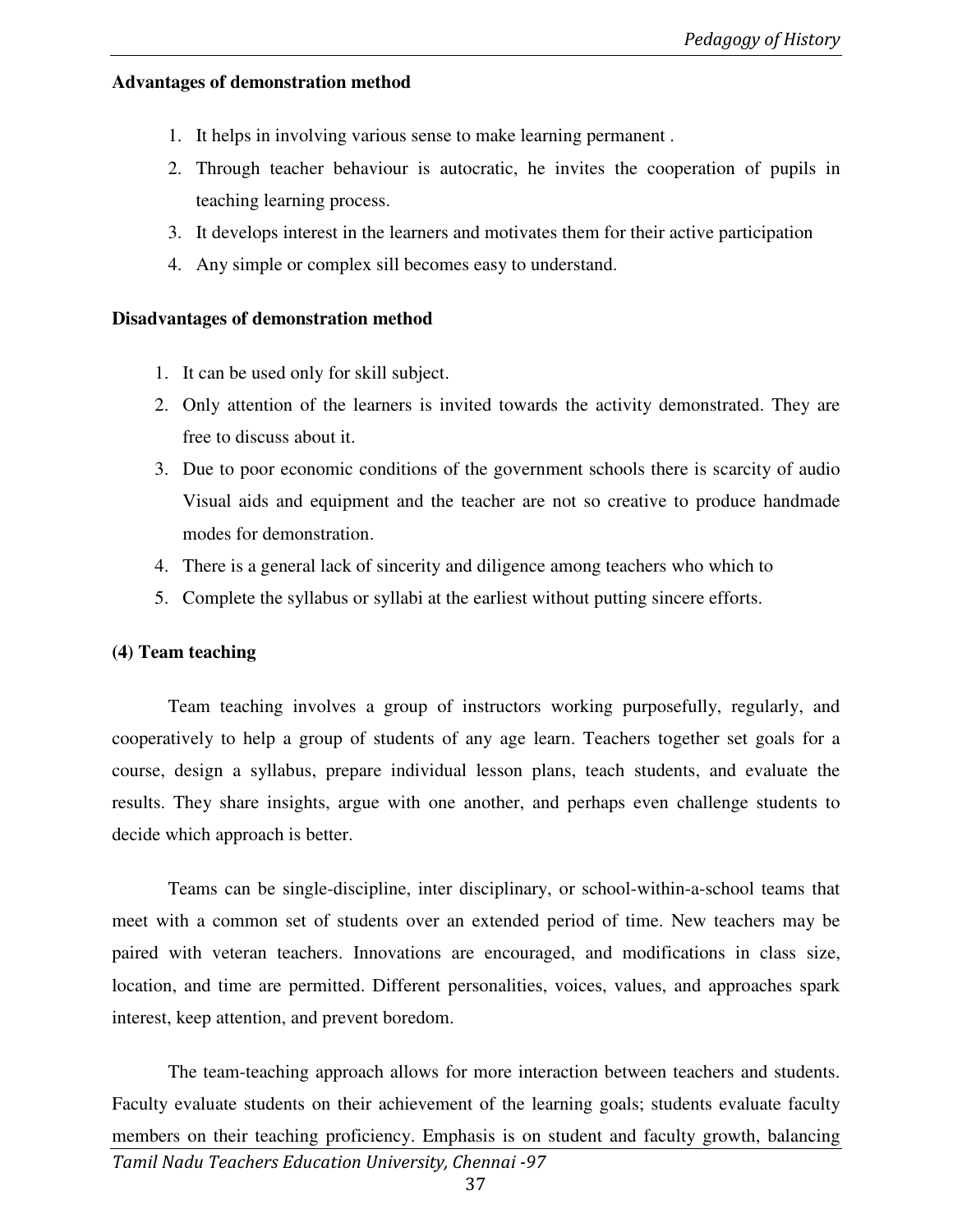initiative and shared responsibility, specialization and broadening horizons, the clear and interesting presentation of content and student development, democratic participation and common expectations, and cognitive, affective, and behavioural outcomes. This combination of analysis, synthesis, critical thinking, and practical applications can be done on all levels of education, from kindergarten through graduate school.

Working as a team, teachers model respect for differences, inter dependence, and conflict-resolution skills. Team members together set the course goals and content, select common materials such as texts and films, and develop tests and final examinations for all students. They set the sequence of topics and supplemental materials. They also give their own interpretations of the materials and use their own teaching styles. The greater the agreement on common objectives and interests, the more likely that teaching will be interdependent and coordinated.

Teaching periods can be scheduled side by side or consecutively. For example, teachers of two similar classes may team up during the same or adjacent periods so that each teacher may focus on that phase of the course that he or she can best handle. Students can sometimes meet all together, sometimes in small groups supervised by individual teachers or teaching assistants, or they can work singly or together on projects in the library, laboratory, or fieldwork. Teachers can be at different sites, linked by video-conferencing, satellites, or the Internet.

Breaking out of the taken-for-granted single-subject, single-course, single-teacher pattern encourages other innovations and experiments. For example, students can be split along or across lines of sex, age, culture, or other interests, then recombined to stimulate reflection. Remedial programs and honours sections provide other attractive opportunities to make available appropriate and effective curricula for students with special needs or interests. They can address different study skills and learning techniques. Team teaching can also offset the danger of imposing ideas, values, and mindsets on minorities or less powerful ethnic groups. Teachers of different backgrounds can culturally enrich one another and students.

#### *Advantages of Team Teaching*

All the Students do not learn at the same rate. Periods of equal length are not appropriate for all learning situations. Educators are no longer dealing primarily with top-down transmission of the tried and true by the mature and experienced teacher to the young, immature, and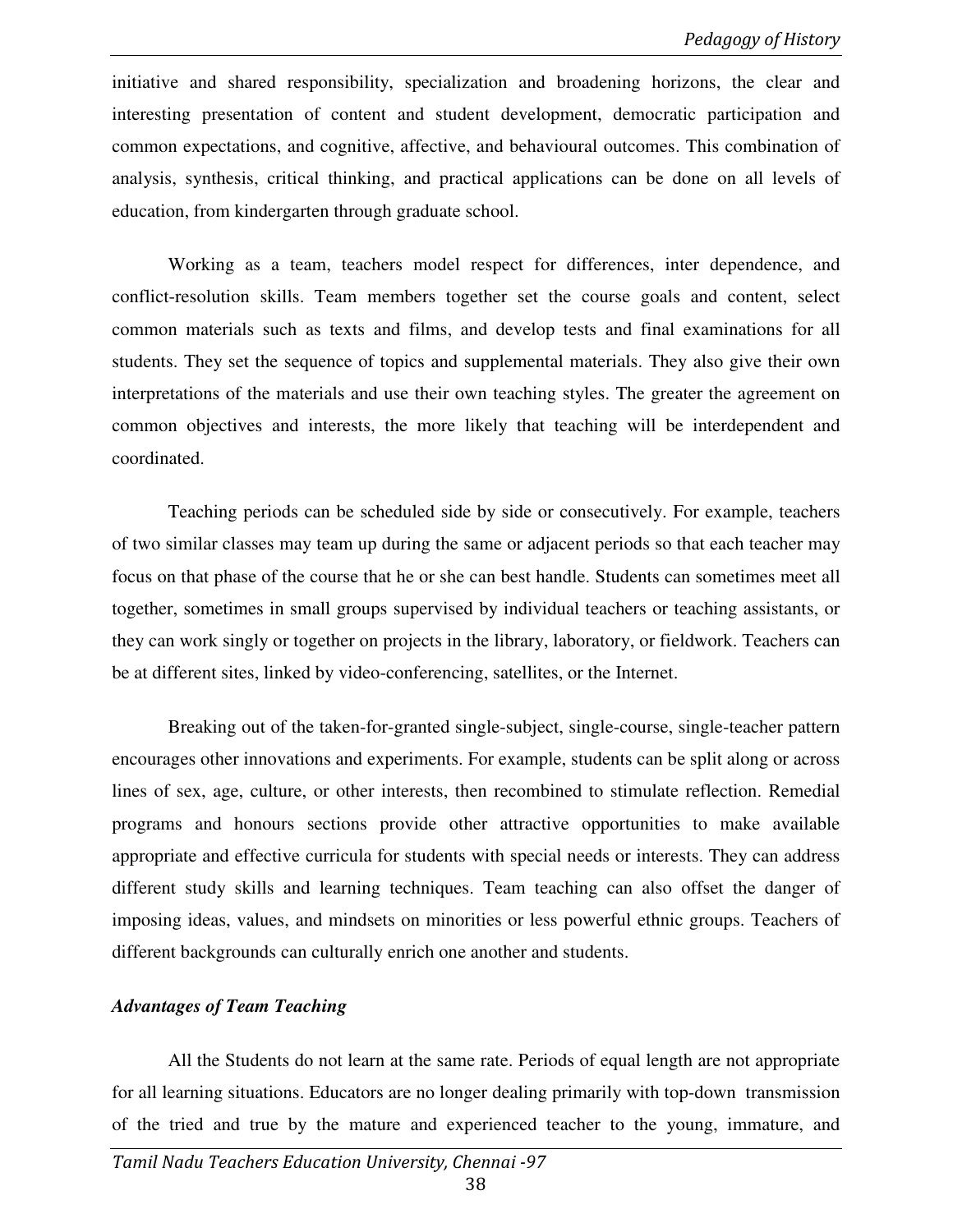inexperienced pupil in the single-subject classroom. Schools are moving toward the inclusion of another whole dimension of learning. The lateral transmission to every sentient member of society of what has just been discovered, invented, created, manufactured, or marketed. For this, team members with different areas of expertise are invaluable.

Of course, team teaching is not the only answer to all problems plaguing teachers, students, and administrators. It requires planning, skilled management, willingness to risk change and even failure, humility, open-mindedness, imagination, and creativity. But the results are worth it.

Teamwork improves the quality of teaching as various experts approach the same topic from different angles: theory and practice, past and present, different genders or ethnic backgrounds. Teacher strengths are combined and weaknesses are remedied. Poor teachers can be observed, critiqued, and improved by the other team members in a nonthreatening, supportive context. The evaluation done by a team of teachers will be more insightful and balanced than the introspection and self-evaluation of an individual teacher.

## *Disadvantages of Team teaching*

Team teaching is not always successful. Some teachers are rigid personality types or may be wedded to a single method. Some simply dislike the other teachers on the team. Some do not want to risk humiliation and discouragement at possible failures. Some fear they will be expected to do more work for the same salary. Others are unwilling to share the spotlight or their pet ideas or to lose total control.

Team teaching makes more demands on time and energy. Members must arrange mutually agreeable times for planning and evaluation. Discussions can be draining and group decisions take longer. Rethinking the courses to accommodate the team-teaching method is often inconvenient.

Opposition may also come from students, parents, and administrators who may resist change of any sort. Some students flourish in a highly structured environment that favours repetition. Some are confused by conflicting opinions. Too much variety may hinder habit formation.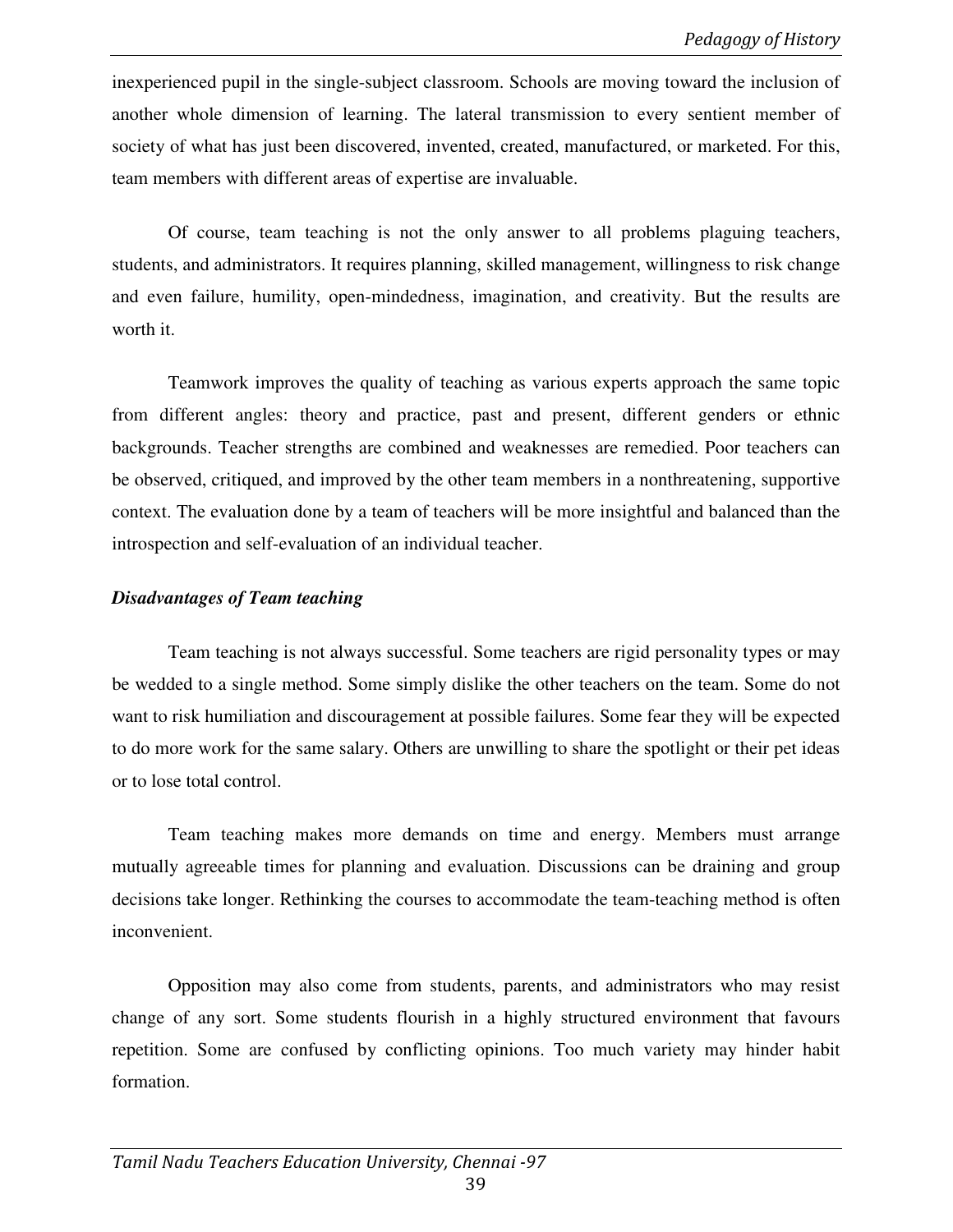Salaries may have to reflect the additional responsibilities undertaken by team members. Team leaders may need some form of bonus. Such costs could be met by enlarging some class sizes. Non- professional staff members could take over some responsibilities.

## **(5) Source Method**

In the  $20<sup>th</sup>$  century, there are large numbers of text books on history and students are so much used to them that they can little reaise as to when and how they can be made to realize that the writers of these text books drew on the works, monuments, autobiographies and accounts of the travellers of foreign lands who visited their country in the past. Thus, they compiled history from various sources which they alone could understand. An investigation of the original sources of history by the students is called the source method.

## Classification of sources

The sources of history are in fact the traces left by human beings in the past. They are found in various forms. "In some sense every thing that man now is or has is a trace left by the past, present, personal, memories, personal mental habits, present ideals, present social customs and institutions, language, literature, material products of human industry, physical man himself and the physical remains of men." There exist a variety of sources which are classified in different ways.

## I) Literary sources:

- $\triangleright$  The vedas
- $\triangleright$  Epics
- $\triangleright$  The Dharmasastras
- $\triangleright$  The puranas
- $\triangleright$  The budhist literature
- $\triangleright$  The jain literature
- $\triangleright$  The arthashastra of Kautilya
- Patanjali Mahabhashya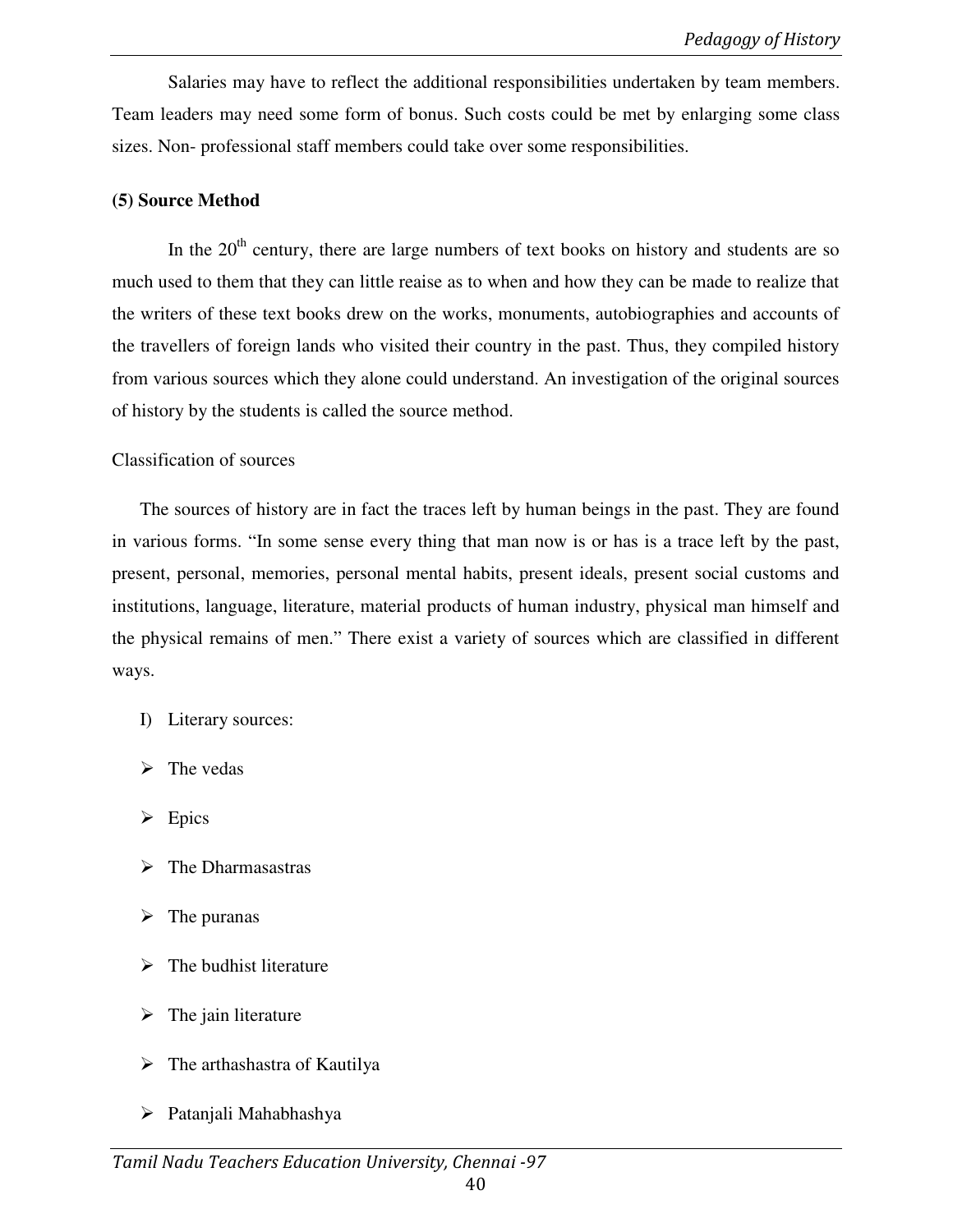#### **II The Secular Literature**

The secular literature may be divided into two classes:

i) The private literature

The private literature is that which is produced by an author in a private capacity. Such type of literature includes dramas, novels, poetry and prose. They provide useful information about the social, religious, economic and cultural life of the people.

ii) The official literature

The official literature is that which is produced in an official capacity, for example, despatches, firmans, etc. they throw proper light on the social and religious as well as the economic and political conditions of the age to which they belong.

#### **Archaeology**

**It has** contributed a lot particularly to the history of ancient India. Under the heading of archaeology, historical information can be obtained from inscriptions, numismatics and monuments.

#### **The Role of the Teacher of History**

Last the students should develop distaste for the subject; the teacher should take some precautions while using this method:

He should encourage the students to visit libraries frequently in order to find out some original documents.

Time for a discussion of the topics about which the students have read from original sources, should be set apart. They may be asked to write their own impressions and inferences.

The main aim of the teacher of history is not to make students research scholars in history but to put them on the road to research in history.

Whenever the documents are found in the languages other than one which the students know, he should their language problem, and as far as possible, makes things intelligible to them.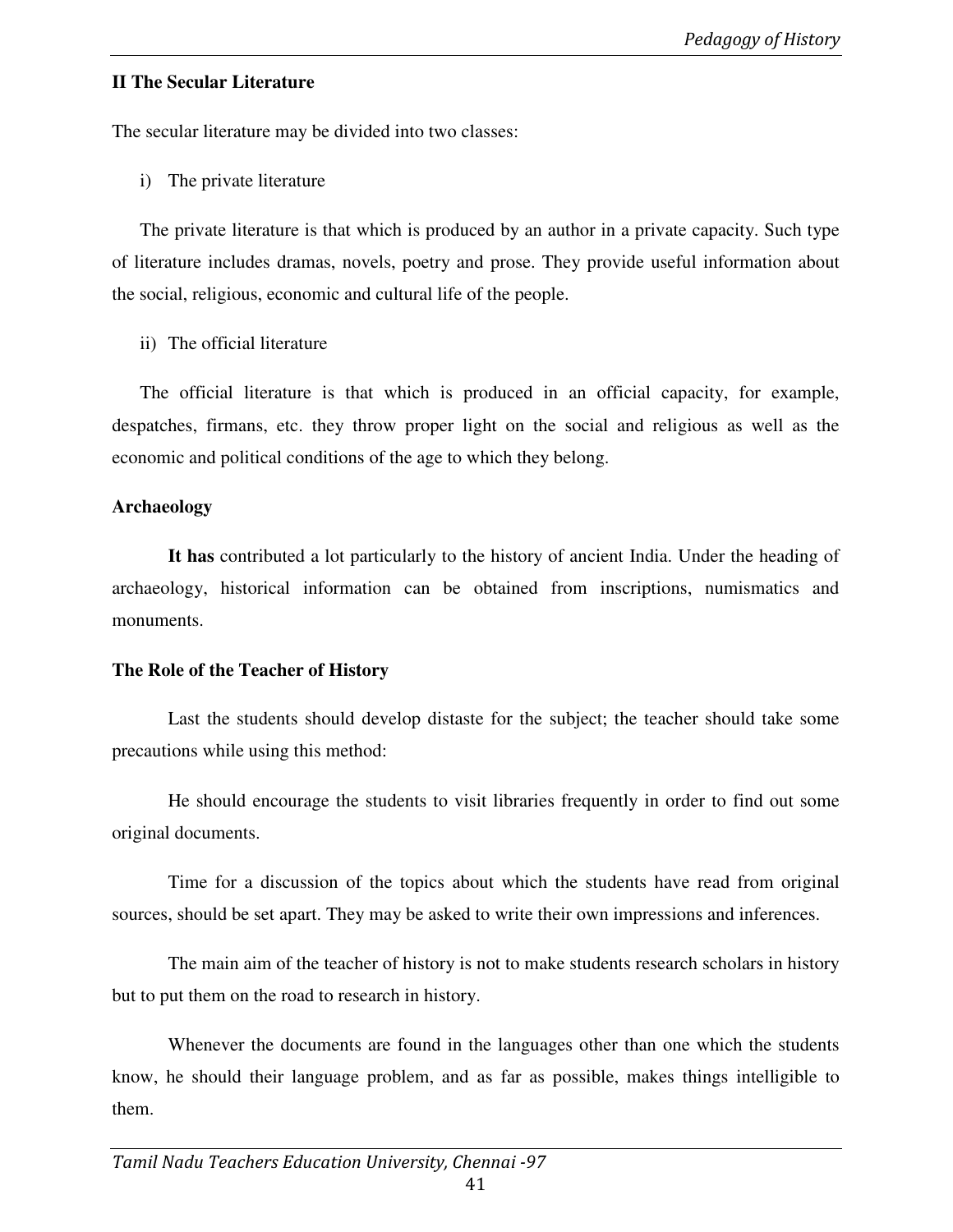#### **Limitations of this method**

No single book is available which deals with a large variety of the topics of history. Students may have to fall on may resources for a single topic of history. The historical sources, especially for the boys of the school going age have not been compiled.

Most of the original sources of Indian history are available in Persian or Urudu or Sanskirit or Pali or Arabic whereas all these languages are foreign to students.

The use of the method is not possible at the junior stage. The result of its excessive use is doubtful even at high and the higher secondary stages.

Students, if asked to read the various sources of history, may develop a hatred for the subject, if they have not been given proper training in their handling.

#### **Learner Centered Methods**

Learner-centered methods are those methods are those methods where the focus of attraction is learners than teachers. It is through the involvement of learners the method develops. The recent psychological approaches in the classrooms give more importance to learner centered methods than teach centered methods.

## **(i) Project Method**

Project method owes its origin to the pragmatic school of philosophy. It was propounded by W H. Kilpatrick and was perfected by J. A.Stevenson. The method consists of building a comprehensive unit around an activity which may be carried out in the school or outside. The essence of this method is to carry out a useful task in a group in which all the students work cooperatively. Learning by doing and learning by living are the two basic principles involved and children learn through association, co-operation and activity.

## **Definition**

- "A project is a unit of whole-hearted purposeful activity carried on preferably in its natural setting". Kilpatrick
- "A project is a problematic and carried to completion in its natural setting" Stevenson.
- "A project is a bit of real life that has been imparted in to the school" Ballard.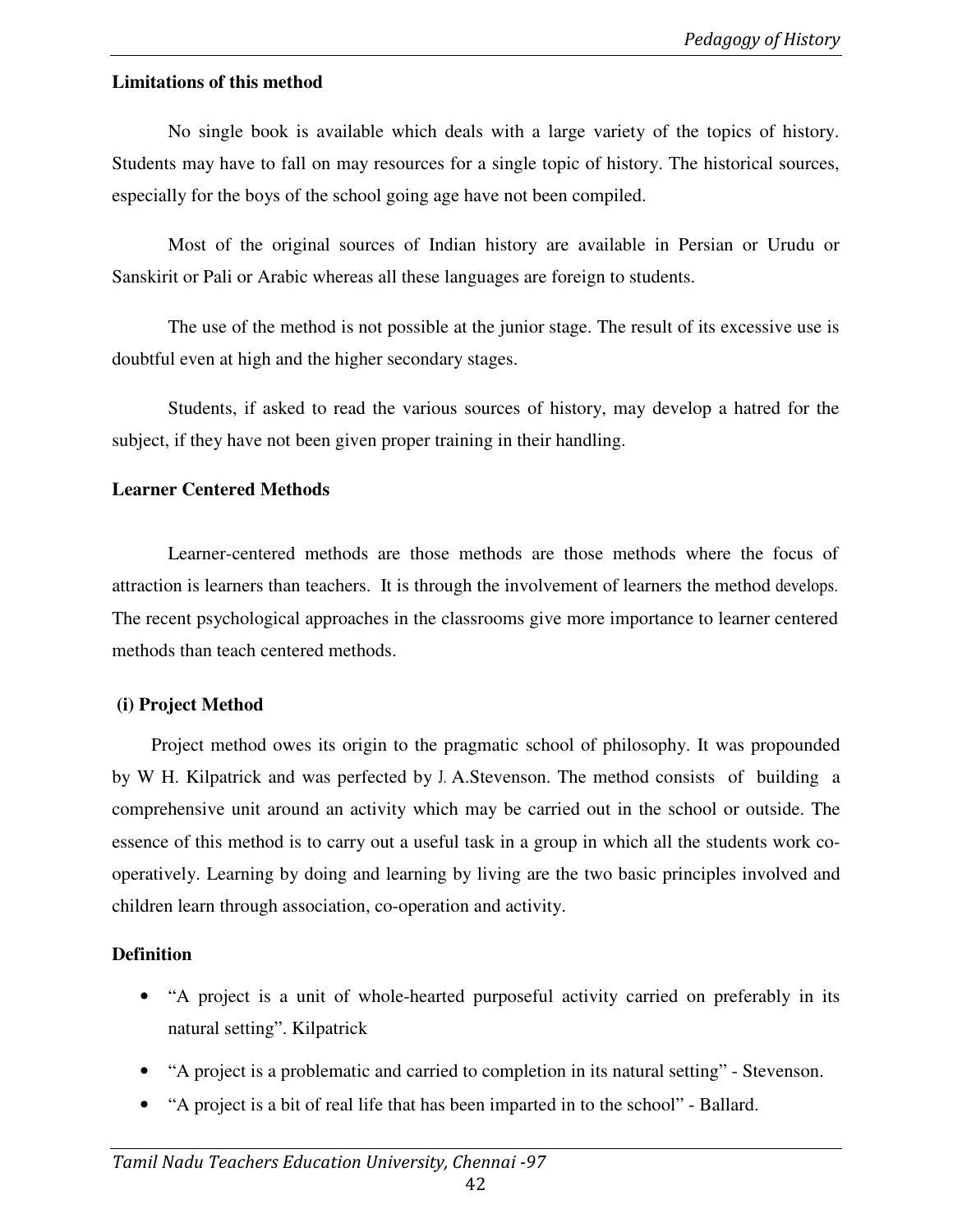## **Principles of the Project Method**

- 1. The principle of freedom.
- 2. The principle of reality.
- 3. The principle of activity.
- 4. The principle of experience.
- 5. The principle of utility.
- 6. The principle of interest.
- 7. The principle of sociability

# **Major steps of the Project Method**

- **1.** Providing a situation
- 2. Choosing and purposing
- 3. Planning
- 4. Carrying out the project (executing)
- 5. Evaluating
- 6. Recording

# **Kinds of Project**

- *1. Producer type*: Here the emphasis is directed towards the actual construction of a material object or article.
- 2. *Consumer type*: Here the objective is to obtain either direct or vicarious experience such as reading and learning stories or listening to music etc.
- 3. *Problems Type:* Here the purpose is to solve a problem involving the intellectual process such as determining the e/m ratio of an election.
- 4. *Drill type*: Here the purpose is to attain efficiency in some activity. E.g. swimming, driving etc.

# **Merits of Project method**

- 1. The method is in accordance with psychological laws of learning
	- i. Law of readiness pupil are ready to learn creating interest, purpose and life like situation.
	- ii. Law of exercise by practice we learn things, self-activity on the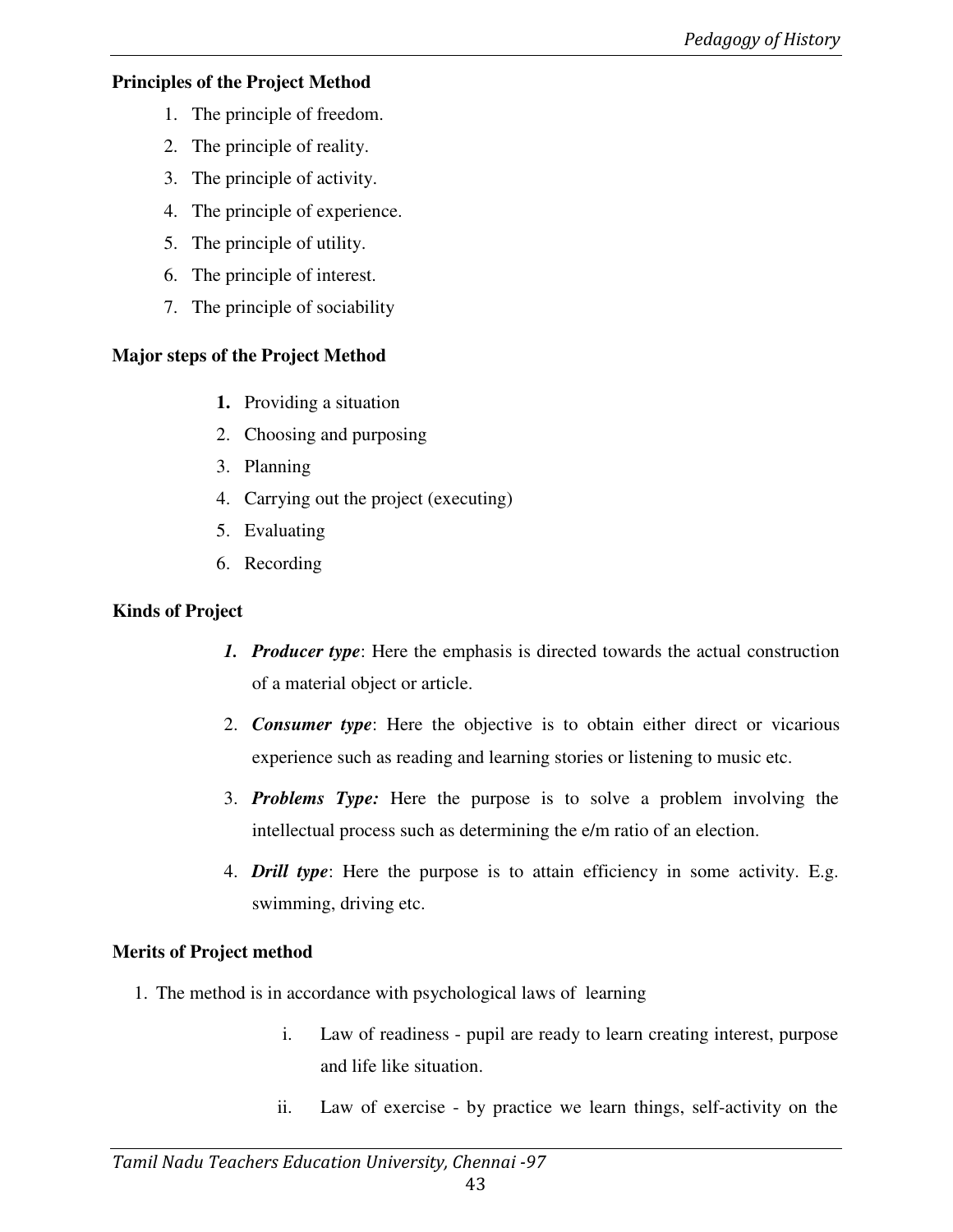part of students create experience in later life.

- iii. Law of effect child should be satisfied and feel happy in what he is learning.
- 2. It promotes co-operation and group interaction.
- 3. It gives training in a democratic way of learning and living.
- 4. There is no place for rote memorization.
- 5. Provides dignity of labor and develop respect and taste for all types of work.

## **Demerits of Project Method**

- 1. Project absorbs large amount of time and can be used as a part of science work only.
- 2. Many aspect of curriculum will not yield to project work.
- 3. Larger projects in the hands of an inexperienced and unskillful teacher lead to boredom.
- 4. Text book written on this lines are not available.
- 5. The method is highly expensive as pupil has to purchase lot of item, travel and do outdoor work.

# **(2) Peer Tutoring**

- Peer tutoring is a flexible, peer-mediated strategy that involves students serving as academic tutors and tutees. Typically, a higher performing student is paired with a lower performing student to review critical academic or behavioral concepts.
- It is a widely-researched practice across ages, grade levels, and subject areas
- The intervention allows students to receive one-to-one assistance
- Students have increased opportunities to respond in smaller groups
- It promotes academic and social development for both the tutor and tutee
- Student engagement and time on task increases
- Peer tutoring increases self-confidence and self-efficacy
- The strategy is supported by a strong research base

# **Types of Peer Tutoring**

*Classwide Peer Tutoring (CWPT)* **–**Class wide peer tutoring involves dividing the entire class into groups of two to five students with differing ability levels. Students then act as tutors, tutees, or both tutors and tutees. In CWPT, student pairings are fluid and may be based on achievement levels or student compatibility.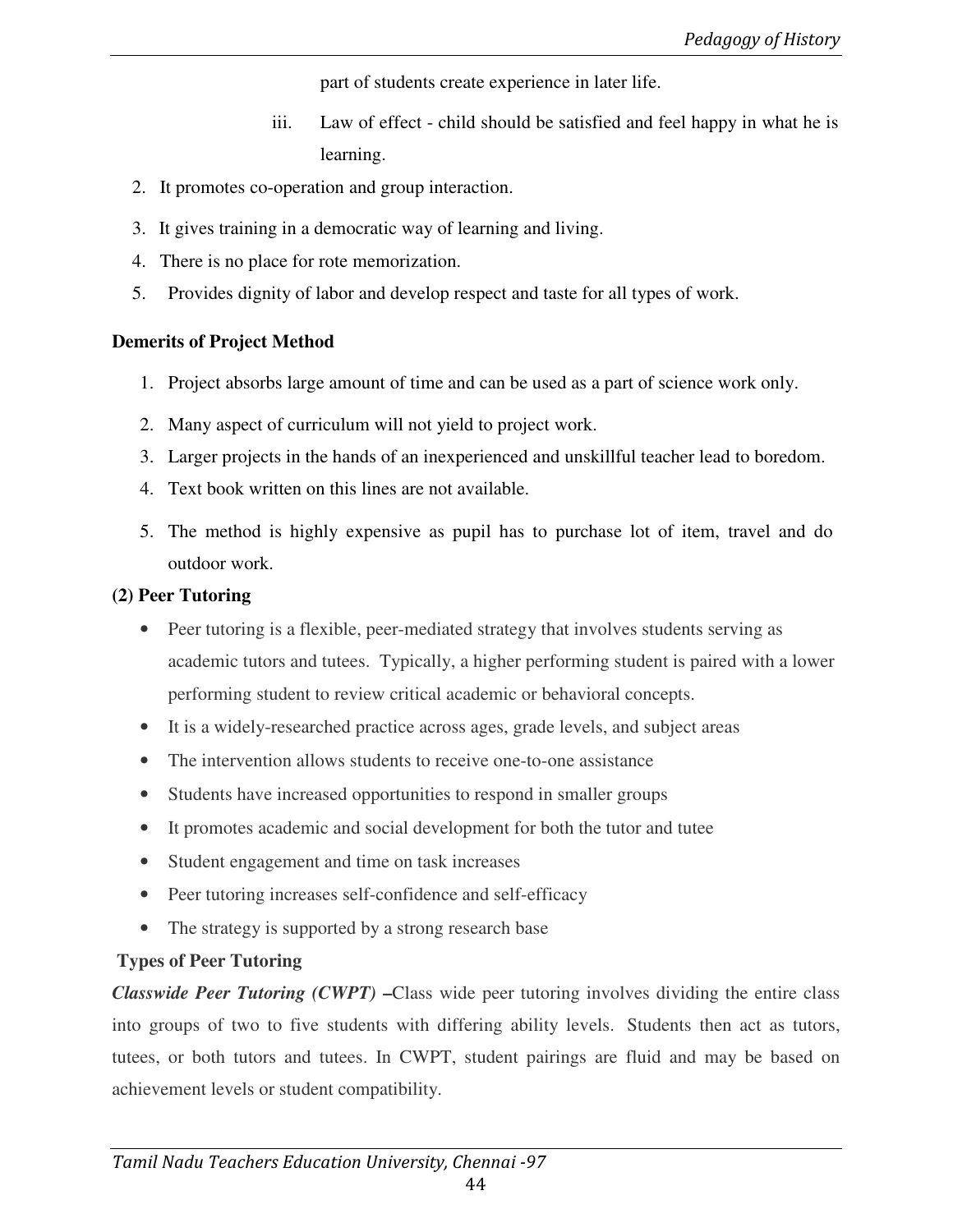*Cross-age Peer Tutoring (CPT) -*Older students are paired with younger students to teach or review a skill. The positions of tutor and tutee do not change. The older student serves as the tutor and the younger student is the tutee. The older student and younger student can have similar or differing skill levels, with the relationship being one of a cooperative or expert interaction. Tutors serve to model appropriate behavior, ask questions, and encourage better study habits. This arrangement is also beneficial for students with disabilities as they may serve as tutors for younger students.

*Peer Assisted Learning Strategies (PALS)***-** It involves a teacher pairing students who need additional instruction or help with a peer who can assist. Groups are flexible and change often across a variety of subject areas or skills. Cue cards, small pieces of cardstock upon which are printed a list of tutoring steps, may be provided to help students remember PALS steps. All students have the opportunity to function as a tutor or tutee at differing times. Students are typically paired with other students who are at the same skill level, without a large discrepancy between abilities.

*Reciprocal Peer Tutoring (RPT)***:** Two or more students alternate between acting as the tutor and tutee during each session, with equitable time in each role. Often, higher performing students are paired with lower performing students. RPT utilizes a structured format that encourages teaching material, monitoring answers, and evaluating and encouraging peers. Both group and individual rewards may be earned to motivate and maximize learning.

*Same-age Peer Tutoring***:** Peers who are within one or two years of age are paired to review key concepts. Students may have similar ability levels or a more advanced student can be paired with a less advanced student. Students who have similar abilities should have an equal understanding of the content material and concepts. When pairing students with differing levels, the roles of tutor and tutee may be alternated, allowing the lower performing student to quiz the higher performing student. Answers should be provided to the student who is lower achieving when acting as a tutor in order to assist with any deficits in content knowledge.

## **(3) Individual activities**

 The social aspect of activities is just as important as the creative, leisure and learning aspects. Mentors make great efforts to help people join small friendly groups to share experience and skills and support each other in maintaining the group in the long-term. Some participants are housebound. In these circumstances, mentors encourage activities that people can pursue individually at home. Sometimes, arrangements may be made for an external artist or 'provider' to visit the person for a while. Wherever possible, the participant is introduced to others who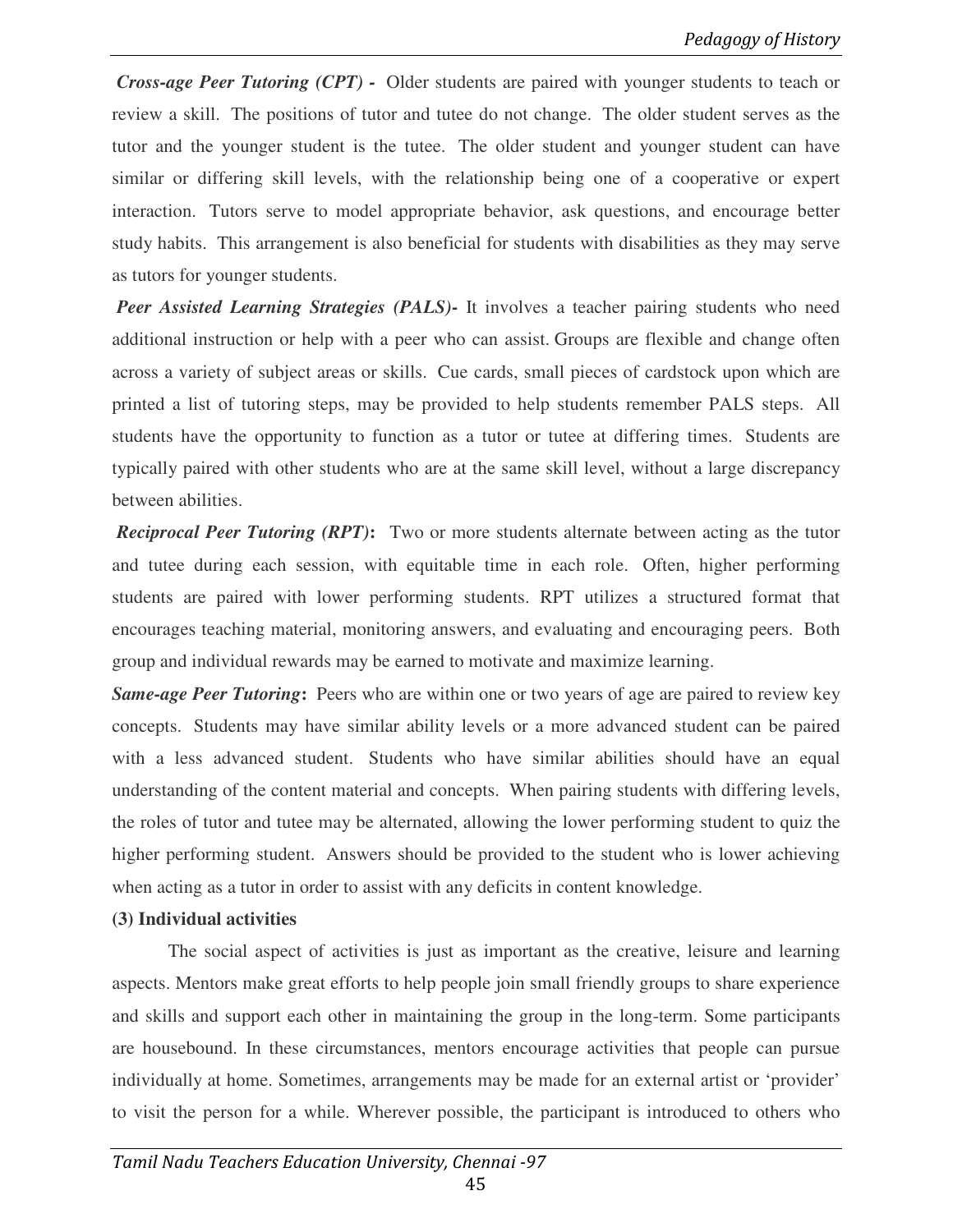might share their interests, by phone or letter or visiting. Some people prefer to pursue interests on their own.

# **(4) Experiential learning**

 The word experiential essentially means that learning and development are achieved through personally determined experience and involvement, rather than on received teaching or training, typically in group, by observation, listening, study of theory or hypothesis, or some other transfer of skills or knowledge. The expression 'hands-on' is commonly used to describe types of learning and teaching which are to a lesser or greater extent forms of experiential learning.

The expression 'chalk-and-talk' (the teacher writes on a board and speaks while learners listen and look and try to absorb facts) refers to a style of teaching or training which contains no experiential learning aspect whatsoever.

Experiential learning, especially used at the beginning of a person's new phase of learning, can help to provide a positive emotional platform which will respond positively and confidently to future learning, even for areas of learning which initially would have been considered uncomfortable or unnecessary.

Experiential learning also brings into play the concept of multiple intelligences - the fact that people should not be limited by the 'three Rs' and a method of teaching based primarily on reading and writing.

Experiential learning is a way to break out of the received conditioned training and teaching practices which so constrain people's development in schools and work.

## **Small group/ whole class interactive learning**

Small group teaching has become more popular as a means of encouraging student learning. While beneficial the tutor needs a different set of skills for those used in lecturing, and more pertinently, small group work is an often luxury many lecturers cannot afford. A further consideration with small group teaching is the subjective perspective of what constitutes a small group. A lecturer used to taking 400 students in a lecture would define 50 students as a small group, while a lecturer used to a group of 50 students would define 5-10 students as a small group. In a discussion, where participation is assessed some students may not speak up in a group that begins to be get bigger than 10 participants and in addition tutors would find it hard to assess participation by individual students in groups with numbers greater than this.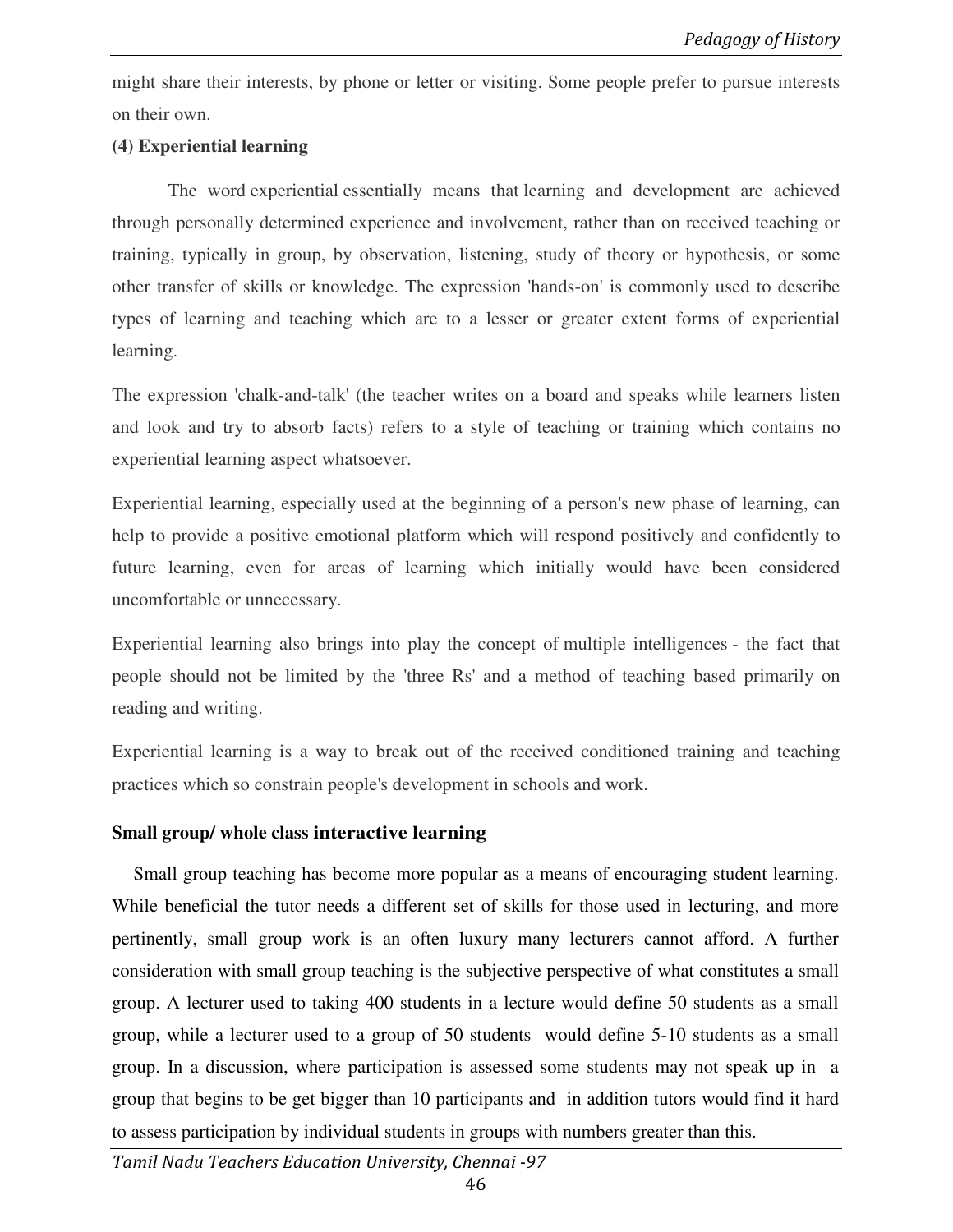# **(1) Student Seminar**

 A seminar is a form of academic instruction, either at an academic institution or offered by a commercial or professional organization. It has the function of bringing together small groups for recurring meetings, focusing each time on some particular subject, in which everyone resent is requested to actively participate. This is often accomplished through an ongoing Socratic dialogue with a seminar leader or instructor, or through a more formal presentation of research. It is essentially a place where assigned readings are discussed, questions can be raised and debates can be conducted. Student seminars are the open presentations done by the students before their peers and teachers. The word seminar is derived from the Latin word seminarian, meaning "seed plot".

## **Some Tips for Seminar Preparation**

- **1.** *Choose a topic*: Choose a topic which will sustain your interest and will allow you to exhibit enthusiasm during your presentation
- **2.** *Keep your Audience in Mind*: The primary objective in giving a talk should be to communicate an interesting idea to students who attend the seminar. This means that the talk should be delivered in a way that students in attendance understand what you are saying, so be mindful of their background.
- **3.** *Tell a story/ anecdote*: Begin with solid motivation for your problem and plenty of illuminating examples. Only after your audience understands what your topic is and why they should care about it should you spend time working carefully through the relevant science.
- **4.** *Keep timing in mind:* Choose a topic that you can motivate and explicate comfortably in this window of time.

# **Scoring Indicators for Evaluation of seminar**

- **1.** *Ability to Collect Data:* Sufficient, Relevant, Accuracy of facts.
- **2.** *Ability to Prepare seminar Paper*: Introduction, Content Organization, Conclusion.
- **3.** *Presentation:* Communication, Competence, Fluency, Spontaneity.
- **4.** *Understanding the Subject:* Involvement in the Discussion, Responding suitably.

# **(2) Group discussions**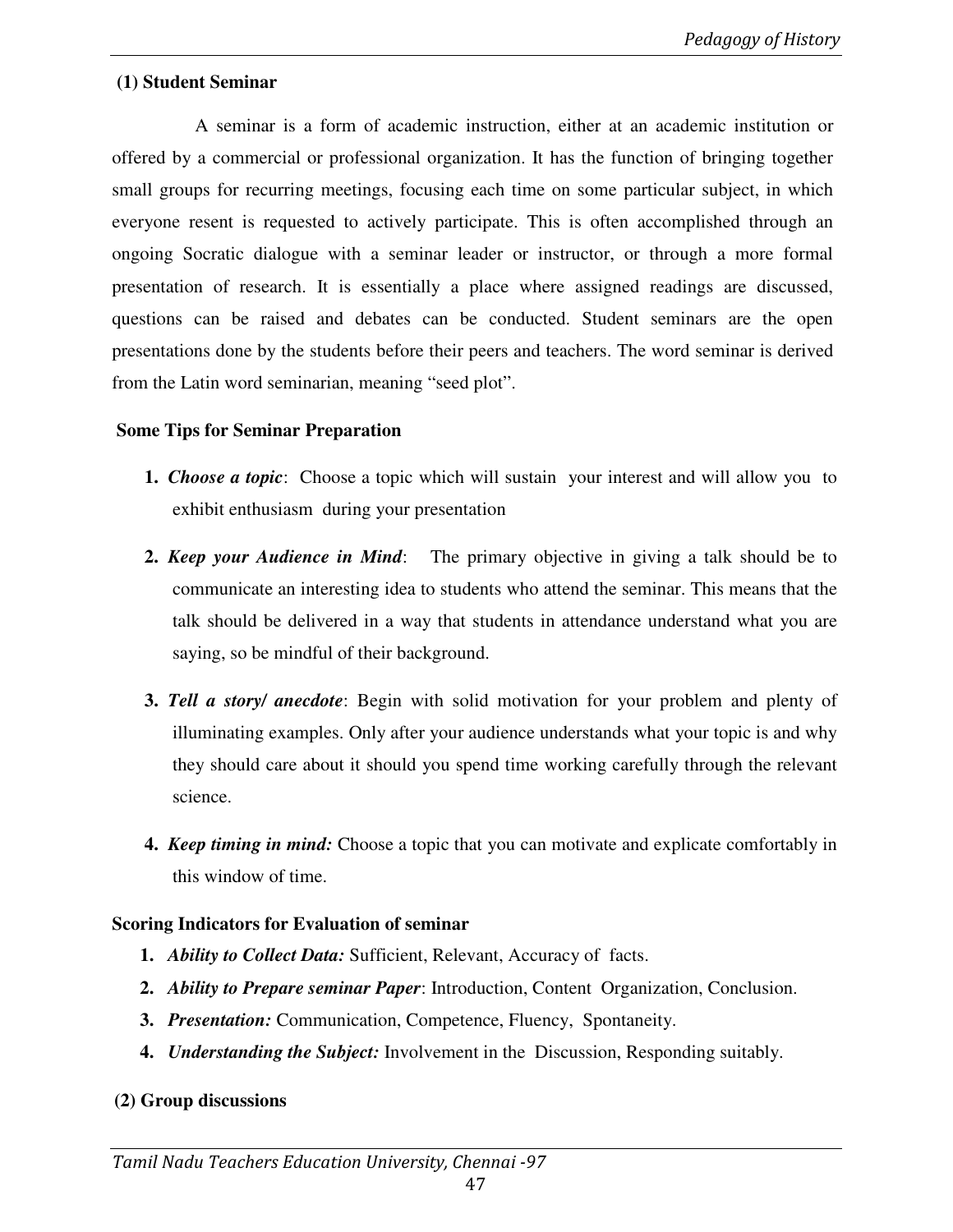Active learning can be implemented by organizing the class into small groups of students who can work together, foster their own learning strategy and create an atmosphere in which information sharing can takes place. Instructional techniques involving group controlled learning experiences provide room for the learners self-development and active participation in the teaching learning process. A discussion is a teaching technique that involves exchange of ideas with active learning and participation by all concerned. Discussion is an active process of teacher-pupil involvement in the classroom environment. This allows a student present its own perspective about something freely. Four basic concepts are to be considered for initiating small group discussion

- Process the interactions that takes place within the group
- Roles each group member's specific responsibilities within the group
- Leadership the capacity to guide and direct others in a group setting.
- Cohesion group members support for one another Different Types of Small Group Discussions

#### **(3) Mixed ability grouping**

It refers to grouping together students of different abilities. Usually this kind of grouping occurs when the group consists of students with different ages with one or two years span. The term "mixed aged grouping" or "heterogeneous grouping" is used for this case but we prefer to use the more general term of "mixed ability grouping" since the basic criterion for grouping is ability and not necessarily age. In mixed ability groups there are some students that are more mature and experienced than other ones and thus they have more advanced ability to acquire knowledge. The main aim of setting up mixed ability groups is not to produce homogeneity of ability in a group as this is the case in ability grouping, but to increase interaction across students with different abilities.

 In other words the purpose of mixed ability grouping is for children to benefit by their intellectual and social interaction with other students of their group that have different social behavior and ability to learn. The former reveals the main difference of mixed ability grouping with ability grouping. While grouping children with same ability the goal is to achieve homogeneity of the group and homogenize instruction for students of the group on basis different of grades or ages but based on ability.

#### **Recent trends in Teaching and Learning Mathematics**

*Tamil Nadu Teachers Education University, Chennai -97*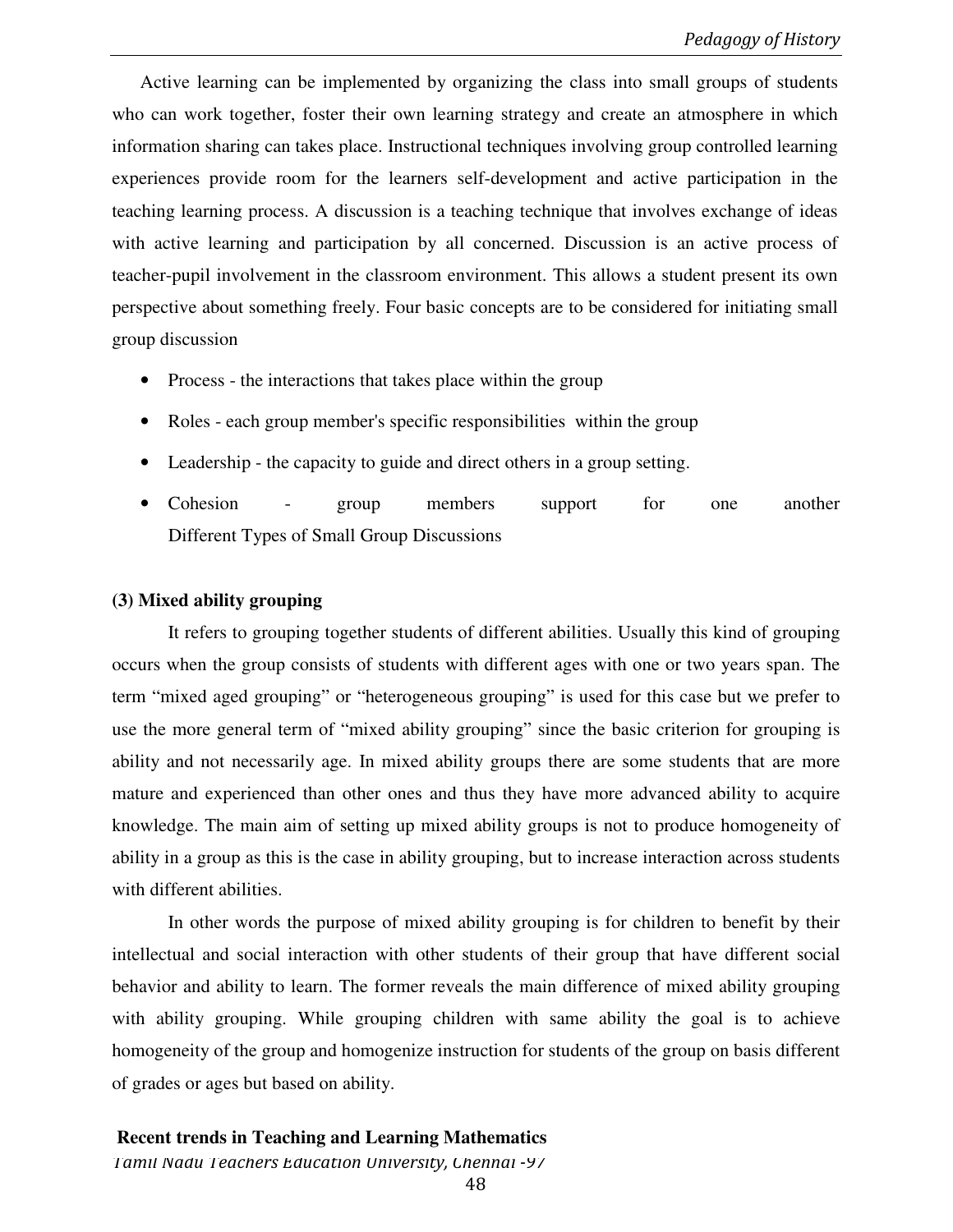- 1. Constructivist learning
- 2. Problem based learning
- 3. Brain based learning
- 4. Collaborative learning
- 5. Flipped learning
- 6. Blended learning
- 7. e-learning trends
- 8. Video conferencing

#### *(1) Constructivist learning*

Constructivism is a learning theory that has its foundation in philosophy and anthropology as well as psychology. The constructivist approach to education attempts to shift education from a teacher-dominated focus to a student-centered one. The role of the teacher focuses on assisting students in developing new insights. Students are taught to assimilate experience, knowledge and insights with what they already know and from this they need to construct new meanings. Constructivist learning is based on students' active participation in problem solving and critical thinking regarding a learning activity which they find relevant and engaging. They are "constructing" their own knowledge by testing ideas and approaches base on their prior knowledge and experience, applying these to new situations and integrating the new knowledge gained with pre-existing intellectual constructs.

 In the constructivist theory the emphasis is placed on the learner or the student rather than the teacher of the instructor. It is the learner who interacts with objects and events and thereby gains an understanding of the features held by such objects or events. The learner constructs her own conceptualizations and solutions to problems. Learner autonomy and initiative is accepted and encouraged. Exploring or experiencing the physical surroundings, experiential education is a key method of constructivism. To the constructivists, the act of teaching is the process of helping learners creates knowledge. In constructivist thinking learning is also affected by the context, beliefs and attitude of the learner.

There are many different schools of thought within this theory, all of which fall within the same basic assumption about learning. The main two are: Cognitive constructivism (e.g., Theory of Piaget) and Social constructivism (e.g., Theory of L.S. Vygotsky).

## *Cognitive Constructivism*

*Tamil Nadu Teachers Education University, Chennai -97* Cognitive constructivism is generally attributed to Jean Piaget, who articulated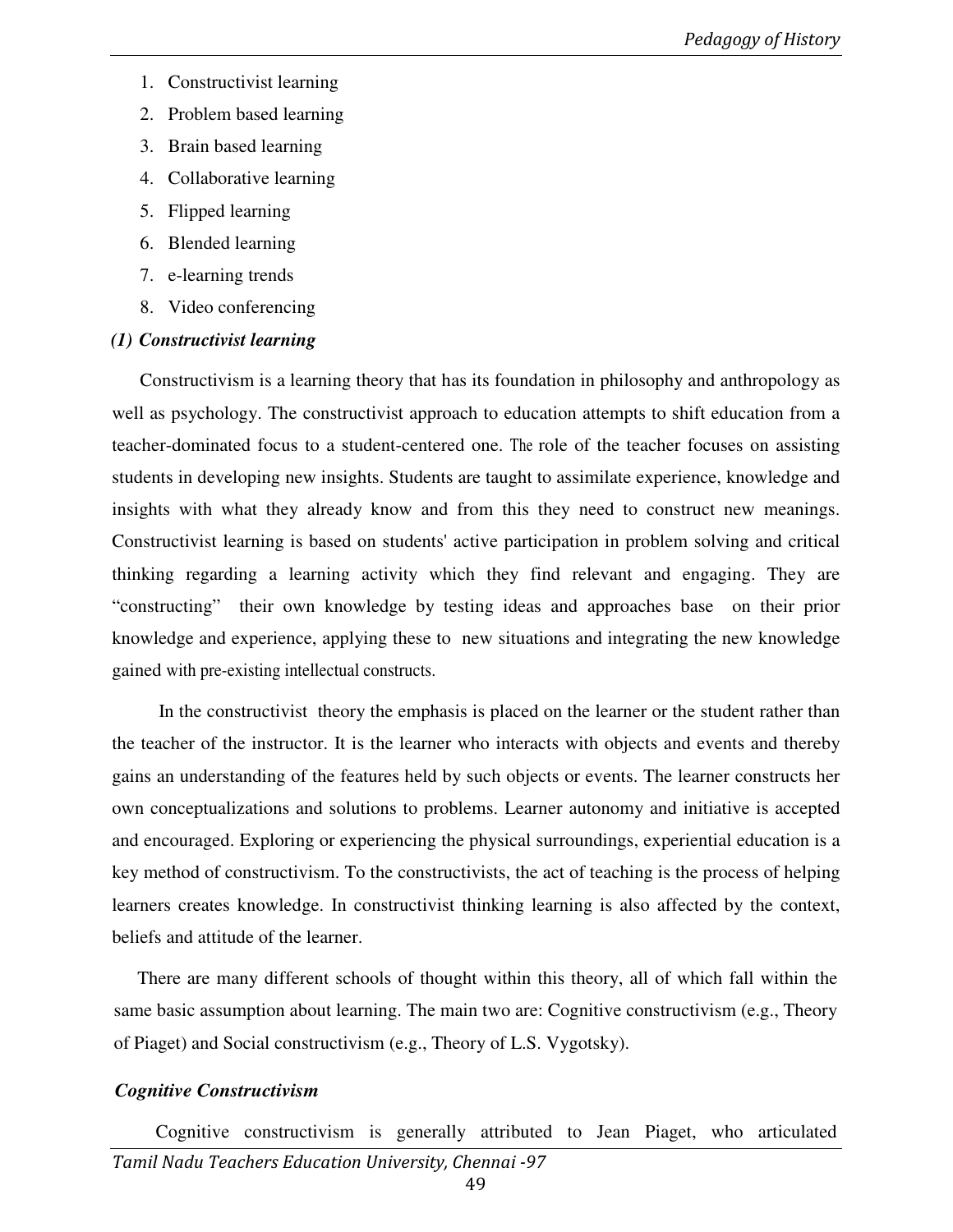mechanisms by which knowledge is internalized by learners. The process of accumulating the knowledge are through accommodation and assimilation, individuals construct new knowledge from their experiences.

 It is important to note that constructivism is not a particular pedagogy. In fact, constructivism is a theory describing how learning happens, regardless of whether learners are using their experiences to understand a lecture of following the instructions for building a model airplane. In both cases, the theory of constructivism suggests that learners construct knowledge out of their experiences. However, constructivism is often associated with pedagogic approaches that promote active learning, or learning by doing. Today constructivist teaching is based on recent research about the human brain.

# **The major views of constructivism can be summarized as follows:**

- Emphasis learning and not teaching
- Encourage and accepts learner autonomy and initiative
- Sees learners as creatures of will and purpose
- Thanks of learning as a process
- Encourages learner inquiry
- Acknowledges the critical role of experience in learning
- Nurtures learners natural curiosity
- Takes the learner's mental model into account etc..

# *Social Constructivism*

 Social constructivism maintains that human development is socially situated and knowledge is constructed through interaction with others. It is a sociological theory of knowledge that applies the general philosophical constructivism into the social assumptions of Social Constructivism. Social constructivism is based on specific assumptions about reality, knowledge, and learning. To understand and apply models of instruction that are rooted in the perspectives of social constructivists, it is important to know the premises that underlie them. The most important assumptions of the theory of social constructivism is

- 1. The assumption that human beings rationalize their experience by creating a model of the social world and the way that it functions
- 2. The belief in language as the most essential system through which humans construct reality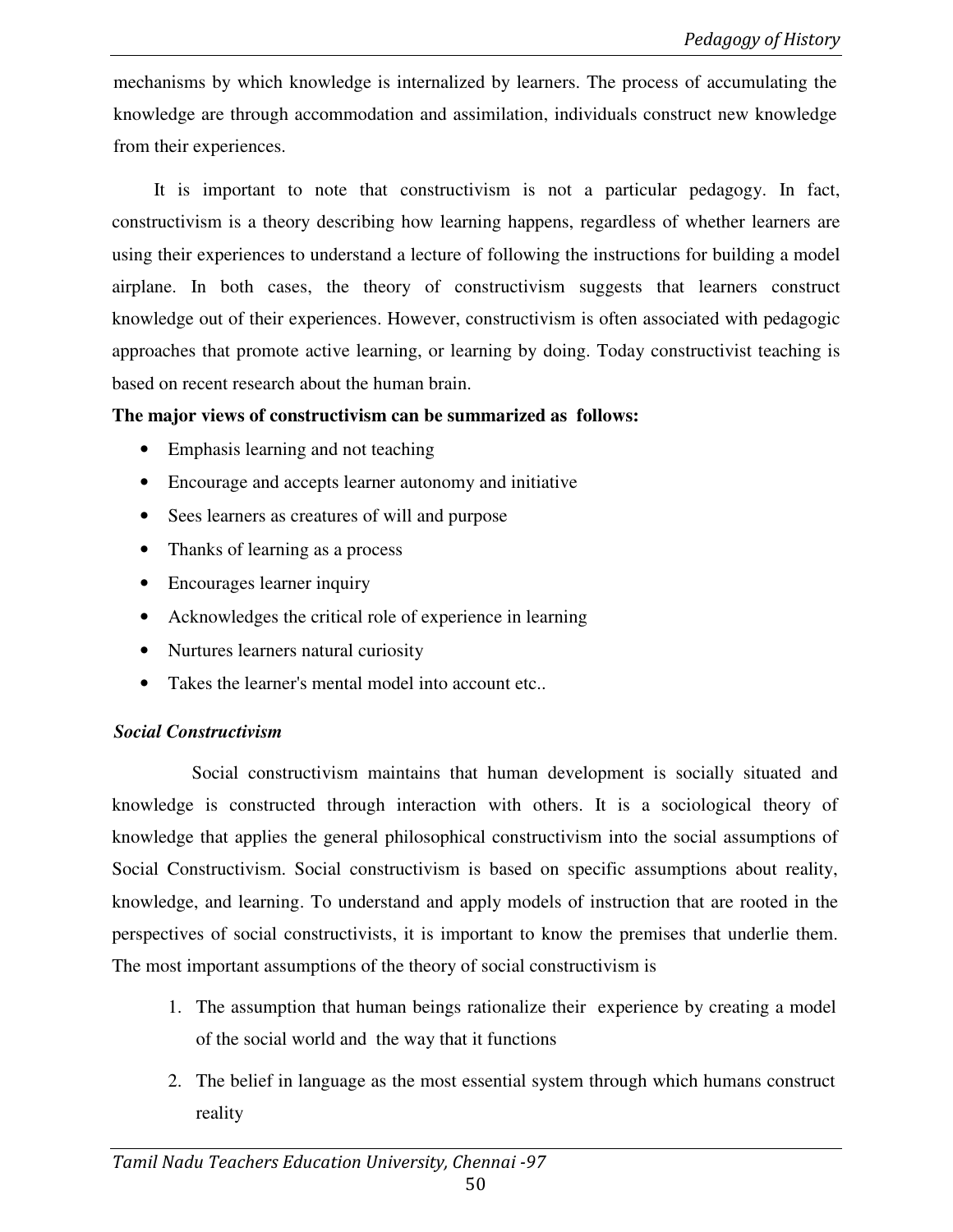## **(2)Problem Based Learning (PBL)**

 Problem-based learning (PBL) is a student-centered pedagogy in which students learn about a subject through the experience of solving an open -ended problem. Students learn both thinking strategies and domain knowledge. Problem - based learning (PBL) is an approach that challenges students to learn through engagement in a real problem. It is a format that simultaneously develops both problem solving strategies and disciplinary knowledge bases and skills by placing students in the active role of problem-solvers confronted with an ill-structured situation that simulates the kind of problems they are likely to face as future managers in complex organizations. Problem-based learning makes a fundamental shift from a focus on teaching to a focus on learning. The process is aimed at using the power of authentic problem solving to engage students and enhance their learning and motivation. There are several unique aspects that define the PBL approach:

- Learning takes place within the contexts of authentic tasks, issues, and problems that are aligned with real world concerns.
- In a PBL course, students and the instructor become co-learners, co-planners, coproducers, and co-evaluators as they design, implement, and continually refine their curricula.
- The PBL approach is grounded in solid academic research on learning and on the best practices that promote it. This approach stimulates students to take responsibility for their own learning, since there are few lectures, no structured sequence of assigned readings, and so on.
- PBL is unique in that it fosters collaboration among students, stresses the development of problem solving skills within the context of professional practice, promotes effective reasoning and self-directed learning, and is aimed at increasing motivation for life-long learning.

 Problem-based learning begins with the introduction of an ill-structured problem on which all learning is centered. Most of the learning occurs in small groups rather than in lectures. Teacher's role is more like that of a facilitator and coach of student learning, acting at times as a resource person, rather than as knowledge-holder and disseminator. Similarly, your role, as a student, is more active, as you are engaged as a problem-solver, decision-maker, and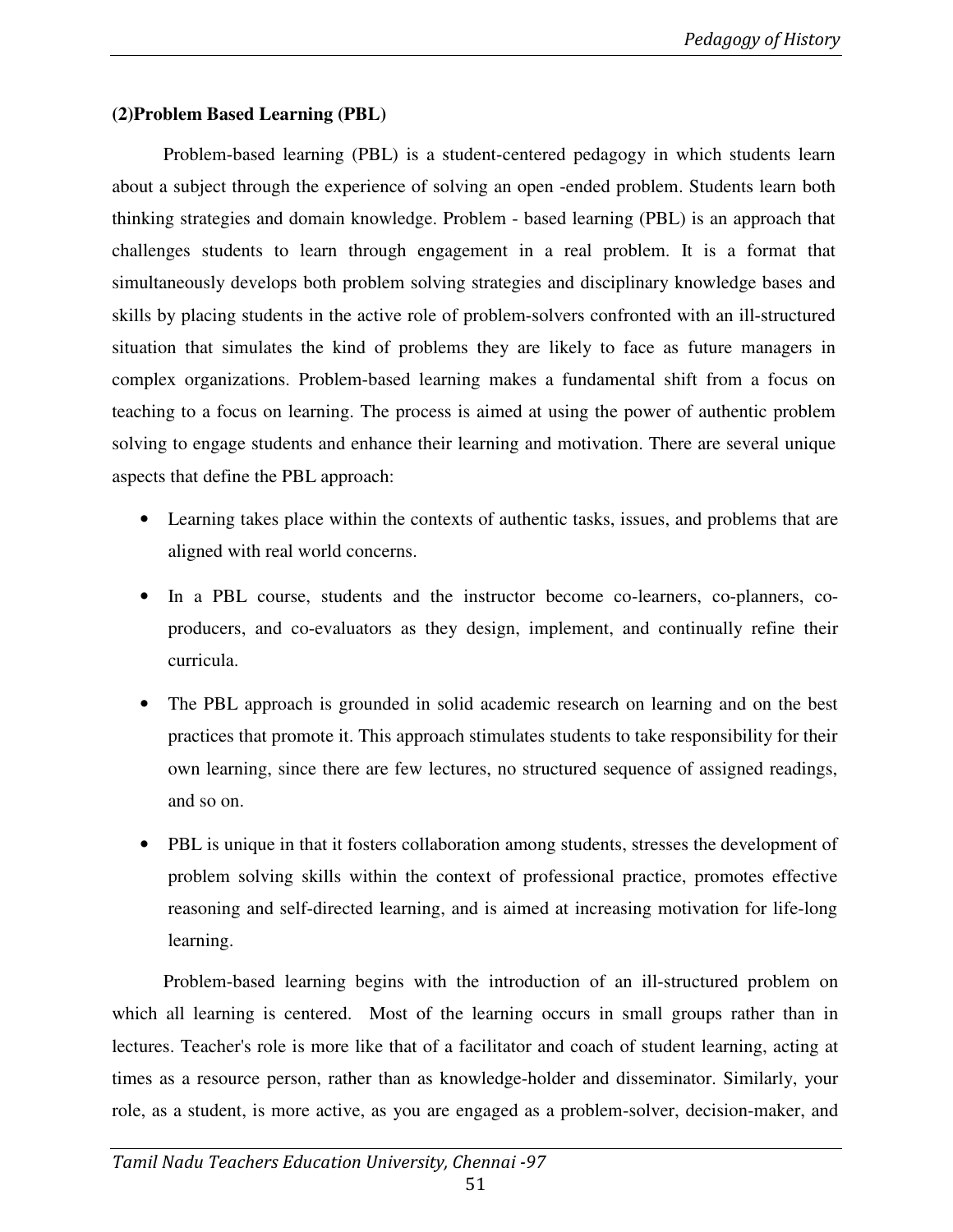meaning-maker, rather than being merely a passive listener and note-taker.

# **Characteristics of Problem-Based Learning (PBL)**

 Problem-Based Learning (PBL) is a pedagogical approach and curriculum design methodology often used in higher education and K-12 standard settings.

The following are some of the defining characteristics of PBL:

- 1. Learning is driven by challenging, open-ended problems with no one "right" answer
- 2. Problems/cases are context specific
- 3. Students work as self-directed, active investigators and problem-solvers in small collaborative groups (typically of about five students)
- 4. A key problem is identified and a solution is agreed upon and implemented
- 5. Teachers adopt the role as facilitators of learning, guiding the learning process and promoting an environment of inquiry

## **Learning outcomes of Problem Based Learning**

A well designed Problem based learning task provides students with the opportunity to develop skills related to:

- Managing tasks and holding leadership roles
- Oral and written communication
- Self-awareness and evaluation of group processes
- Working independently
- Critical thinking and analysis

## **Basic Steps in designing a Problem Based Learning Task**

 There are some important aspect which we want to take care before going for a problem based learning task

- 1. Articulate the learning outcomes of the task. What do you want students to know or be able to do as a result of participating in the assignment?
- 2. Create the problem. Ideally, this will be a real-world situation that resembles something students may encounter in their future class or lives. Cases are often the basis of PBL activities.
- 3. Establish ground rules at the beginning to prepare students to work effectively in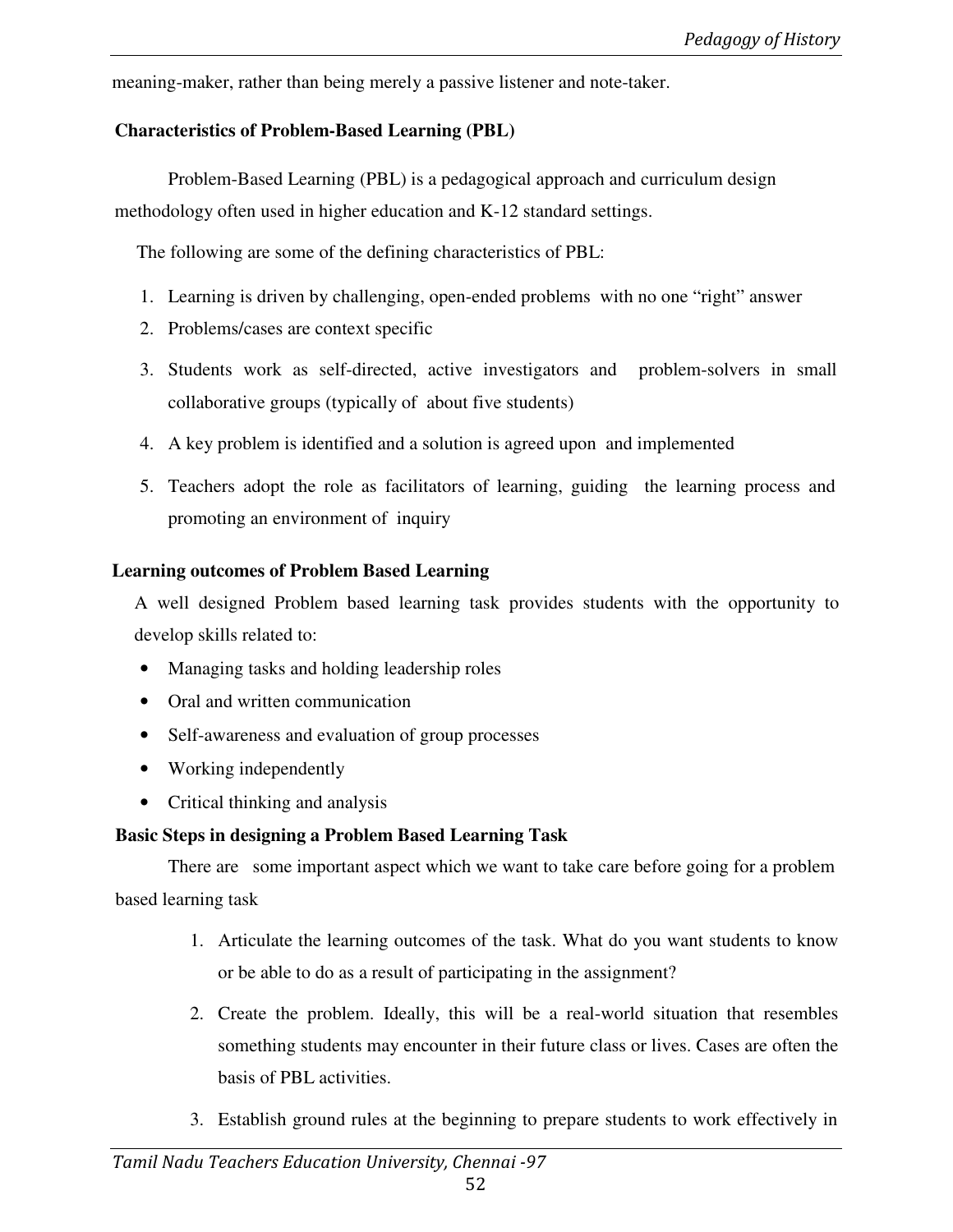groups.

4. Introduce students to group processes and do some warm up exercises to allow them to practice assessing both their own work and that of their peers.

#### **(3)Brain Based Learning (BBL)**

 Brain - based learning refers to teaching methods, lesson designs, and school programs that are based on the latest scientific research about how the brain learns, including such factors as cognitive development-how students learn differently as they age, grow, and mature socially, emotionally, and cognitively. It is totally based on the structure and function of the brain. As long as the brain is not prohibited from fulfilling its normal processes, learning will occur. Brain-based learning is motivated by the general belief that learning can be accelerated and improved if educators base how and what they teach on the science of learning, rather than on past educational practices, established conventions, or assumptions about the learning process. For example, it was commonly believed that intelligence is a fixed characteristic that remains largely unchanged throughout a person's life. However, recent discoveries in cognitive science have revealed that the human brain physically changes when it learns, and that after practicing certain skills it becomes increasingly easier to continue learning and improving those skills.

#### **Instructional techniques emerges from Brain Based Learning**

#### **The three instructional techniques associated with brain-based learning:**

- 1. *Orchestrated immersion***:** Creating learning environments that fully immerse students in an educational experience.
- 2. *Relaxed alertness***:** Trying to eliminate fear in learners, while maintaining a highly challenging environment.
- 3. *Active processing***:** Allowing the learner to consolidate and internalize information by actively processing it.

## **(4)Collaborative Learning**

 Effective communication and Collaboration are essential for becoming a successful learner. It is primarily through dialogue and examining different perspectives that students become knowledgeable, strategic and self-determined and empathetic. Moreover, involving students in real world tasks and linking new information to prior knowledge requires effective communication and collaboration among teachers, students and others. Indeed it is through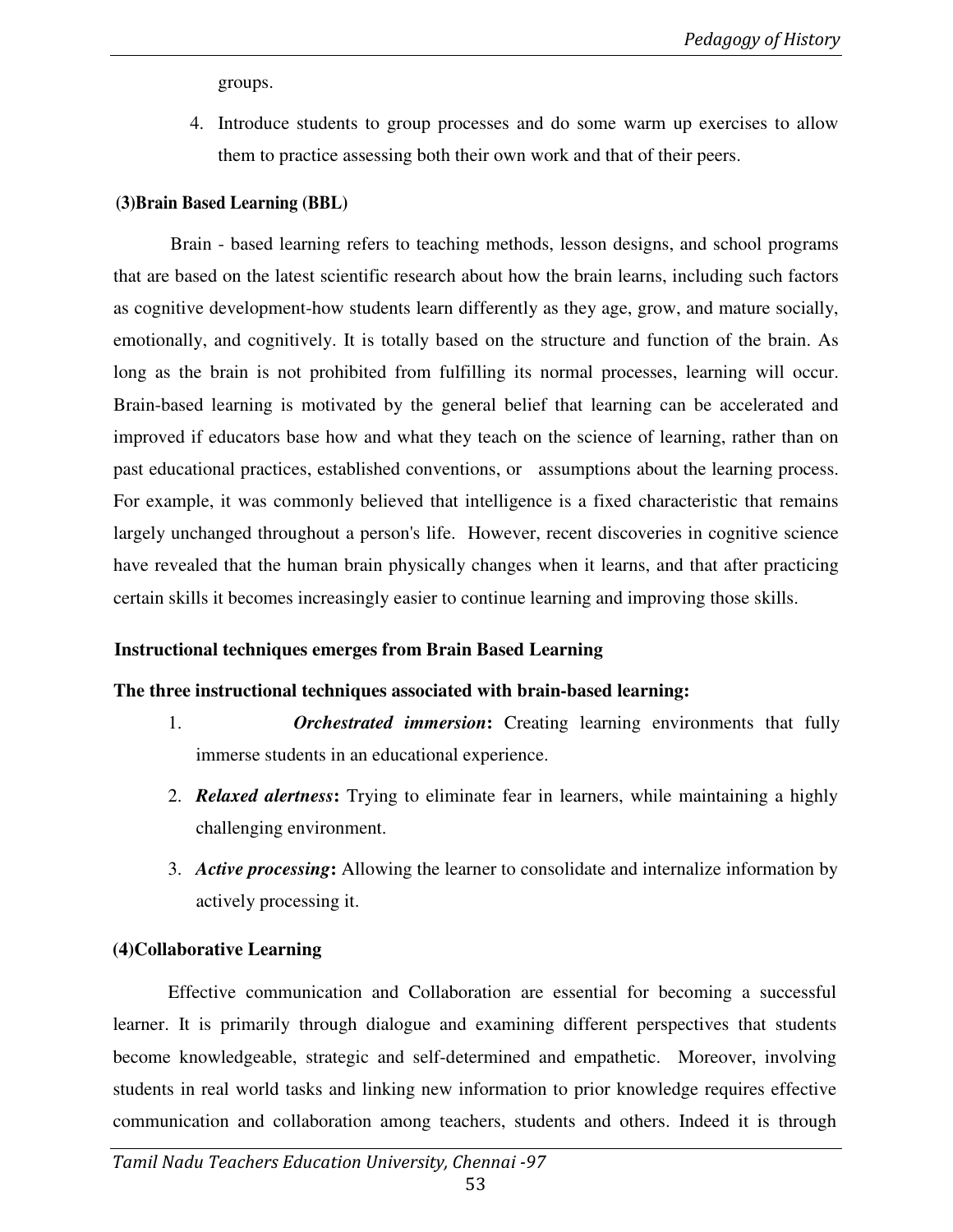dialogue and interaction that curriculum objectives come alive. Collaborative learning affords students enormous advantages which is not available in traditional instruction.

 "Collaborative learning" is an umbrella term for a variety of educational approaches involving joint intellectual effort by students, or students and teachers together. Usually, students are working in groups of two or more, mutually searching for understanding, solutions, or meanings, or creating a product. Collaborative learning activities vary widely, but most center on students' exploration or application of the course material, not simply the teacher's presentation or explication of it.

 Collaborative learning represents a significant shift away from the typical teacher centered or lecture-centered milieu in college classrooms. In collaborative classrooms, the lecturing/ listening/note-taking process may not disappear entirely, but it lives alongside other processes that are based in students' discussion and active work with the course material. Teachers who use collaborative learning approaches tend to think of themselves less as expert transmitters of knowledge to students, and more as expert designers of intellectual experiences for students-as coaches or mid-wives of a more emergent learning process.

## **Essential features of Collaborative Learning**

- 1. A group learning task is designed based on shared learning goals and outcomes
- 2. Students work in teams to master academic materials
- 3. Reward systems are group oriented than individual oriented
- 4. Co-operative behavior involves trust building activities, joint planning and understanding of team support.
- 5. Students involvement in learning activities are more
- 6. Encourages students to acquire an active-voice in shaping their ideas

## **Advantages of Collaborative Learning**

- 1. Promotes social and intellectual involvement
- 2. Cultivation of teamwork, community building, and leadership skills
- 3. Enhanced student satisfaction and promoting positive attitudes
- 4. Open expression of ideas in groups
- 5. Patience in hearing others
- 6. Team building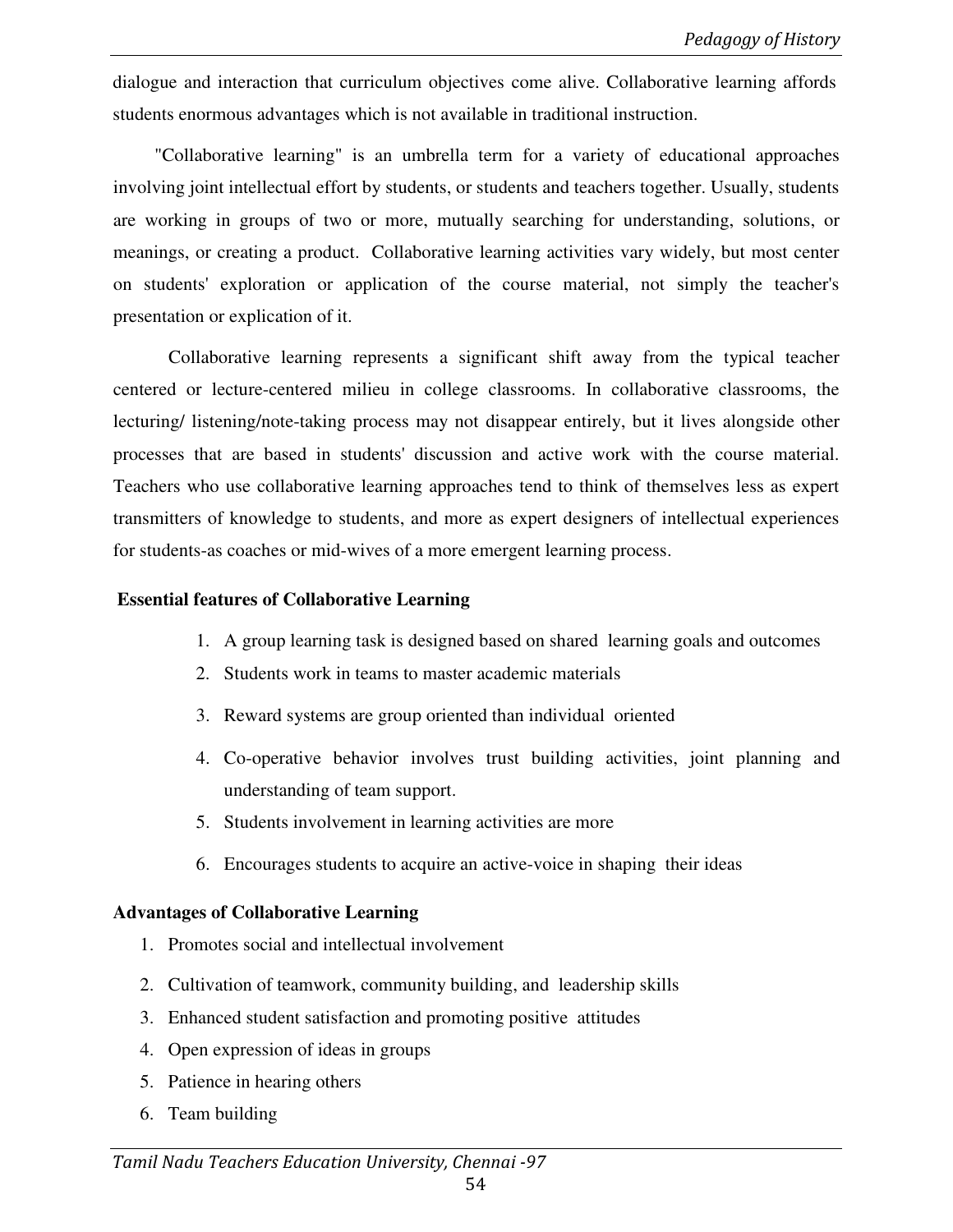7. Shared responsibility

#### **(5) Flipped Learning**

 Flipped Learning is a pedagogical approach in which direct instruction moves from the group learning space to the individual learning space, and the resulting group space is transformed into a dynamic, interactive learning environment where the educator guides students as they apply concepts and engage creatively in the subject matter.

 Flipped Learning Short video lectures are viewed by students at home before the class session, while in-class time is devoted to exercises, projects, or discussions. The flipped classroom describes a reversal of traditional teaching where students gain first exposure to new material outside of class, usually via reading or lecture videos, and then class time is used to do the harder work of assimilating that knowledge through strategies such as problem solving discussion or debates.

#### **Flipped Classroom and Implications for Teaching**

 The flipped classroom constitutes a role change for instructors, who give up their front-ofthe-class position in favor of a more collaborative and cooperative contribution to the teaching process. There is a concomitant change in the role of students, many of whom are used to being cast as passive participants in the education process, where instruction is served to them. The flipped model puts more of the responsibility for learning on the shoulders of students while giving them greater impetus to experiment. Activities can be student-led, and communication among students can become the determining dynamic of a session devoted to learning through hands-on work.

#### **(6) Blended learning**

 Blended learning is a planned combination of online learning and face-to-face instruction using variety of learning resources. It is a flexible learning strategy that integrates innovative and technological advances of online learning with interaction and participation of traditional faceto-face classroom learning.

Blended learning strategies vary according to the discipline, the year level, student characteristics and learning outcomes, and have a student-centered approach to the learning design. Blended learning can promote learner's access and flexibility, increase the level of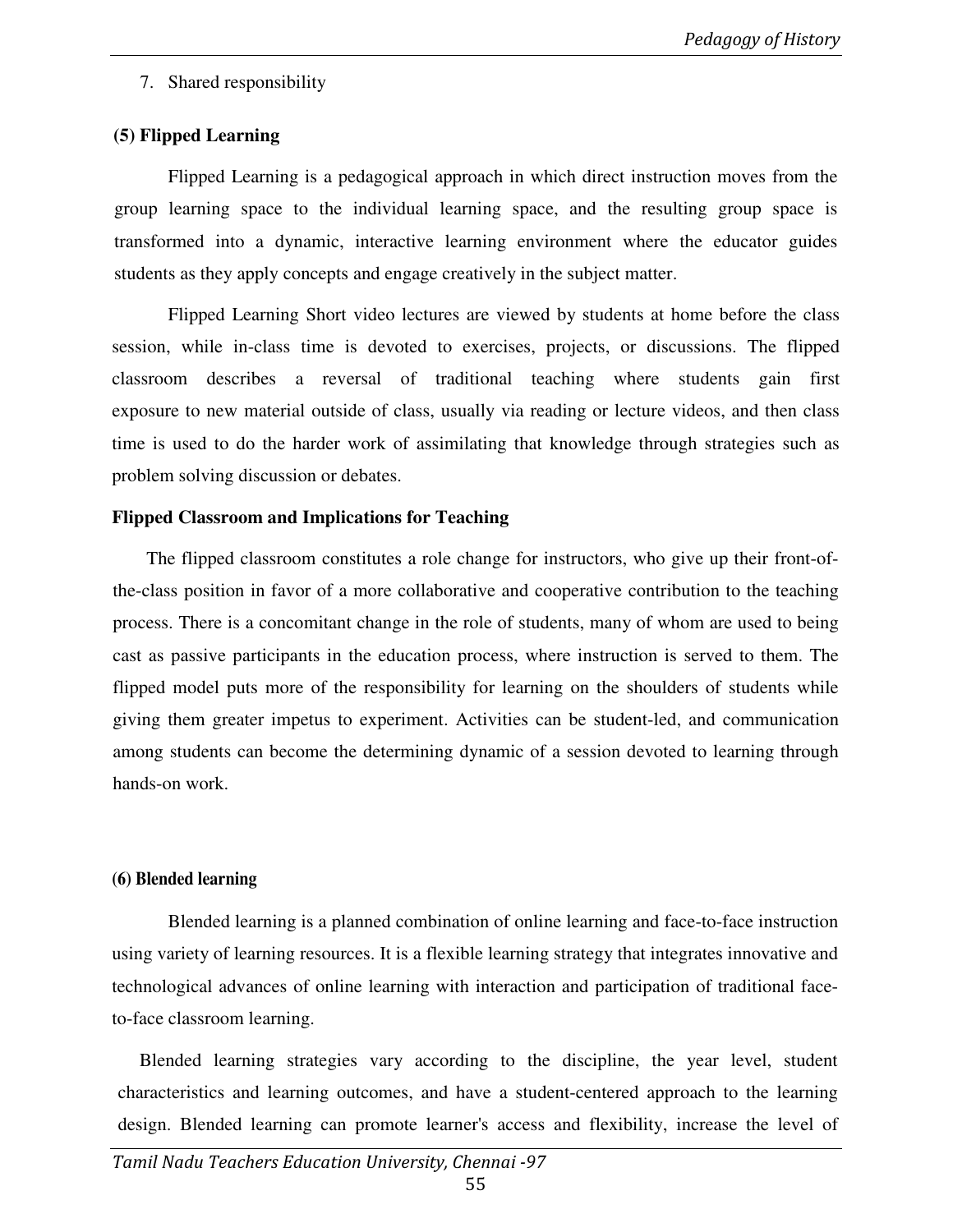active learning, and achieve better student experiences and outcomes. For teachers, blended learning can improve teaching and class management practices. A blend might include:

- 1. Face-to-face and online learning activities and formats
- 2. Traditional classes with different modalities, such as regular, weekend, evening, part time, semester
- 3. Use of technology interfaces like social media, wikis and various web sources
- 4. Group work, Simulation, debate, Online Assignments, Practicals etc.
- 5. Both usual classroom human factors and digital learning resources of the web
- 6. Psychological concerns are addressed in the face to face interaction and technological concerns are addressed in the online learning

 Blended learning should be viewed as a pedagogical approach that combines the effectiveness and socialization opportunities of the classroom with the technologically enhanced active learning possibilities of the online environment, rather than a ratio of delivery modalities.

Teachers in the Blended learning modality can

- Foster a class culture of hard work and persistence
- Monitor students throughout the period for motivation and learning
- Intervene to personalize instruction when data shows that students are struggling
- Build personal relationships of trust and caring

## **(7) e-learning**

 e-learning is the use of electronic media and information and communication technologies (ICT) in education. E-learning is broadly inclusive of all forms of educational technology in learning and teaching. Technology-Enhanced Learning (TEL), Computer-Based Instruction(CBI). Computer-Based Training (CBT), Computer-Assisted Instruction or Computer - Aided Instruction (CAI),Internet-Based Training (IBT), Web-Based Training (WBT), Online education, Virtual education, Virtual Learning Environments (VIE). elearning can occur in or out of the classroom.

#### **Synchronous and asynchronous**

 e -learning may either be synchronous or asynchronous. Synchronous learning occurs in real-time, with all participants interacting at the same time, while asynchronous learning is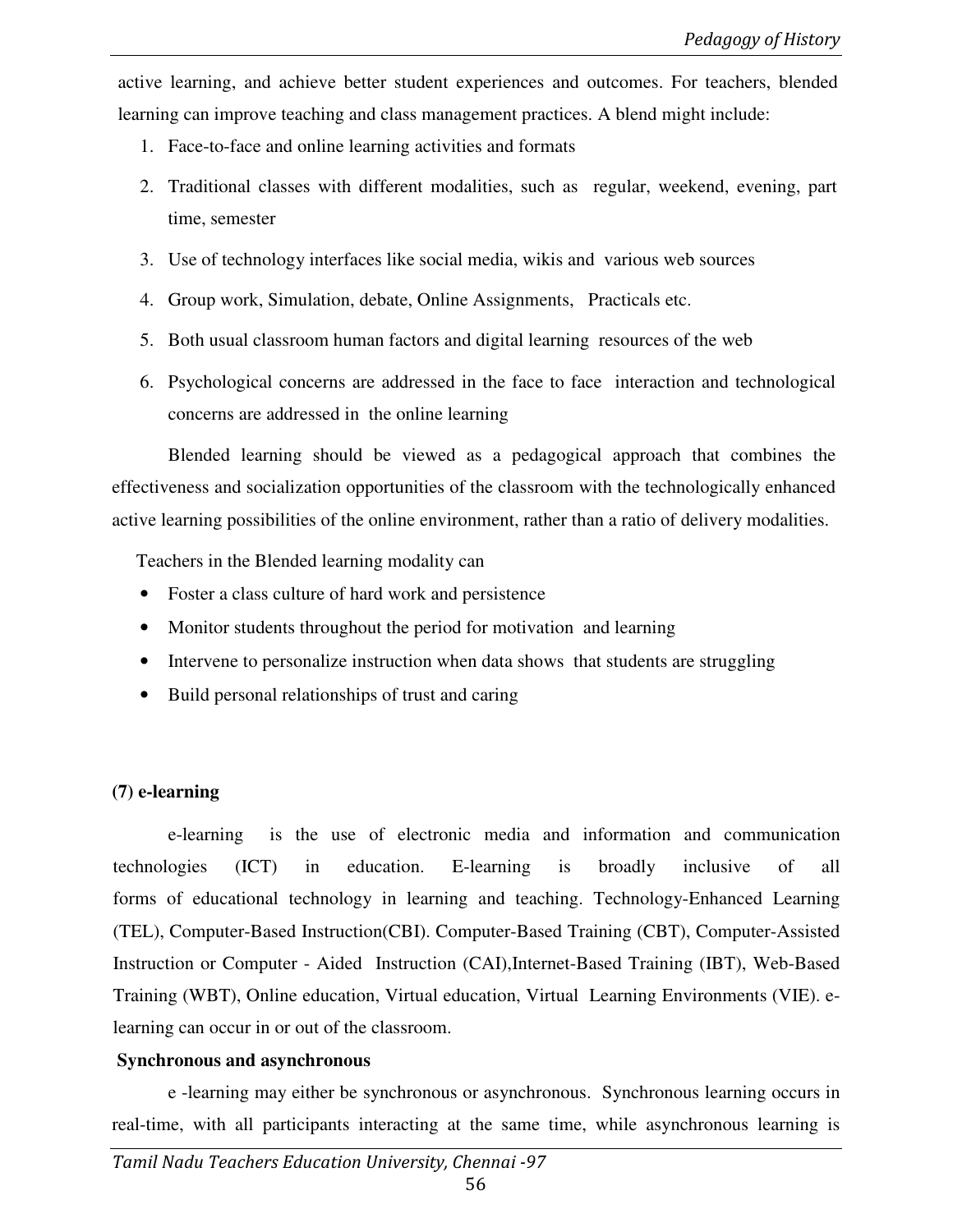self-paced and allows participants to engage in the exchange of ideas or information without the dependency of other participants involvement at the same time.

 Synchronous learning involves the exchange of ideas and information with one or more participants during the same period of time. A face-to-face discussion is an example of synchronous communications. In e-learning environments, examples of synchronous communications include online real-time live teacher instruction and feedback, Skype conversations, or chat rooms or virtual classrooms where everyone is online and working collaboratively at the same time.

 Asynchronous learning may use technologies such as email, blogs, wikis, and discussion boards, as well as web-supported textbooks, hypertext documents, audio video courses, and social networking. Asynchronous learning is particularly beneficial for students who have health problems or have child care responsibilities and regularly leaving the home to attend lectures is difficult.

#### **e-Learning trends**

- Automation
- Augmented Learning
- Big Data
- Going for Cloud Computing
- Gamification
- $\checkmark$  M Learning
- Personalization

## **(8) Video conferencing**

 Video conferencing is two-way interactive communication delivered using telephone or Internet technologies that allows people at different location to come together for a meeting. The video conference can be as simple as a conversation between two people in private offices involve several sites with more than one person in large rooms at different sites. A basic video conference setup has a camera and a microphone. Video from the camera and audio from the microphone is converted into a digital format and transmitted to a receiving location using a coding and decoding device, often referred to as a "codec". At that receiving location is another codec device that decodes the receiving digital stream into a form that can be seen and heard on monitors or televisions. At the same time, video and audio from cameras and microphones at the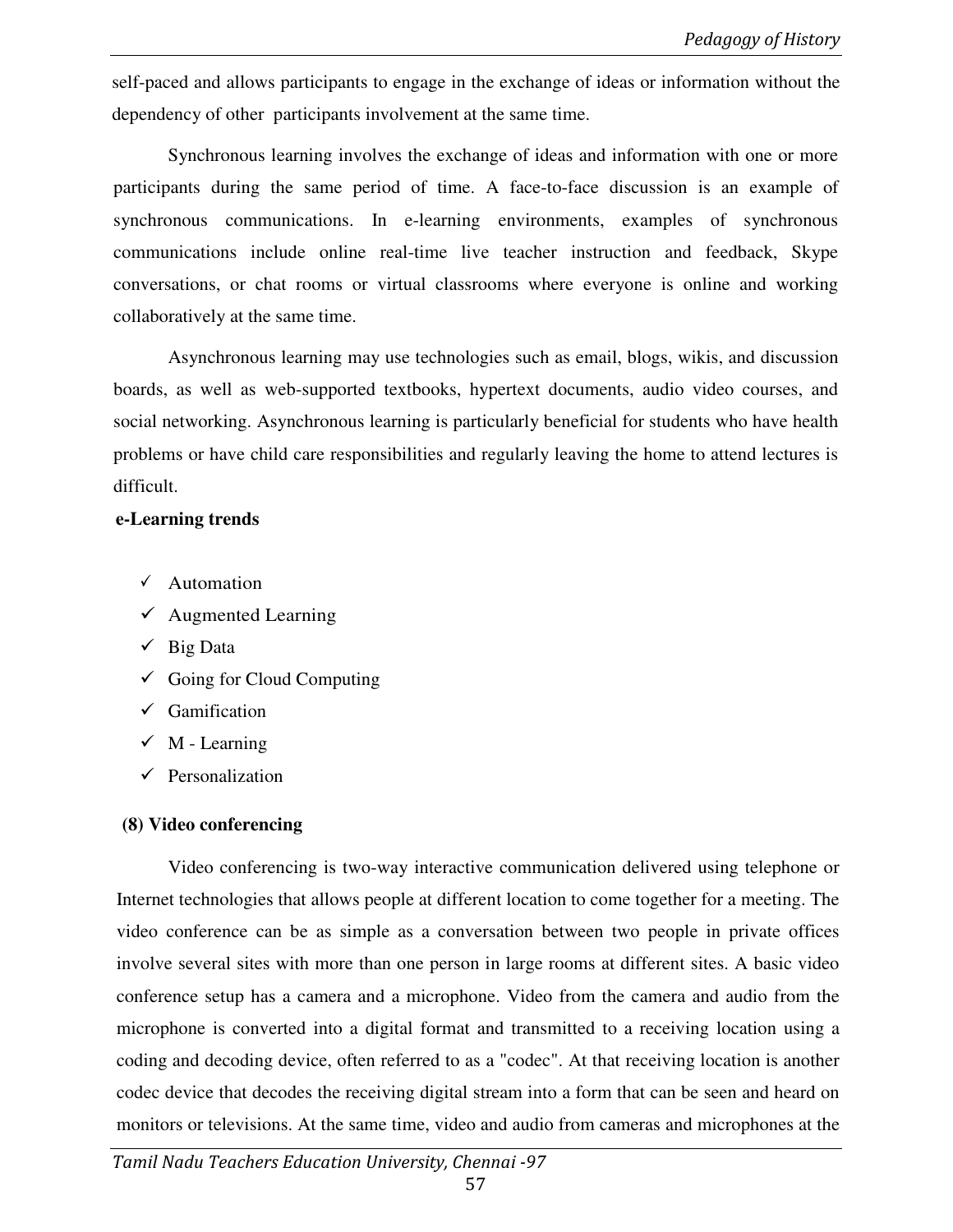received location is sent back to the original location.

#### **Benefits of Video Conferencing**

 Video conferencing saves travel time and money. Participants can see and hear all other participants and communicate both verbally and visually, creating a face- to- face experience. PowerPoint and other on screen graphic, as well as other cameras are also available presentation options. People downtime is reduced and productivity gains are achieved by removing the logistics of flight preparations, airport delays, hotel stays, and all the other inconveniences of business travel. In distance education, video conferencing provides quality access to students who could not travel to or could afford to relocate to a traditional campus. Video conferences can also be recorded and made available in a variety of ways. Besides distance education, other applications include meetings, dissertation and thesis defenses, telemedical procedures, and online conferences.

#### **People use video conferencing when:**

- a live conversation is needed.
- visual information is an important component of the conversation.
- parties of the conversation can't physically come to the, same location.
- expense or time of travel is a consideration.
- examples of how video conferencing can benefit people around campus.
- guest lecturer invited into a class from another institution.
- researcher collaborates with colleagues at other institutions on a regular basis.
- thesis defense at another institution.
- administrators from different parts of campus need to collaborate on administrator issues such as a campus strategic plan.
- researcher needs to meet with a review committee about a grant.
- student interviews with an employer in another city.

#### **Conclusion**

*Tamil Nadu Teachers Education University, Chennai -97* Every learner learns on his/her own unique way and strategy. The learning is taking place with an individual speed, depending on student's attitude and level of prerequisite knowledge. In designing the teaching process, teacher should take into consideration differences among the students in the target group. Enough of space must be provided for processing and memorizing

58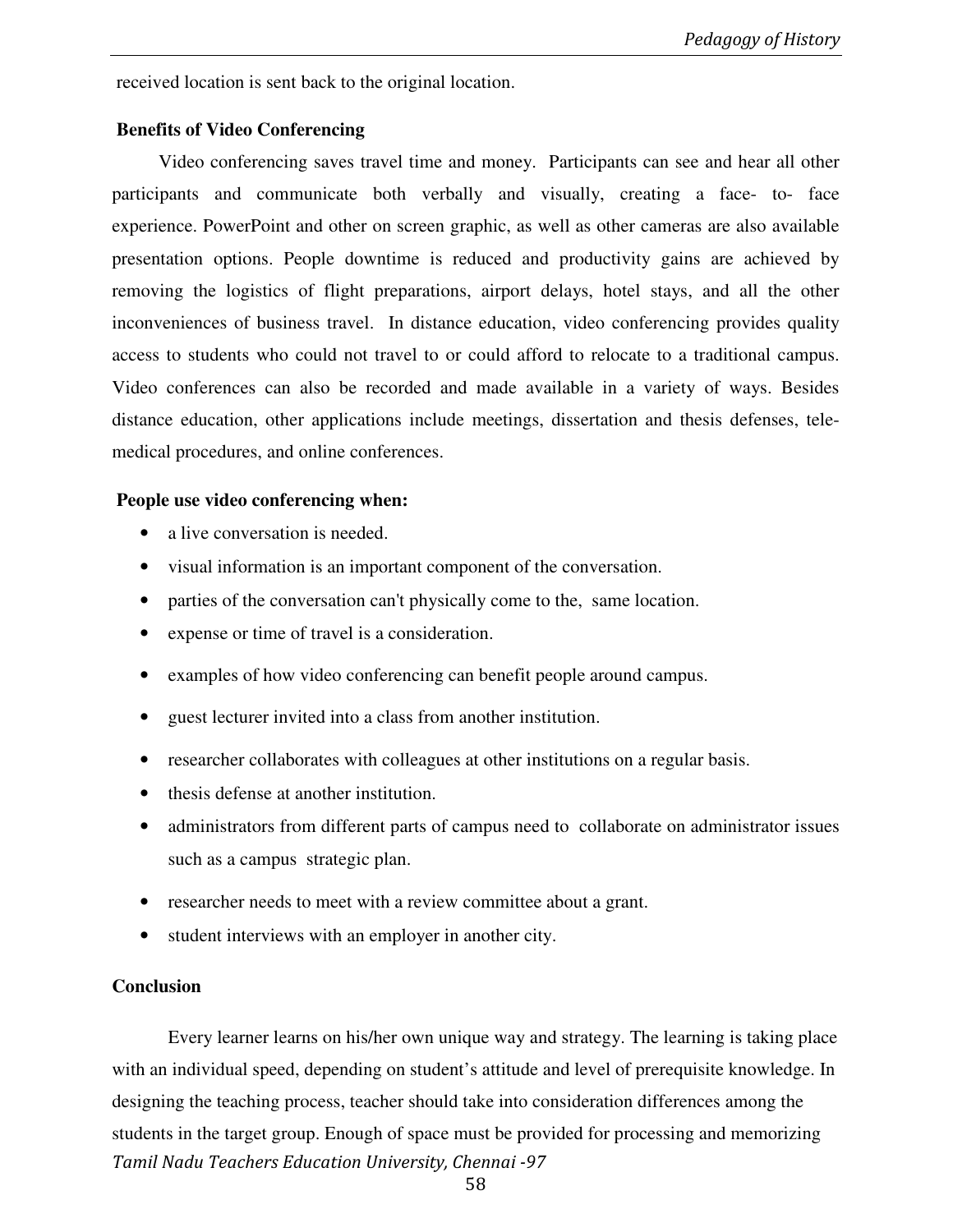the presented information. Combination of different teaching methods can produce quality in fulfilling all teaching functions.

# **Questions**

- 1. Explain the teacher centered methods of teaching History.
- 2. How would you use source method in senior classes for increasing effective participation by the pupils?
- 3. Discuss the main characteristics of lecture method of teaching of history.
- 4. Mention some difficulties in teacher-centered methods.
- 5. Discuss the merits and demerits of recent trends.

# **References**

- 1. Arora.K.L. (2005). Teaching of History, Ludhiana: Tandon Publications.
- 2. Kochhar.S.K. (2006). Teaching of History, New Delhi: Sterling Publishers.
- 3. Mangal.S.K. and Uma Mangal. (2008). Teaching of social studies, New Delhi: PHI Learning Pvt. Ltd.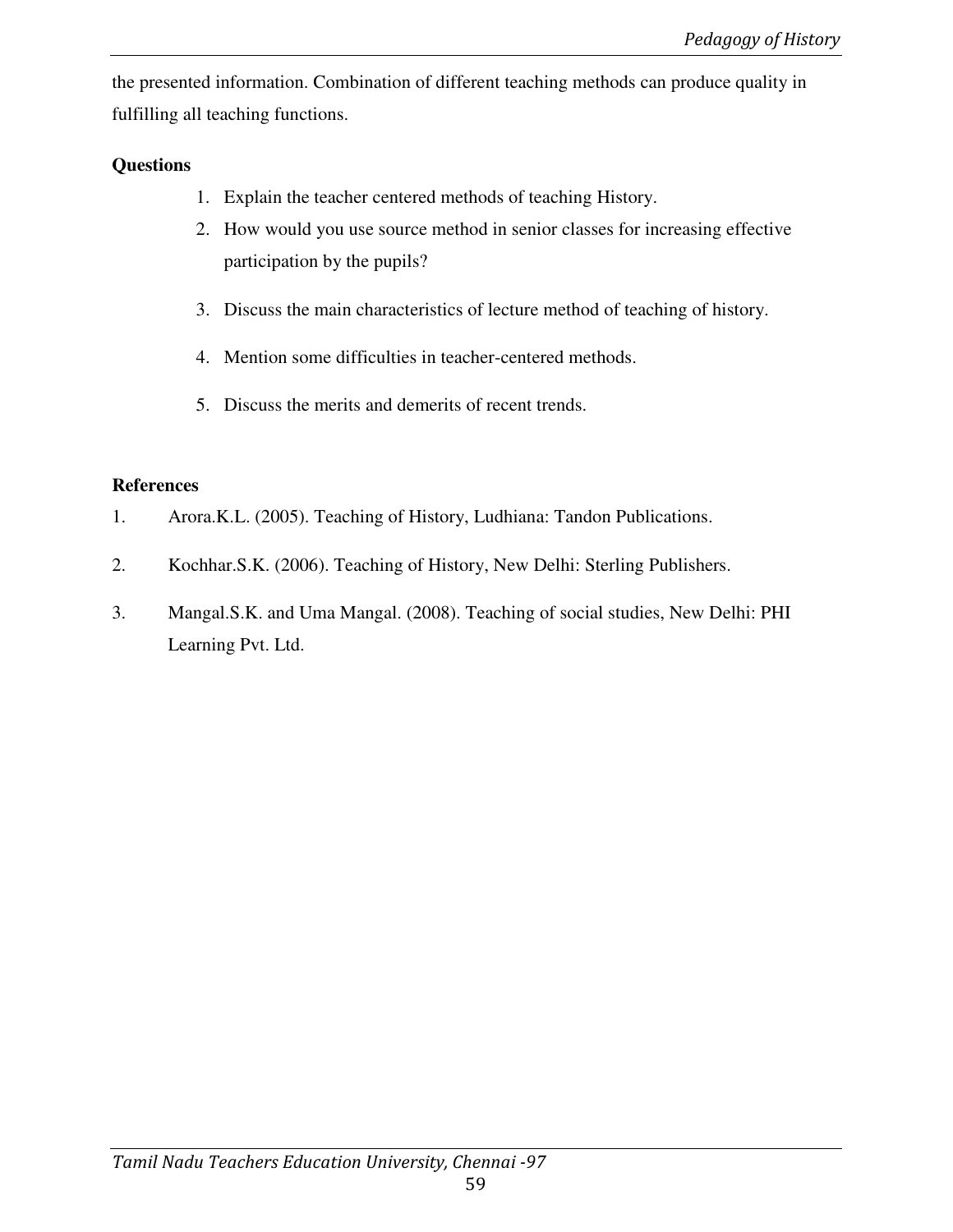# **UNIT – V RESOURCES FOR TEACHING HISTORY**

# **Objectives**

## **At the end of the course, the student teachers will be able to:**

- $\triangleright$  Know importance of print resources
- $\triangleright$  Understand audio resources
- $\triangleright$  Interest to learn objectives of history
- $\triangleright$  Analyze need and importance of teaching history
- $\triangleright$  Acquire knowledge of values of history

# **I. PRINT RESOURCES:**

#### **Newspapers**

The daily newspapers are very effective as teaching aids in history. They give information regarding the efforts being made to bring peace and harmony in the world, e.g., the summits and non-aligned conferences, the seminars and workshops. They also inform about developments taking place around the world and other news of topical interest.

Contemporary occurrences help to clarify and exemplify the facts and concepts described in the history textbooks. Newspapers may be used to augment other instructional resources and serve as a means of sensitizing the class to the need for updating knowledge. Newspapers can be used to initiate, strengthen and reinforce a unit. Movements, trends, ideas, and changes in national and international governments and relations, addresses of statesmen, prime ministers and presidents are all very important from historical point of view.

## **Journals**

An academic or scholarly **journal** is a periodical publication in which scholarship relating to a particular academic discipline is published. Academic **journals** serve as permanent and transparent forums for the presentation, scrutiny and discussion of research. They are usually peer-reviewed or refereed.

## **Magazines**

Magazines keep the teacher of history more informed of the current events. These events and current problems and their discussion are found in magazines only. Without the knowledge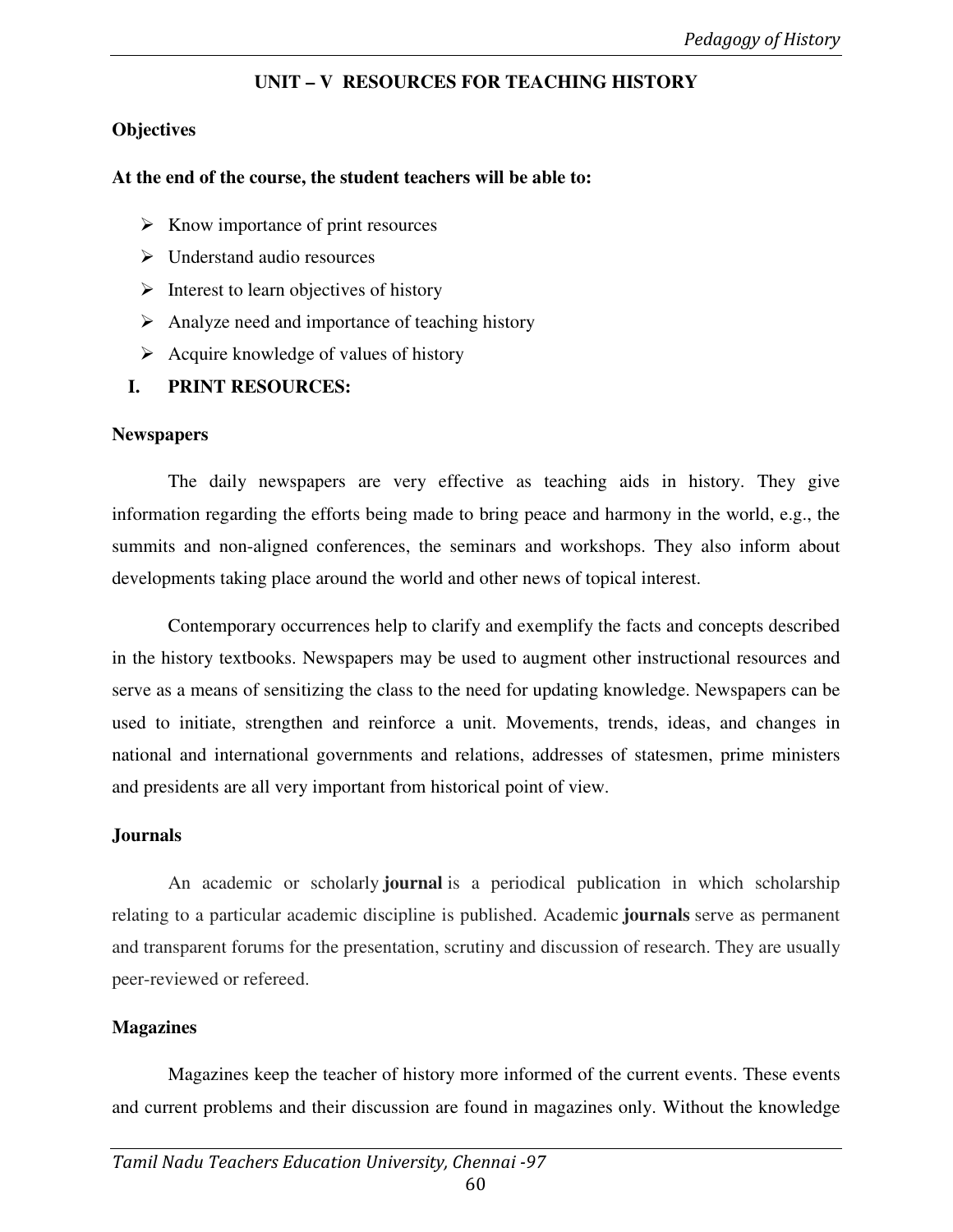of the current events a teacher cannot create an effective atmosphere in the teaching of history. The teacher of history fails in his duty if every day problems or current affairs and current events are not brought to the notice of his students.

The students are to be encouraged to read standing standard magazines of the subject and think over those problems which are burning issues.

One period a week for reading of magazines should be developed and the students should be asked to keep a diary and note the main events of the week in their note-books.

## **Reference books**

Reference materials standard or conventional reference books and non-conventional reference books. Conventional reference books include dictionaries, encyclopedias, directories, year books, atlas, maps, charts, pamphlets, hand-books, manuals, and books of knowledge. There should be some picture collections which include well-known masterpieces. These prove most valuable to teachers especially for classroom use.

The non-conventional reference materials consist of all other library books that may be used for reference service of any other kind. They include books on special subjects.

# **History /Humanities Encyclopedias**

There are many children's encyclopedias available-inclusive, well-written, attractive and convenient to use. The teacher should demonstrate their use and cite them frequently. The pupil who acquires the habit of using the encyclopedia is likely to become well-informed. Moreover, when the pupils realize the fullness and richness of these volumes, and acquire the habit of using them, they are also likely to use those which are intended for adults. And they often succeed remarkably well in securing useful information from these relatively difficult books. The pupils should learn to use reference books and to seek out the information itself is of less importance than the discovery of how and where to find it out.

# **II. AUDIO RESOURCES:**

In this category we may include those aids which call upon the visual senses and thus help the learners to learn through listening to the displayed aid.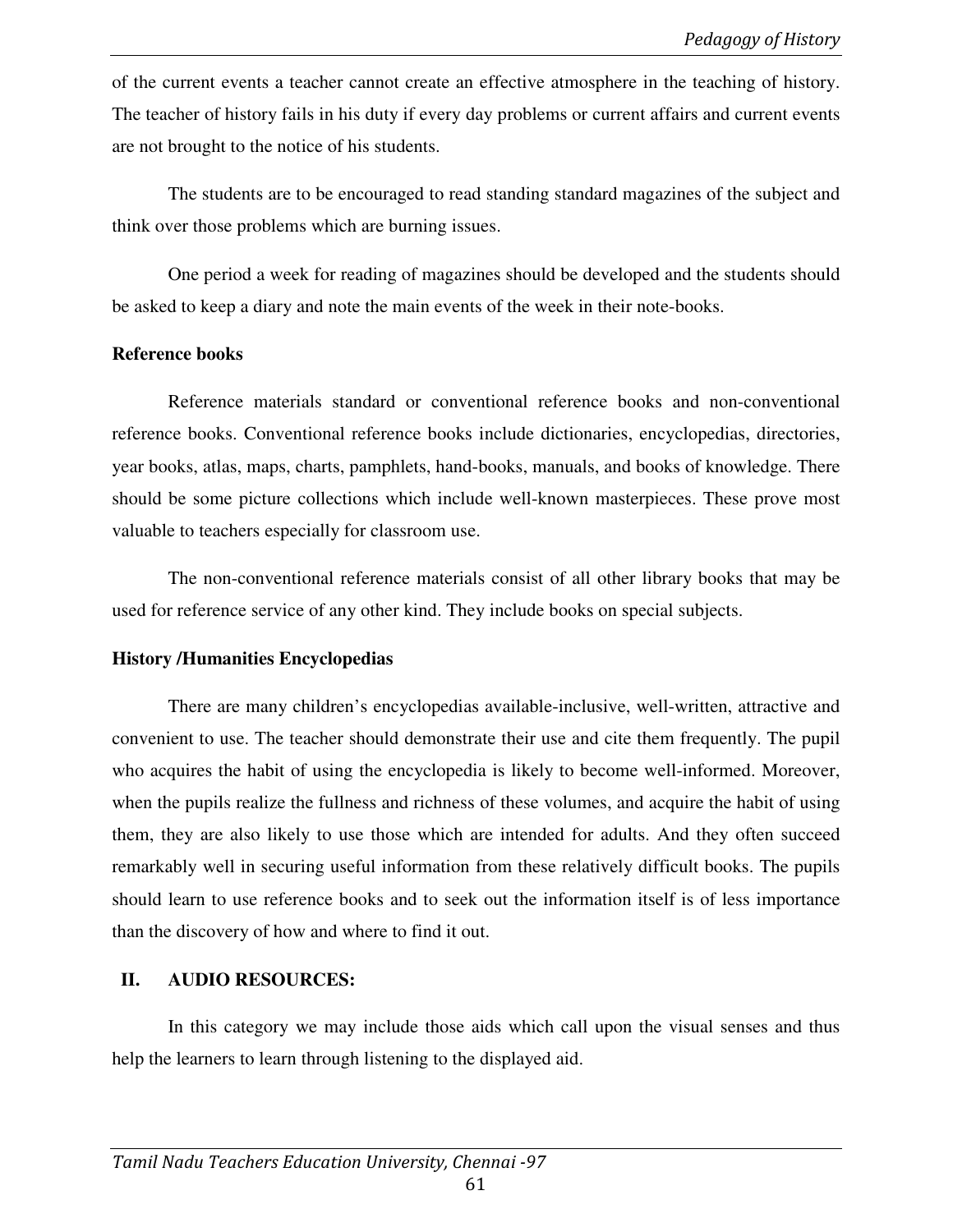# **Radio talk**

Radio, as an effective audio aid device, is capable of providing valuable assistance to the teacher in the classroom by presenting worthwhile information and learning experience simultaneously to a large number of students.

These broadcasts are two types, which are as follows:

- I. General broadcast providing general information about the events and happenings, assimilating knowledge about the world, culture and life.
- II. Educational broadcast specifically prepared and broadcast for serving the cause of education and classroom instruction in the form of radio lessons, lectures, etc.

Use of radio in history teaching: use of radio is helpful in the teaching-learning of the subject history in the following manner:

- I. Awareness about the current events and affairs is very much emphasized through the teaching of history. The general broadcasts of the radio may help much to the teachers as well as students of history in this direction.
- II. Radio broadcasting makes it possible to listen to the lectures, talks, discussions, seminars and proceedings of educational interest in which renowned authors, educationists, leading scholars and other important personalities may participate. Such contact is bound to provide immense educational and psychological value to the students of history.
- III. Specific educational broadcasting on radio, through its planned and sequenced classroom lessons on various topics related to history, may provide much assistance to the teachers in realizing the instructional objectives besides being a direct self-instructional source for the students.

# **Audio tapes**

It is an effective recording device that cells for the use of auditory senses to convey the educational message to the teachers. It mainly consists of three parts-microphone or over sound input, the amplifier, and the reproducer. It involves two main processes-recording and reproducing of the sound.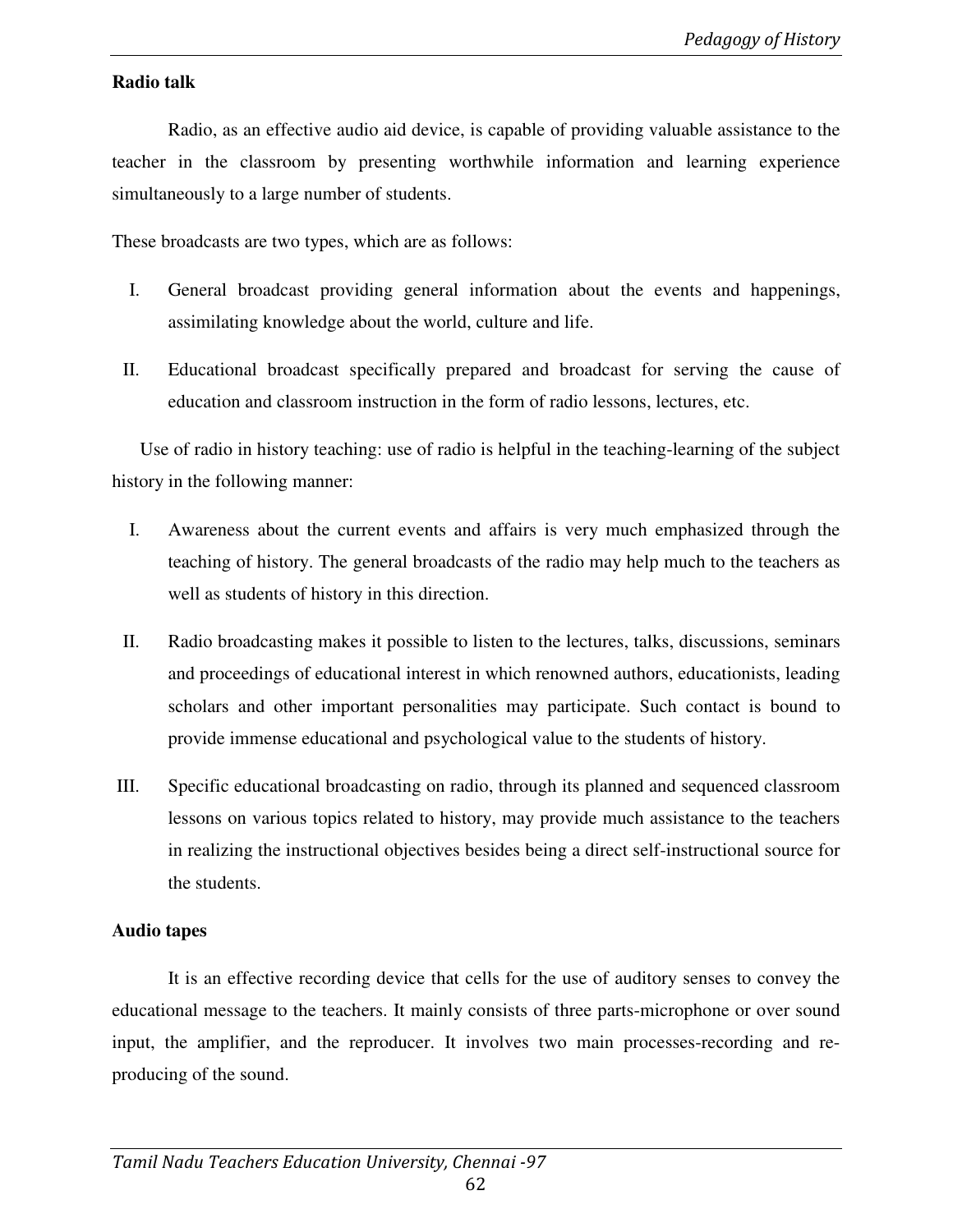In recording, the educational message is first fed into the tape recorder through microphone and other inputs. The voice produces mechanical vibrations that are changed into electrical vibrations. The amplifier intensifies these vibrations which, in turn, active a magnet. It results in the establishment of varied sound pattern on the iron oxide coated tape.

The playing of the instrument results into the reproduction of the recording sound. Here the sound pattern contained on the tape is subjected to electrical vibrations that are amplified by the amplifier and changed into an original like voice by the speacker.

#### **III. VISUAL RESOURCES:**

In this category we may include those aids which call upon the visual senses and thus help the learners to learn through viewing. For the sake of convenience this category may be further sub-categorized into projective and non-projective aids.

#### **Cartoons**

A cartoon does not present the reality directly ; it is a metaphorical presentation of reality. The cartoonist depends on humor, satire and mockery for the presentation of his idea. In a way the cartoon is also a picture diagram, as it presents ideas rather than real objects. Carton type presention makes a strong appeal to the emotions, thus it enhaces learning. This device should be used with pupils of higher classes as a higher level of intellectual maturity is required to appreciate the idea behind a cartoon.

#### **Charts**

Charts may be defined as combinations of graphic and pictorial media designed for the orderly and logical visualizing of relationship between key facts and ideas. The main function of the charts is always to show relationships such as comparisons, relative amounts, developments, processes classification and organization.

Types of charts: i) Genealogy charts, ii) Flow charts, iii) Relationship charts, iv) Tabulation charts, v) Chronology charts.

#### **Comics**

A comic book or comic book also called comic magazine or simply comic, is a publication that consists of comic art in the form of sequential juxtaposed panels that represent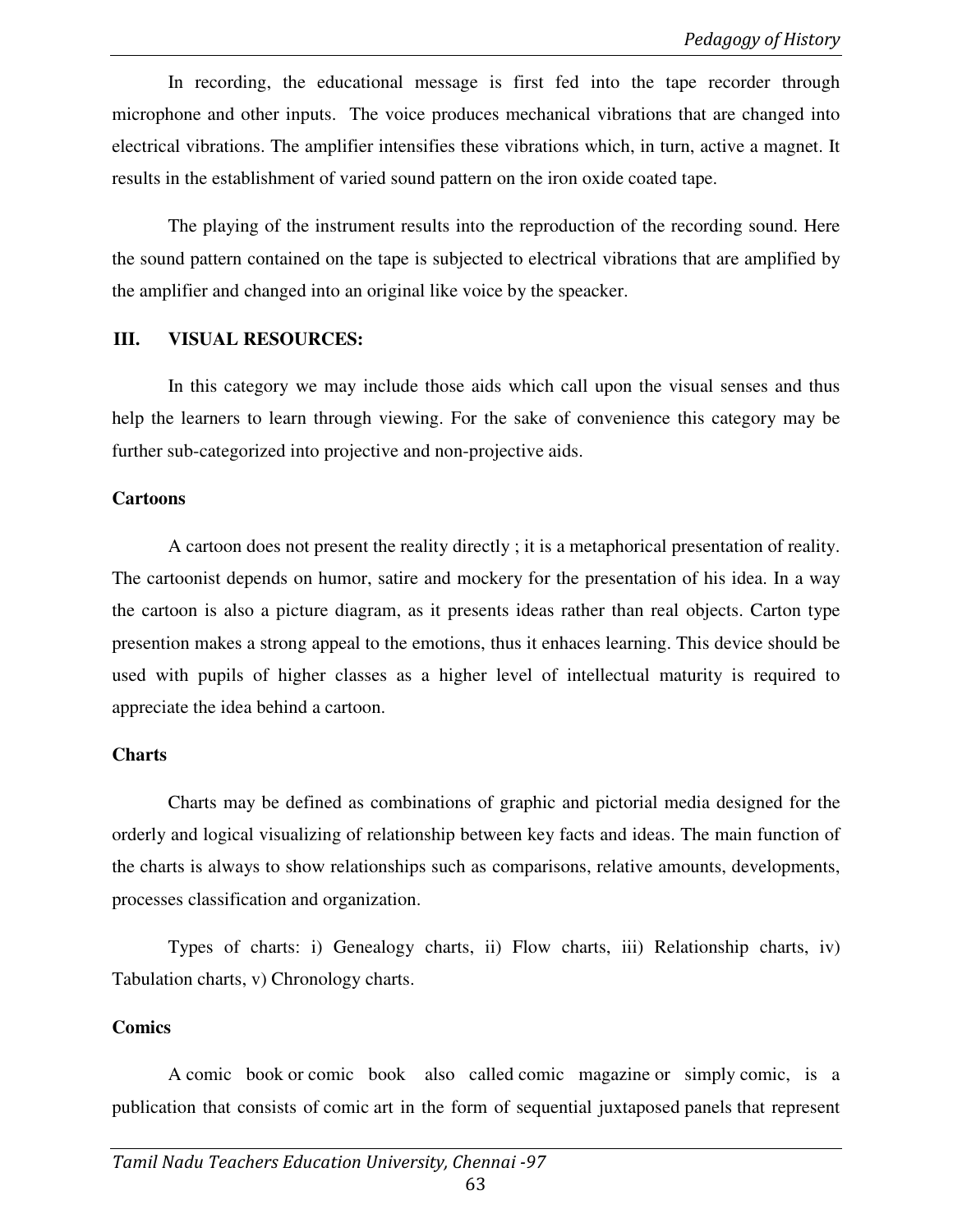individual scenes. Panels are often accompanied by brief descriptive prose and written narrative, usually dialog contained in word balloons emblematic of the comics art form. Although comics has some origins in 18th century Japan and 1830s Europe, comic books were first popularized in the United States during the 1930s. The first modern comic book, Famous Funnies, was released in the United States in 1933 and was a reprinting of earlier newspaper humor comic strips, which had established many of the story-telling devices used in comics. The term comic book derives from American comic books once being a compilation of comic strips of a humorous tone; however, this practice was replaced by featuring stories of all genres, usually not humorous in tone.

"Why should kids read comics?"

Emerging research shows that comics and graphic novels are motivating, support struggling readers, enrich the skills of accomplished readers and are highly effective at teaching sometimes dull or dry material in subject areas such as science and social studies.

Josh Elder, founder and president of Reading With Pictures, sums up the strengths of comics as educational tools with his "Three E's of Comics."

- **Engagement:** Comics impart meaning through the reader's active engagement with written language and juxtaposed sequential images. Readers must actively make meaning from the interplay of text and images, as well as by filling in the gaps between panels.
- **Efficiency:** The comic format conveys large amounts of information in a short time. This is especially effective for teaching content in the subject areas (math, science, social studies, etc.).
- **Effectiveness:** Processing text and images together leads to better recall and transfer of learning. Neurological experiments have shown that we process text and images in different areas of the brain: known as the Dual-Coding Theory of Cognition. These experiments also indicate that pairing an image with text leads to increased memory retention for both. With comics, students not only learn the material faster, they learn it better.

## **Flash cards**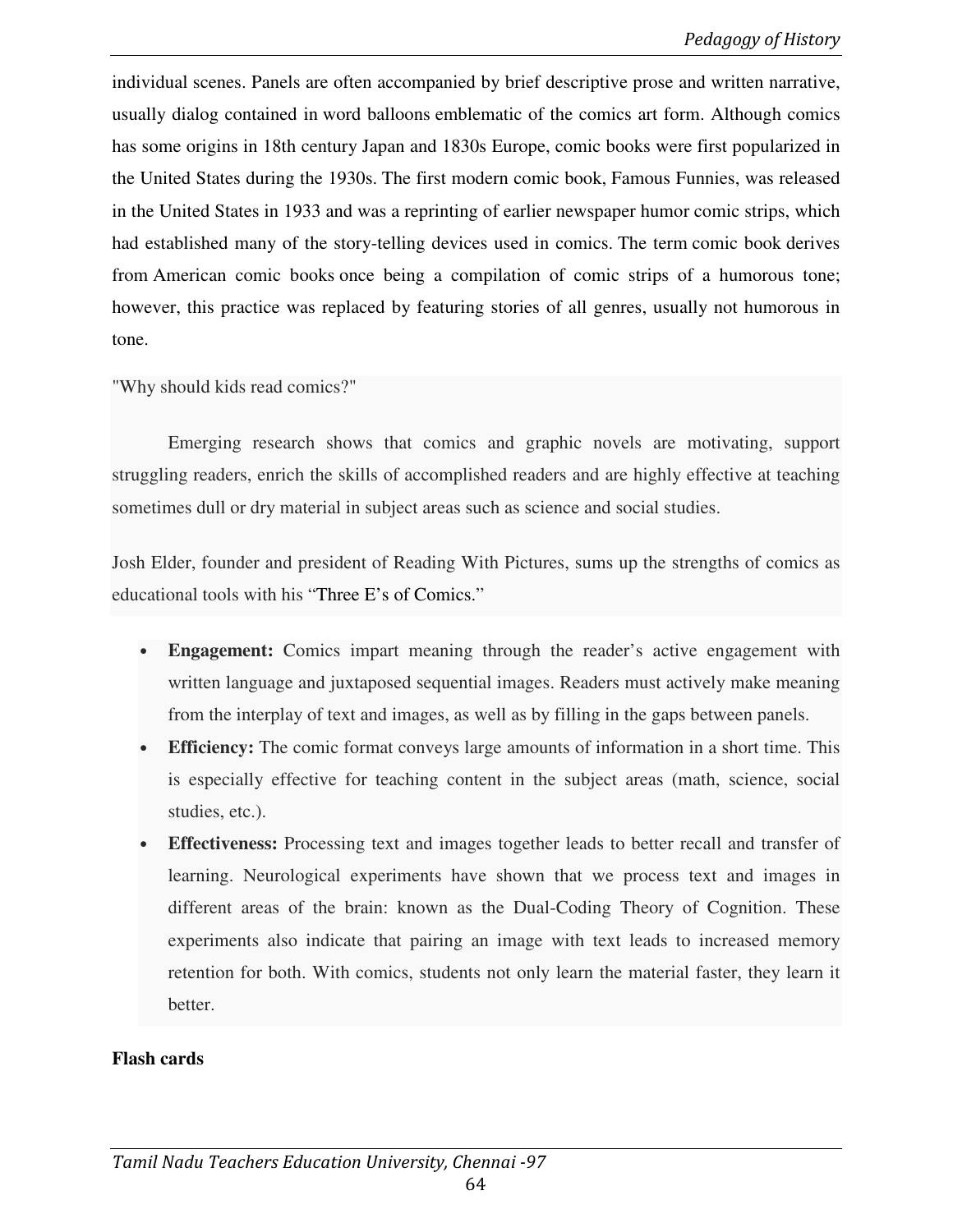Flash cards are those cards which are employed to provide valuable information to the viewers through the graphical representation made on them. Usually they make use of flannel graph for their display. However, they can also be effectively displayed at their own without making use of a flannel graph. These are are in the shape of small compact cards and contain some picture, phtotograph, sketch, diagram, and reading material neatly and boldy drawn and written on them. The display of these cards at their own or on the flannel board is for a very small period just in the shape of a flash. This is why, these cards are called flash cards. These cards can also be utilized as projective material for being shown on the screen through projectors.

#### **Graphs**

Graphs are flat pictures which employ dots, lines or pictures to visualize numerical and statistical data to show statistics or relationships. They are made according to exact specifications and depict specifically quantitative data for analysis, interpretation or comparison.

Graphs are effective tools for making comparisons and contrasts. The use of visual imageries for abstract ideas helps clarifications and remembrance.

Types of graphs: i) Line graph, ii) Bar graph, iii) Circle graph, iv) Pictorial graph.

#### **Maps**

One of the most valuable documents for the students of history is the map; but could they read it. As stated earlier place and time are two most important concepts in history; every historical event occurs at a definite place and at a fixed time; devoid of the sense of place and time, history becomes fiction. Map is the universally accepted symbol for the presentation of space concept. It indicates relationships in space, distance and direction.

Types of maps: i) Relief maps, ii) Flat maps, iii) Pictorial maps.

## **Pictures**

Children, by their very nature, are picture minded. This love of pictures can be capitalized to add zest, interest and validity to the teaching history. Pictures they say, concretise history-they help children to understand that history is concerned with real things, real places and real persons. They are representations of beautiful dreams of reality or at least beautiful dreams. "if history is to be made interesting, particularly for lower classes, the proper materials for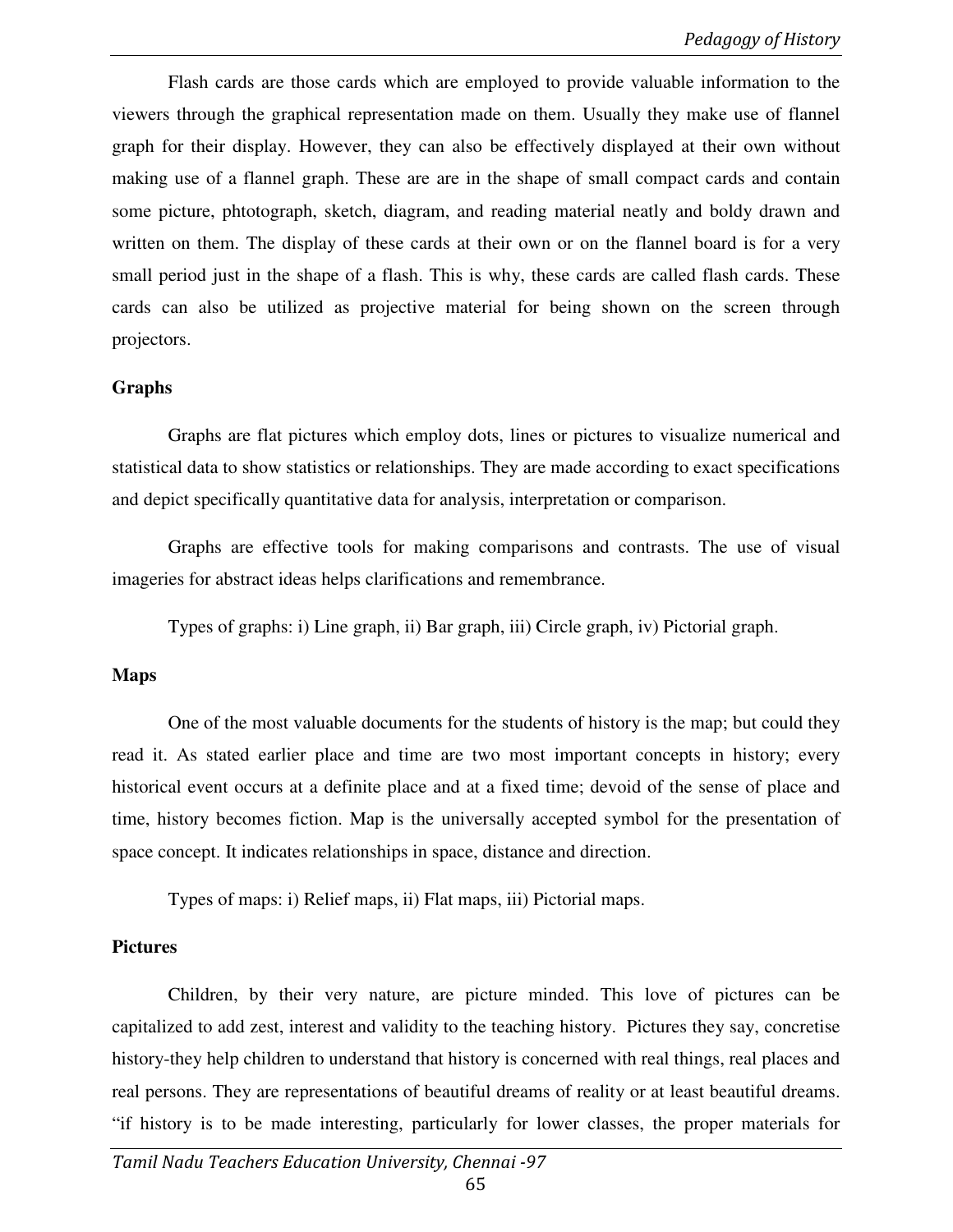teaching are dramatic scenes and heroic characters." Abstract generalisations are alwys cumbersome . Pictures will simplify the abstractions and help create and maintain interest.

Types of Pictures: i) Picture post cards, ii) Pictures made on charts, iii) Textbook and reference pictures, iv) Pageant type aids, v) Picture assembly, vi) Picture diagram, and vii) cartoon.

#### **Posters**

The present age is poster age. Everywhere we can see posters pasted on the walls, advertising boards and public places and also displayed in the newspapers and magazines for commercial, social and political propaganda. Through such propaganda, directly or indirectly, we can draw valuable educational advantages. In all their forms and shapes, posters represent quite forceful and appealing graphic visual aids. They usually concentrate on a single idea or theme.

Posters carry the following significance and advantages as a visual aid in the process of teaching and learning.

Posters are very effective means of catching and holding the attention of the learners, maintaining their interest in the teaching-learning process and leaving a permenant impression on their minds.

Posters can be specially used at the time of introducing a lesson by the teacher in his class for the purpose of attracting and motivating the students for the learning.

At the presentation, practice and recapitulation stages, they can be used for focusing the attention of the learners on some specific idea, fact, event or process.

#### **The proper selection and effective use of posters:**

- $\triangleright$  Simplicity
- $\triangleright$  Brevity
- $\triangleright$  Appropriateness
- $\triangleright$  Attractiveness
- $\triangleright$  Design and colour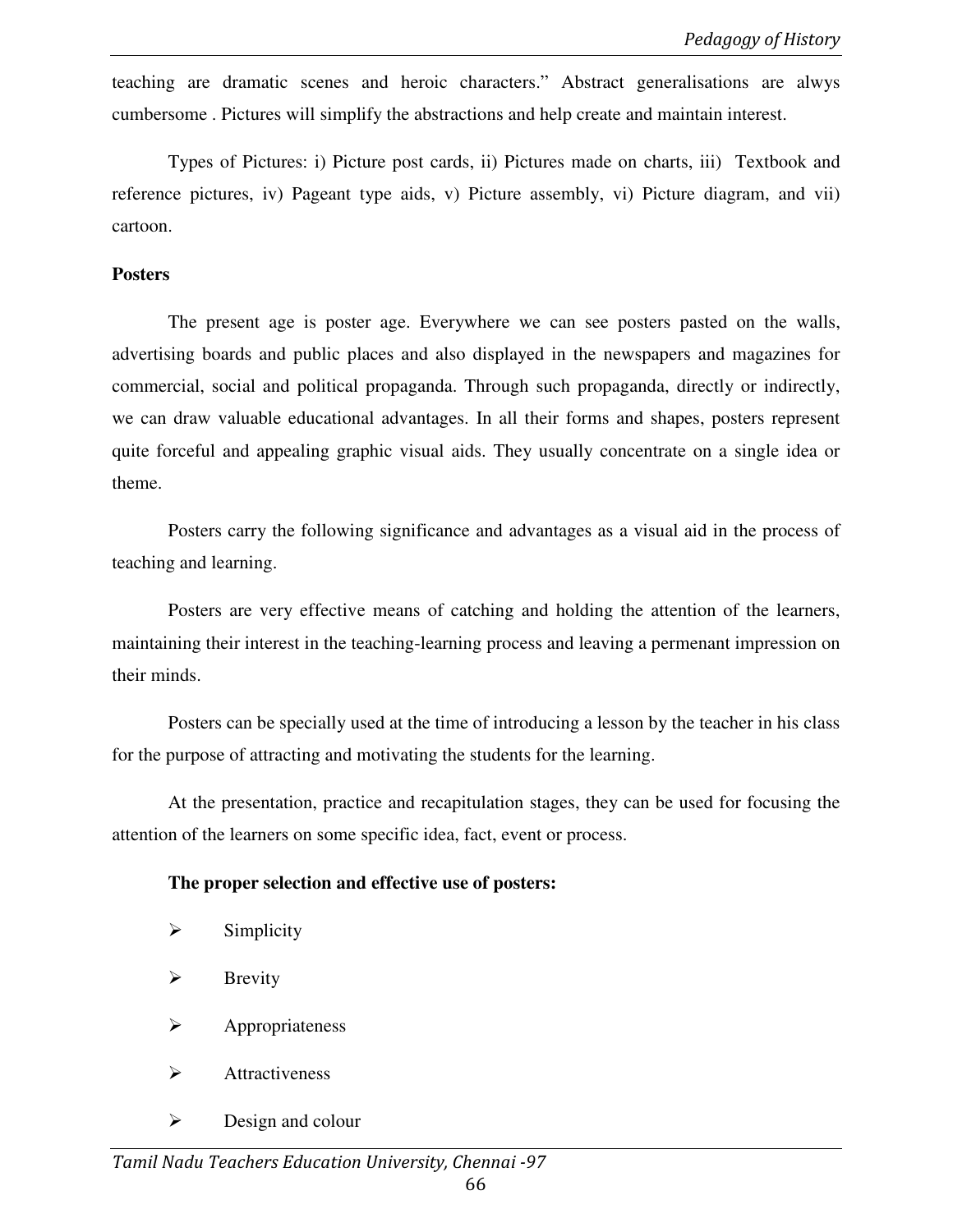#### **Diagrams**

A diagram may be defined as a graphic visual aid in the form of some simplified but explanatory drawing to show interrelationships and explain some idea, events or processes by means of lines, geometrical forms and symbols. Their main value lies in their power to describe and explain rather than merely to represent a thing or phenonmenon. Moreover, in comparison to other visual graphic aids like pictures, charts and graphs, they provide the highest condensed visual summaries of the presented facts and ideas.

The diagram should not be used at the introductory or beginning stage of the presentation of a lesson. They are more helpful at the drill, summary and review stages. In any case it is necessary to help the students to acquire necessary bacjground in terms of the essential previous knowledge of the subject matter that is illustrated through the diagram.

Diagrams are complex and abstract representations. They rely highly on the typical symbolism that is very difficult to understand by the students. Therefore, every care is to be taken on the fact that a particular diagram should be used only when the students are capable of comprehending and interpreting such abstraction.

A diagram should have a single purpose in terms of illustrating and explaining a thing, idea or a phenonmenon. It should never be crowded with many ideas and functions to be explained through it.

## **Models**

Original materials are quite rare in history. Even those which exist are within easy reach of all schools. Therefore, the models the three dimensional representations of real things can be used with great advantage in the teaching of history.

A model may be defined as a replica of an object as it is or in a reduced or in an enlarged form. Model can afford a substitute for most of the historic remains. They give a vivid impression of the real.

Use of models in teaching helps in visualizing the historical reality such as buildings, sculptures, etc., sometimes, models may be the shortest and easiest way of presenting certain concepts to pupils.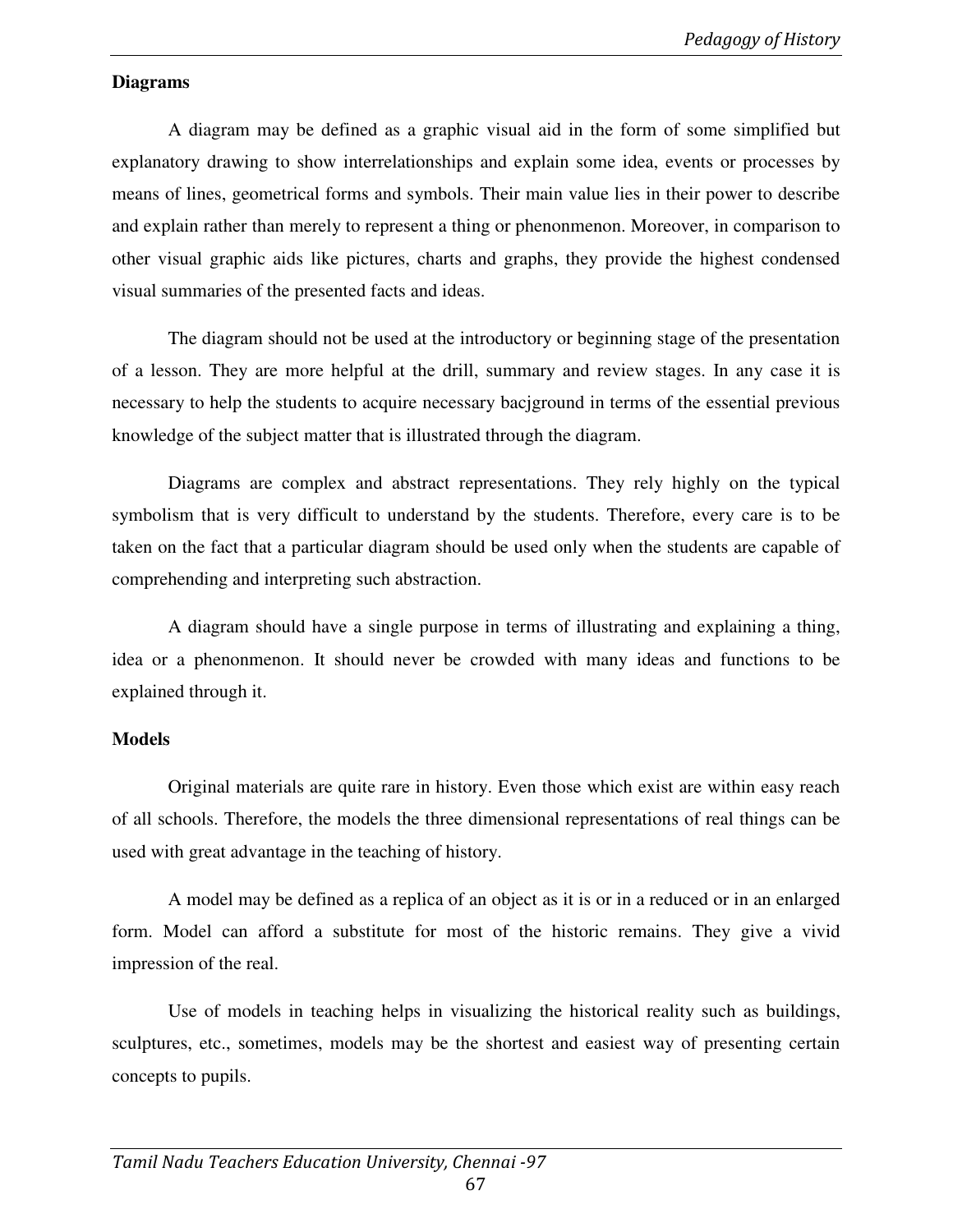Models can invest history with the sense of reality. Things which were mere stories to the pupils, might appear as true if we have models to support our verbal exposition.

Models can help history teachers to teach according to the source method. Models of sources may be considered as sources for all practical purposes.

#### **Specimens**

These are also effective teaching aids in history. They become more potent when used with other teaching aids such as pictures, maps and charts.

They say "A bird in hand is worth two in the bush". This saying acquires a new meaning when it is applied to the use of objects and specimens.

Specimen may be defined as typical objects or parts of objects which have been removed from their natural setting and environment.

These teaching aids are powerful interest arousing devices which possess the capacity of bringings into play all the five senses-touch, sight, heraring, smell and taste.

# **IV. ICT RESOURCE**:

## **Radio**

Radio, as an effective audio aid device, is capable of providing valuable assistance to the teacher in the classroom by presenting worthwhile information and learning experience simultaneously to a large number of students.

These broadcasts are two types, which are as follows:

- I. General broadcast providing general information about the events and happenings, assimilating knowledge about the world, culture and life.
- II. Educational broadcast specifically prepared and broadcast for serving the cause of education and classroom instruction in the form of radio lessons, lectures, etc.

Use of radio in history teaching: use of radio is helpful in the teaching-learning of the subject history in the following manner: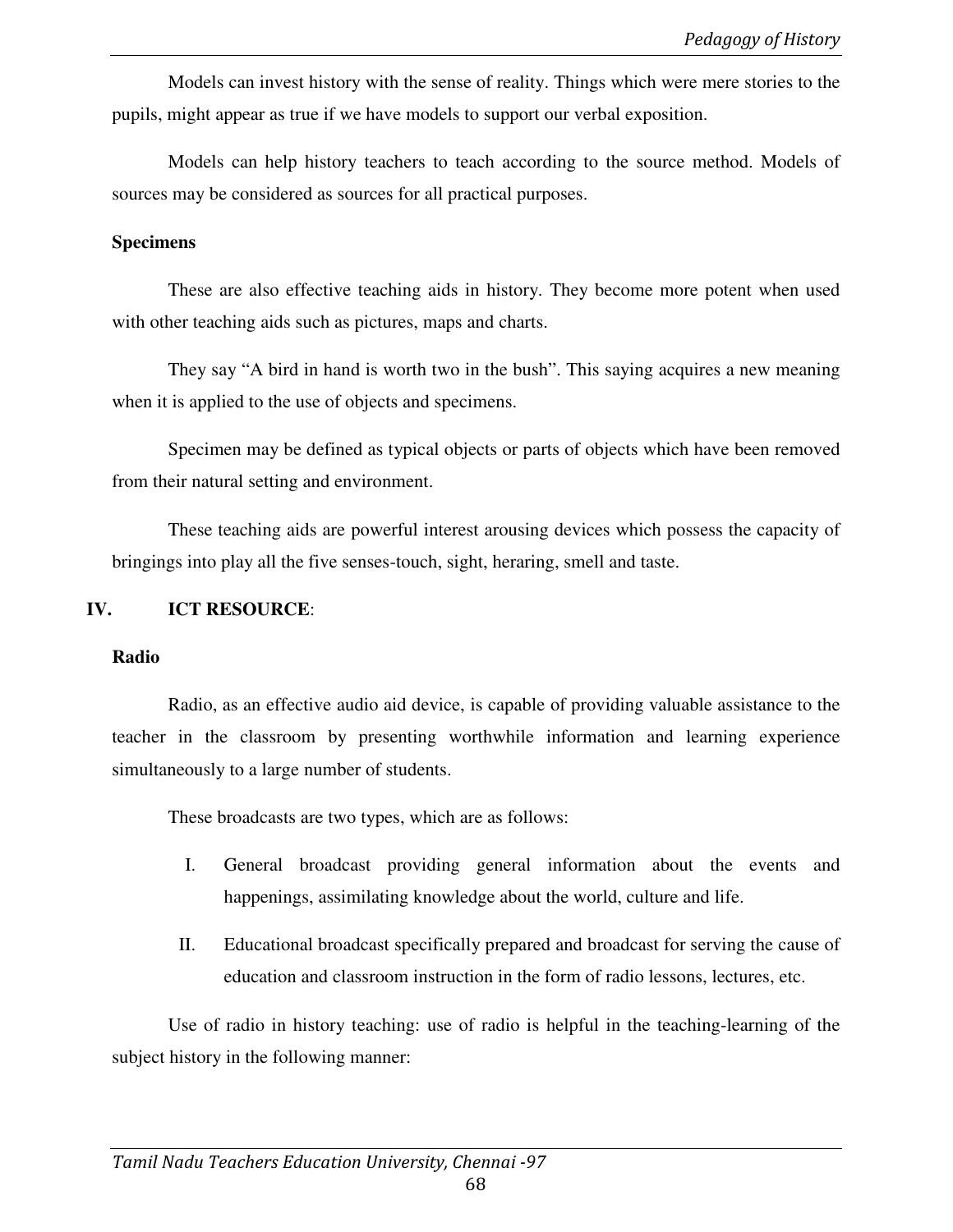- $\checkmark$  Awareness about the current events and affairs is very much emphasized through the teaching of history. The general broadcasts of the radio may help much to the teachers as well as students of history in this direction.
- Radio broadcasting makes it possible to listen to the lectures, talks, discussions, seminars and proceedings of educational interest in which renowned authors, educationists, leading scholars and other important personalities may participate. Such contact is bound to provide immense educational and psychological value to the students of history.
- Specific educational broadcasting on radio, through its planned and sequenced classroom lessons on various topics related to history, may provide much assistance to the teachers in realizing the instructional objectives besides being a direct self-instructional source for the students.

# **Television**

 Television is a powerful medium of communication that calls for the use of auditory as well as visual senses of the learners in receiving education from a large distance, this appliance makes us able to transmit instantly every spoken or the written word, the picture, the sights and sounds, and the action of events as they take place.

Like most of the advanced developing countries of the world, india has also started to use television in education for imporving the quality of education at all levels, to expand educational facilities, particularly in rural and backward areas, for formal and non-formal systems and to make education interesting to the learners and thereby reduce wastage, i.e., dropouts in educational system.

The successful placing of the satellites into orbit has added new dimensions in the use of television for instructional purposes. One may observe now a number of programmes on his television set that carry significant educational experiences. Besides this, regular educational service for schools and college studetns in the shape of model lessons and other instructional programmes can now be seen on the television screen. The launching of edusat programmes for the schools through the organized efforts of the centre of educational technology cell of necert may be viewed as the latest development in this direction.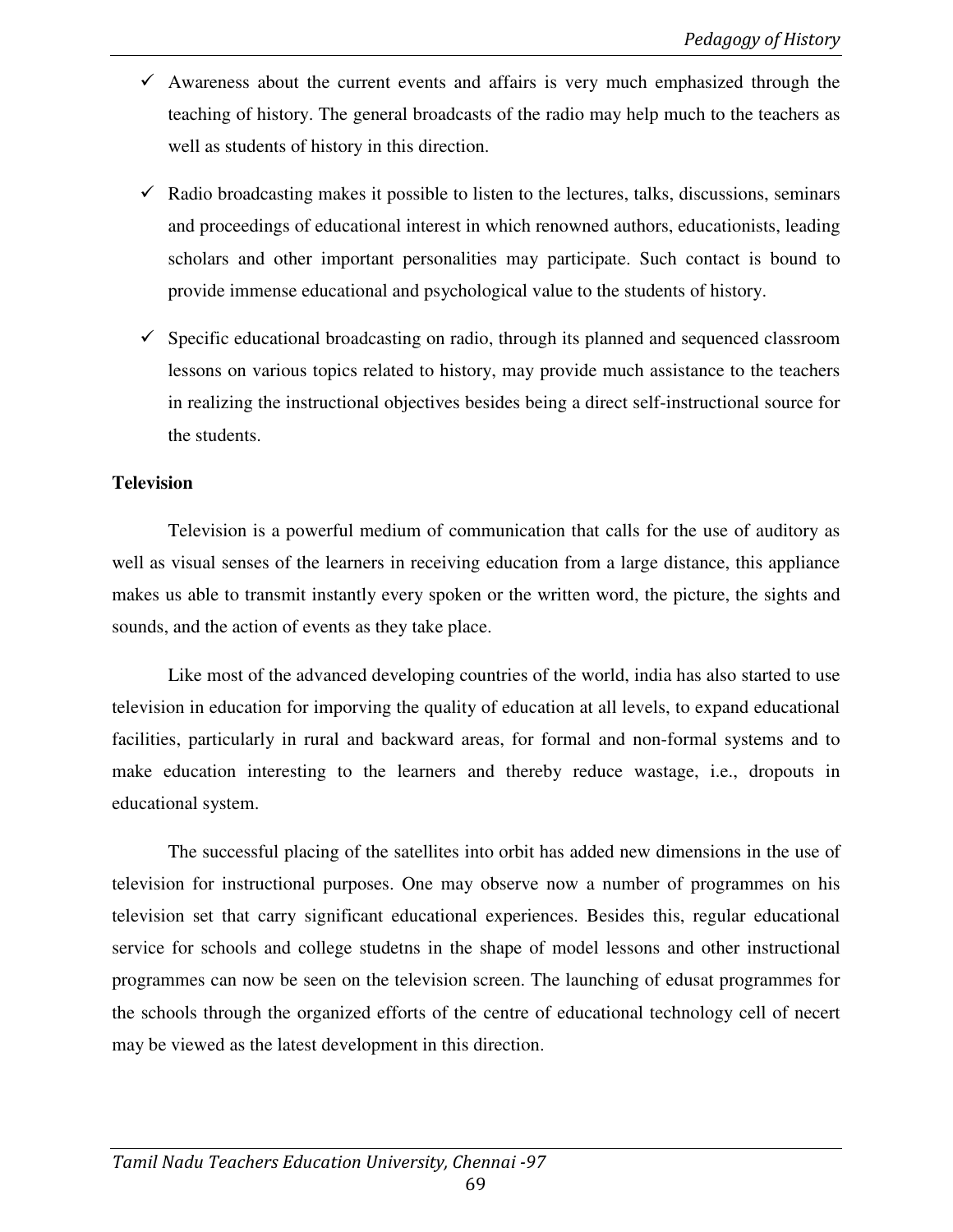- $\triangleright$  Internet
- $\triangleright$  Multimedia
- $\triangleright$  Interactive whiteboard.

# **V. COMMUNITY RESOURCES:**

# **Fieldtrips**

Therefore most of history learning can take place in the immediate surroundings. Most of the social and historical phenomena can be clearly and easily understood by organizing local field trips to different places of historical interest. The students get an opportunity to come in contact with the natural environment and they get first hand experience and view of history. In fact, the field trips put school on wheel. Field trips to some of the neighboring villages may help the students to recognize vital and meaningful contrast to city life in respect of pattern of houses, occupations, various activities connected with occupations and socio-economic life of the villagers. They get to know the forts, tombs, battle fields, etc. such trips develop the habit of selfstudy and understanding.

# **Purpose of field trips**

 $\triangleright$  Field trips help to utilize the resources of the environment to their fullest extent for teaching history.

 $\triangleright$  The students are able to see events, relics, objects, specimens in their natural setting.

 $\triangleright$  Because of direct observation, the understanding of the students becomes meaningful and they confirm the bookish knowledge.

 $\triangleright$  Field trips create interest in the subject of history.

 $\triangleright$  They help to neutralize the boredom of teaching of history and to link the school with social and political life outside it.

# **Museum**

The word museum is derived from the greek word MOUSEION meaning thereby a temple of muses. It is place of assembly which specializes in assembling and showing specimens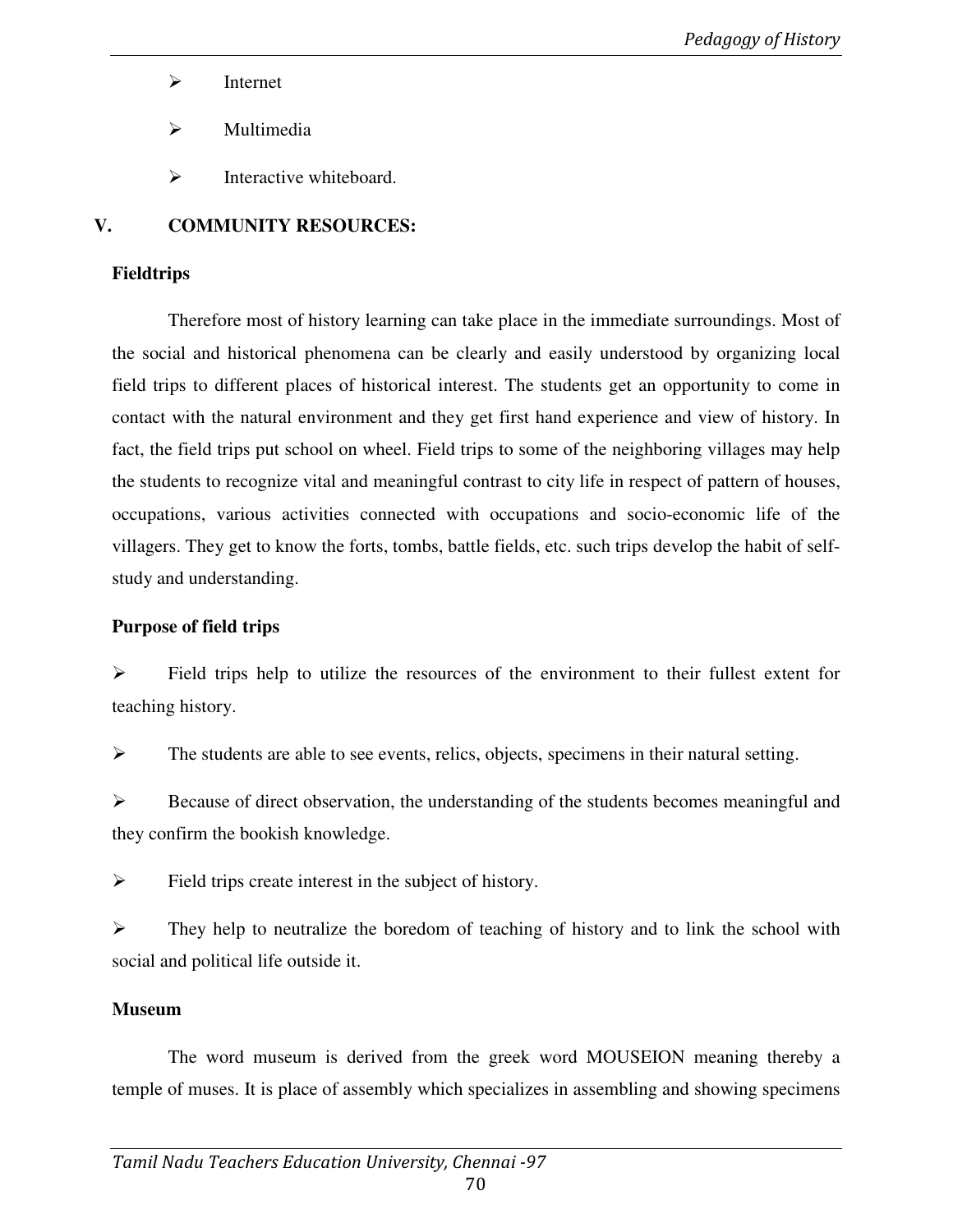and exhibits. Museum of art and natural history provides splendid educational opportunities to our school population.

Museum is the temple of the muse, as the word implies, is intended to be a place for study. For ages, the museum has been regarded as the reference file of real objects by which to verify and amplify knowledge acquired and preserved in other forms. It is described as the centre of a three dimensional documentation of the world and the history of man which no publications can replace. It provides information, education and enjoyment. Unless the hearts and minds of the people are exposed to works of art and elevated to a higher creative plane, they generally tend to remain at the animal level below the teaching of civilization.

Today, it is being considered essential that every school should have a museum with a separate section for every subject. It is essential and desirable that there should be a history museum in every school. It will invest history with a sense of reality. By seeing the relics of the past, pupils can realize that history deals with facts. The sculpture can inform the students how in the days of yore arts were patronized and encouraged by different rulers in India. We know that Indian history, particularly the ancient Indian history, is based on ancient relics to a great extent. As such, it provides ample opportunities for study through museum.

A good history museum is not merely a collection of items; it should be a collection of useful items. A museum is also not a curio shop. It must have a dynamic image and role to play in the diverse needs of the pupils of different classes.

## **Library**

It is an important and useful aid to the teaching of history. A small history library is as essential for the teaching history as a laboratory in physics, chemistry, zoology, etc. teachers of history look upon a library as indispensable because original material, reference books, magazines, journals, etc., are stocked in it for reference. Because of a separate history library, the students begin to take interest in the subject and if they do so, the purpose of maintaining a separate history library is served. But is is surprising to know that few schools are really in a position to maintain a good library in general and subject libraries in a particular.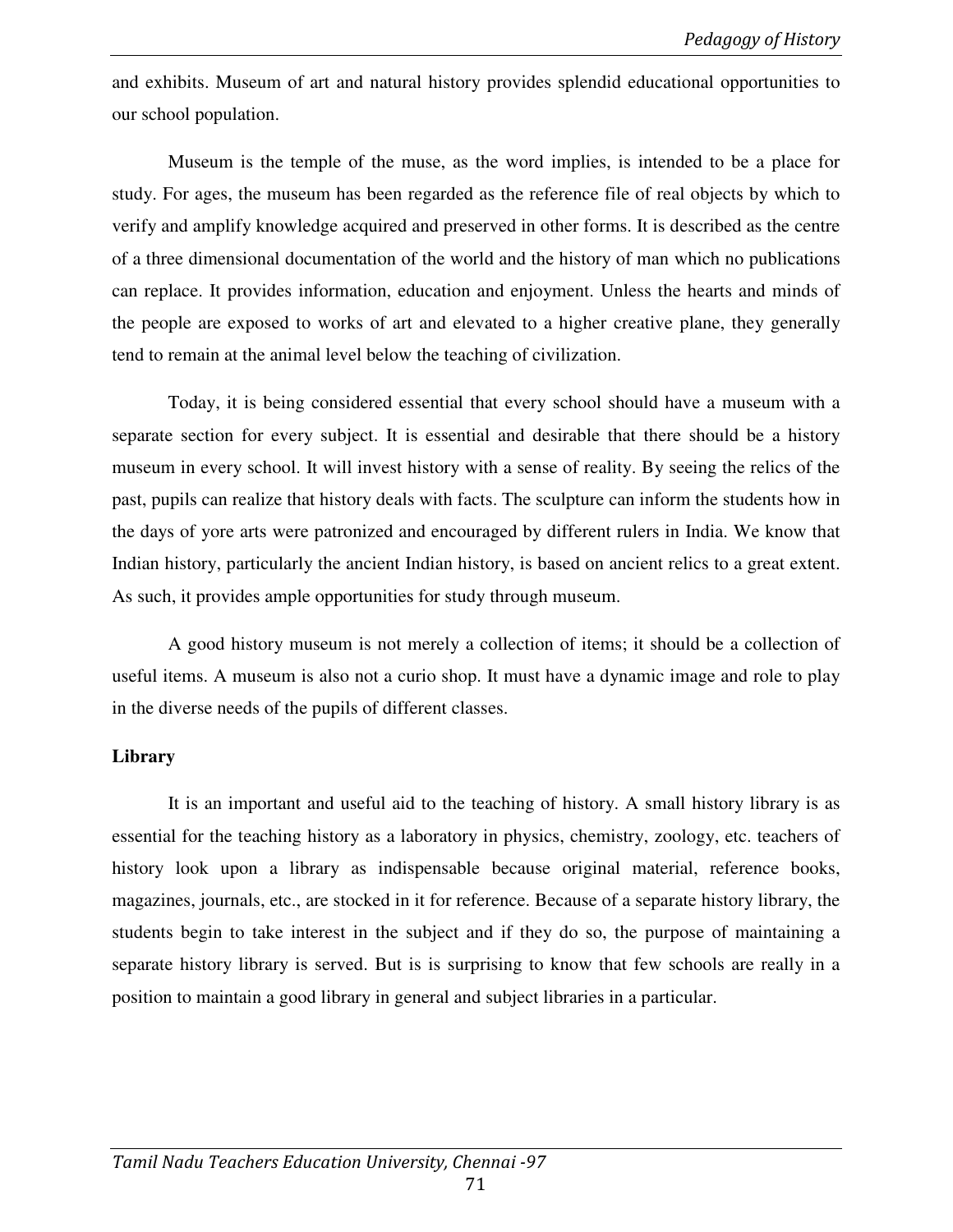# **Need of a library**

 The need of a good and a separate history is felt both by an intelligent teacher and intelligent students. It need is felt when a teacher is confronted with a few problems during the course of teaching of history because no single text-book on history could possibly provide information on all the topics of history. More and more emphasis in being laid on collateral reading in history these days. It is a good history library which can furnish the requisite information and comes to play an important role of enhancing the knowledge of social and historical nature.

 $\triangleright$  Such a subject library helps in inculcating library habits in general and subject interest in particular. The students develop the habit of using the index and develop library sense.

 $\triangleright$  Text-books of history do not meet all the needs of the students. They, thus consult other books on history or reference books. Besides, a history library provides an appropriate atmosphere to inspire and encourage students to consult them and whenever they feel that a text book is not meeting their needs.

## **Excavated archeological sites**

Archaeology has contributed a lot particularly to the history of ancient India. Under the heading of archeology, historical information can obtained from i) inscriptions, ii) numismatics and iii) monuments.

## **Monuments**

The ancient monuments, like forts, mosque, buildings, statues and pottery provide a lot of useful and reliable information about history. The excavations of the sites of the old towns like Harappa, mohanjadaro and Taxila have furnished the historian with a lot of useful and reliable information hitherto unknown and have unearthed much of the history of ancient India. The excavation of the sites of birth has added to the knowledge regarding Budhism and Ashoka.

The remains of the temples of ancient India and the mosques of medieval India are indicative of the hindu and muslim influences. The existence of various monuments through the ages provides a scientific basis for establishing chronology. They shed valuable light on the various phases of our cultural life and also provide as with a clue to the nature and extent of india's cultural contacts with the other civilizations of the world.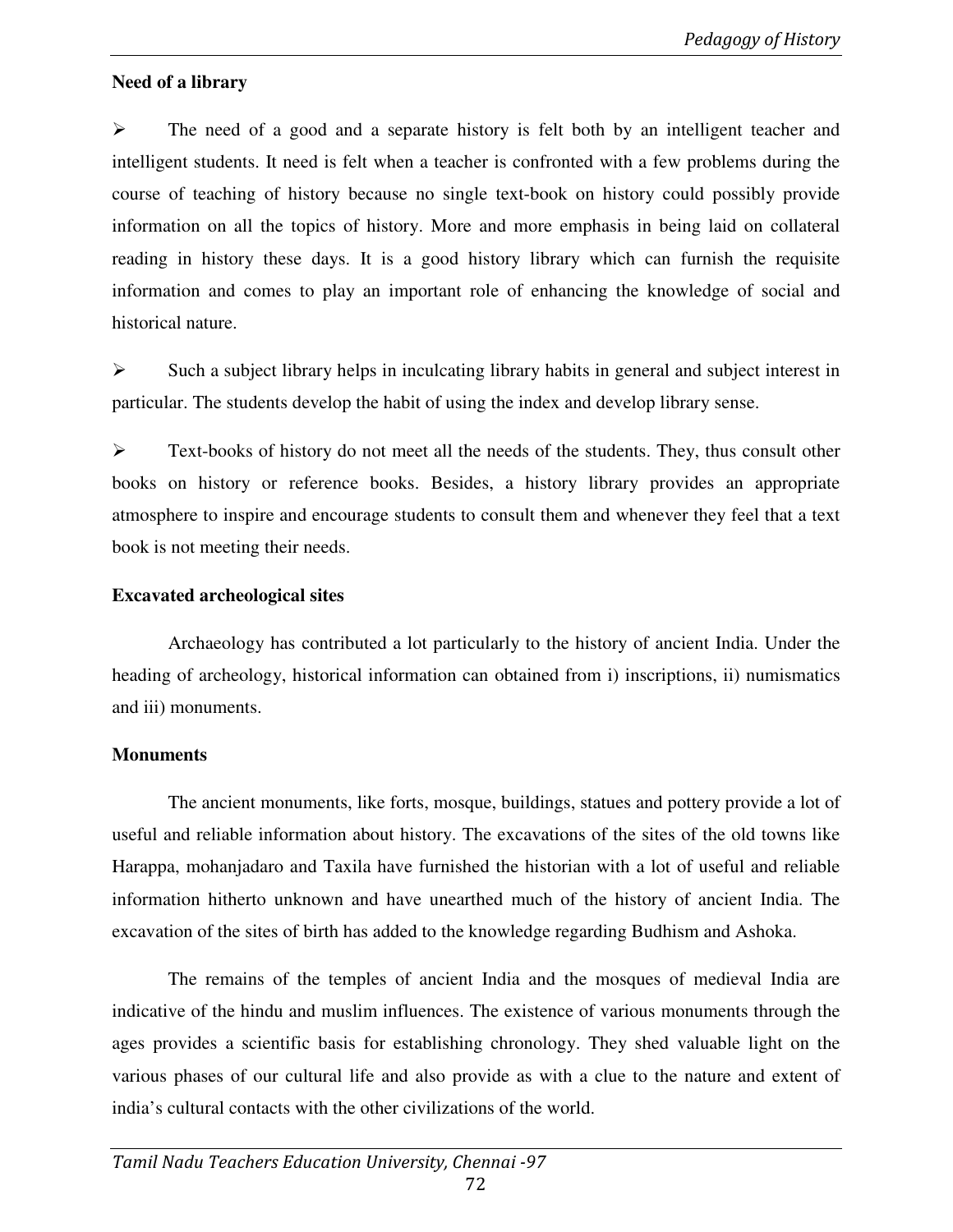$\triangleright$  History resource Centre

## **History Club**

Such clubs if properly organized will be of immense help in enlivening the teaching of history, considered and thought by most of us, as dull in our schools. Such a club stimulates the interest in extra readings of historical matrial. When the students meet in a club, they get an opportunity to mix with other students.

This club should be managed by the students themselves and the teacher should be a mere guide. They meeting may be held once a month in which a few interesting topics of history may be discussed. Excursion should be organized or arranged to places of historical interest. Films if available may be exhibited off and on.

The members of the club may be asked to collect coins, old utensils, old jewellery, pottery, costumes of the past, photographs of historical personalities. Such activities will provide the students an opportunity to show their ingenuity and manual skill. It will create in them the habit of extra study of historical magazines, journals and old books and may create a desire in them to delve deep into the historical writings. Such training will help them to spend their leisure time usefully.

A historical society may help to organize extra school activity and may foster an interest in the historical remains of all kinds. The students may visit places of interest in their free time, taking notes, drawings and take photographs of the old historical monuments. The value of this lies not only in giving them a permanent interest in antiquities, but also in making their ordinary history a more living and interesting thing to them.

## **Activities of the Historical Club**

 $\triangleright$  This club may organize village survey and the students may be asked to collect some socio-economic data of a village.

 In vacation, the club may organize hiking and trips to mountains, sea side or old monuments. The students will get first-hand knowledge of history.

 $\triangleright$  This club may arrange film show to enhance the historical knowledge of the students of history.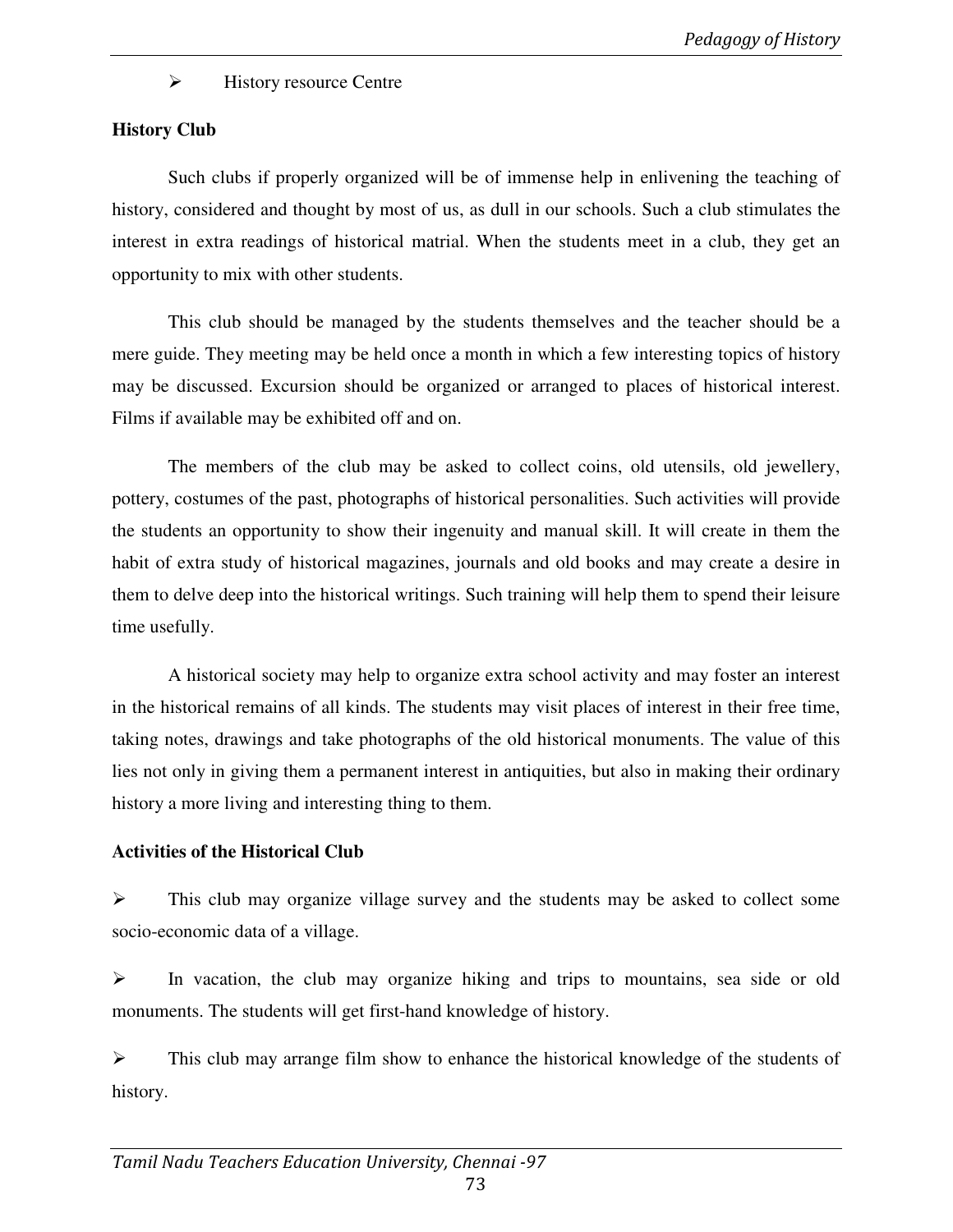## **CHARACTERISTICS OF A GOOD HISTORY TEXT-BOOK**

Proper history text books can help in promoting national integration. Text books should give an objective account of forces and trends which synthesized and fused various patterns of thought and modes of life resulting in the present composite Indian culture. It is essential that histories of different regions are prepared in a well-coordianted manner with an all india approach but without sacrificing historical truths in any manner. This will make the pupils aware of inter-cultural differences, help them to reconise the common humaneness which bind subcultures together into one single nation and accept different ways of meeting human needs and aspirations.

The text-books should highlight the memorable role of heroes of national stature who kept burning the torch of freedom at the gloomiest hour.

The text-books should not only deal with the glories of the past achievement but also make a significant mention of the future aspirations of resurgent people of India.

Researchers need to be taken up in the realistic contemporary indian culture to guide the text book writers of Indian history. Pamphlets, teaching guides, maps, models and manuals of field trips may be made available to promote national consciousness and strengthen national security.

It is fortunate that the NCERT and central board of secondary education are making special efforts to see it that history does help in promoting national consciousness.

#### **QUALITIES OF A HISTORY TEACHER**

Teacher occupies a very important place in the scheme of education. Without a well equipped teacher, the aims and objectives the school has set before it cannot be achieved. Therefore, we need teachers who have special qualifications and interests. History is a subject which involves observation of historical events and places, collection of old and new data, analysis and generalization etc. Direction and guidance of such a teacher is very necessary. History being a very vast subject, both science and art, it is not possible to teach this subject unless a teacher has special qualifications. In order to be successful and to realize the objectives of history teaching and to discharge his functions properly and adequately, he should be a person of wide reading and culture and possess certain qualifications which are mentioned as under: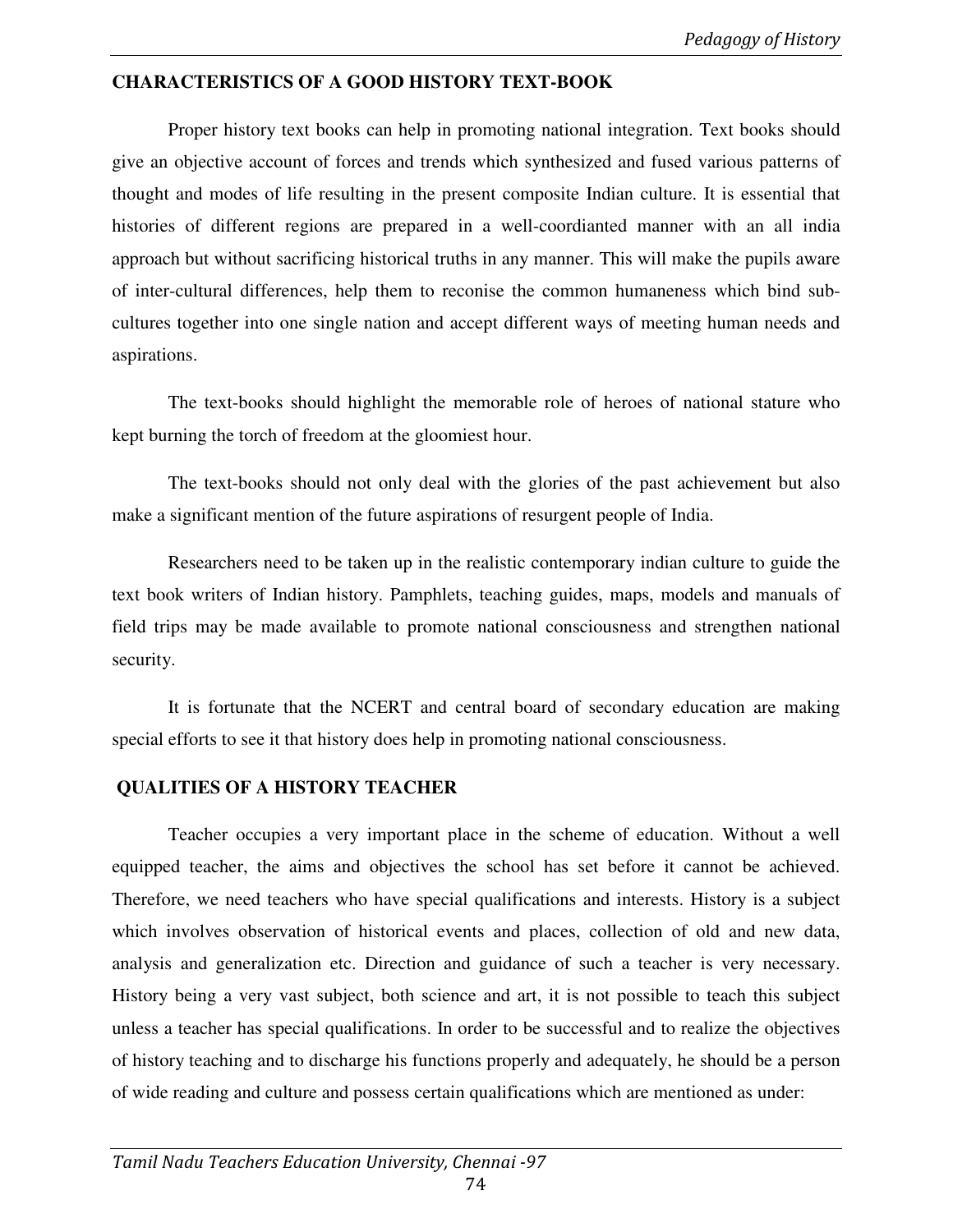- Academic preparation
- $\checkmark$  Mastery of the subject and techniques
- $\checkmark$  Power to excite imagination
- $\checkmark$  Keen power of observation and imagination
- Knowledge of various methods of teaching
- $\checkmark$  He should have a love for excursions and tours
- $\checkmark$  He should take interest in collection of things of historical importance
- Power of narration and dramatization
- He should possess the basic knowledge of other social science
- $\checkmark$  He should possess scientific bent of mind
- $\checkmark$  Knowledge of current affairs
- Knowledge of child psychology
- Teacher pupil relationship
- Personality
- Professional training

# **Questions**

- 1. Write about meaning of print resources and describe its impact on society.
- 2. Describe advantages and disadvantages of ICT sources.
- 3. Explain qualities of a history teacher.
- 4. Discuss on importance of community resources in education.
- 5. Describe impact of ICT resources in education.